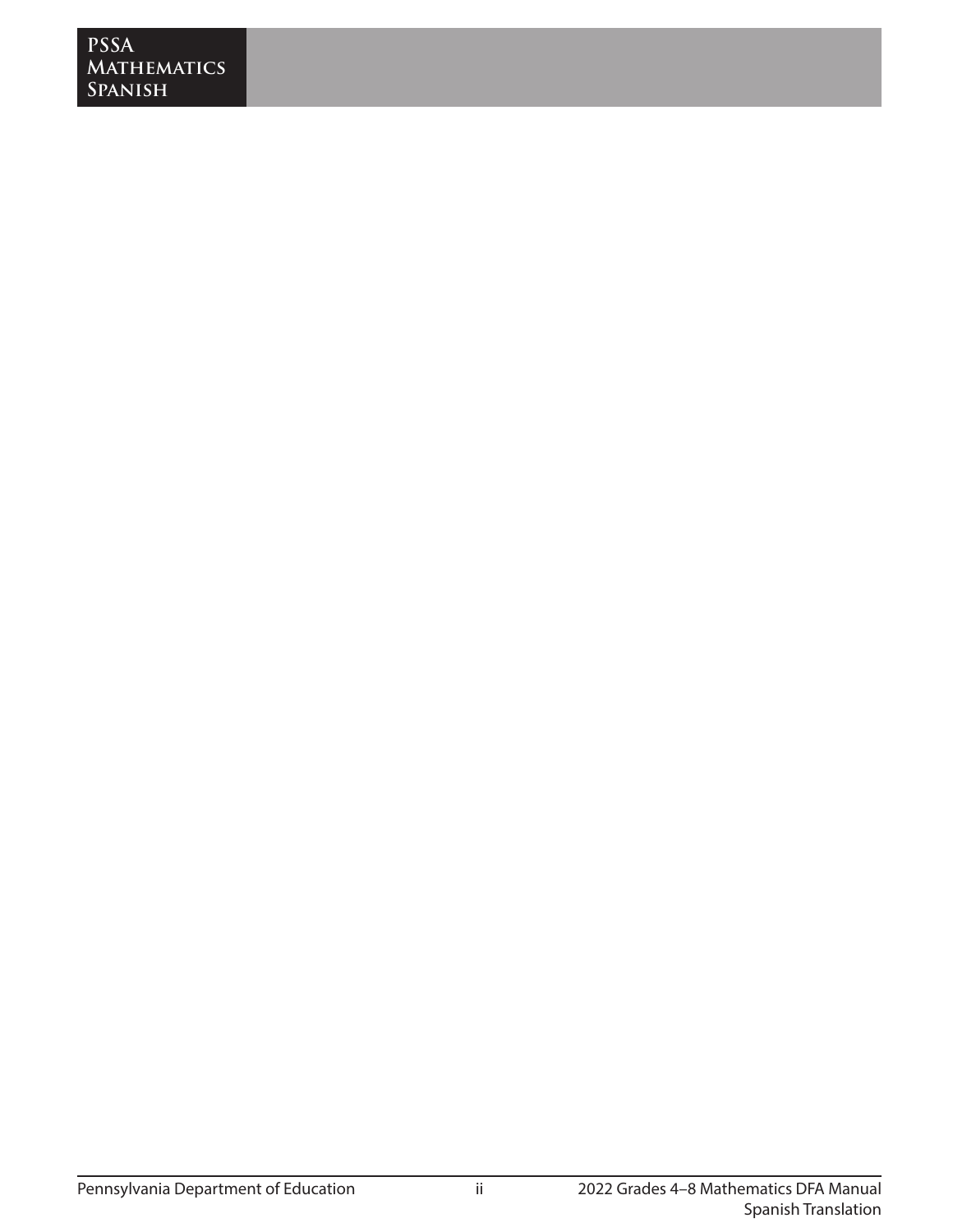### **Table of Contents**

**PSSA** 

**Spanish**

**Mathematics** 

|    |                                                                   | 1              |
|----|-------------------------------------------------------------------|----------------|
| B. |                                                                   | $\overline{2}$ |
|    |                                                                   | 4              |
|    |                                                                   | 4              |
| B. | Follow the Exam Schedule Set by the School Assessment Coordinator | $\overline{4}$ |
|    |                                                                   | 5              |
|    |                                                                   | 6              |
| Е. |                                                                   | 8              |
| F. |                                                                   | 8              |
| G. |                                                                   | 9              |
| Н. |                                                                   | 10             |
|    |                                                                   | 10             |
| J. |                                                                   | 10             |
| K. |                                                                   | 11             |
|    |                                                                   | 11             |
|    |                                                                   | 12             |
|    |                                                                   | 13             |
|    |                                                                   | 14             |
|    | PART III: DIRECTIONS FOR ADMINISTERING THE ASSESSMENT             | 15             |
|    |                                                                   | 15             |
| B. |                                                                   | 17             |
|    |                                                                   | 18             |
|    | D. Administer Section 2-Mathematics (Spanish and English Scripts) | 26             |
|    |                                                                   | 34             |
|    |                                                                   | 34             |
| B. |                                                                   | 34             |
|    |                                                                   |                |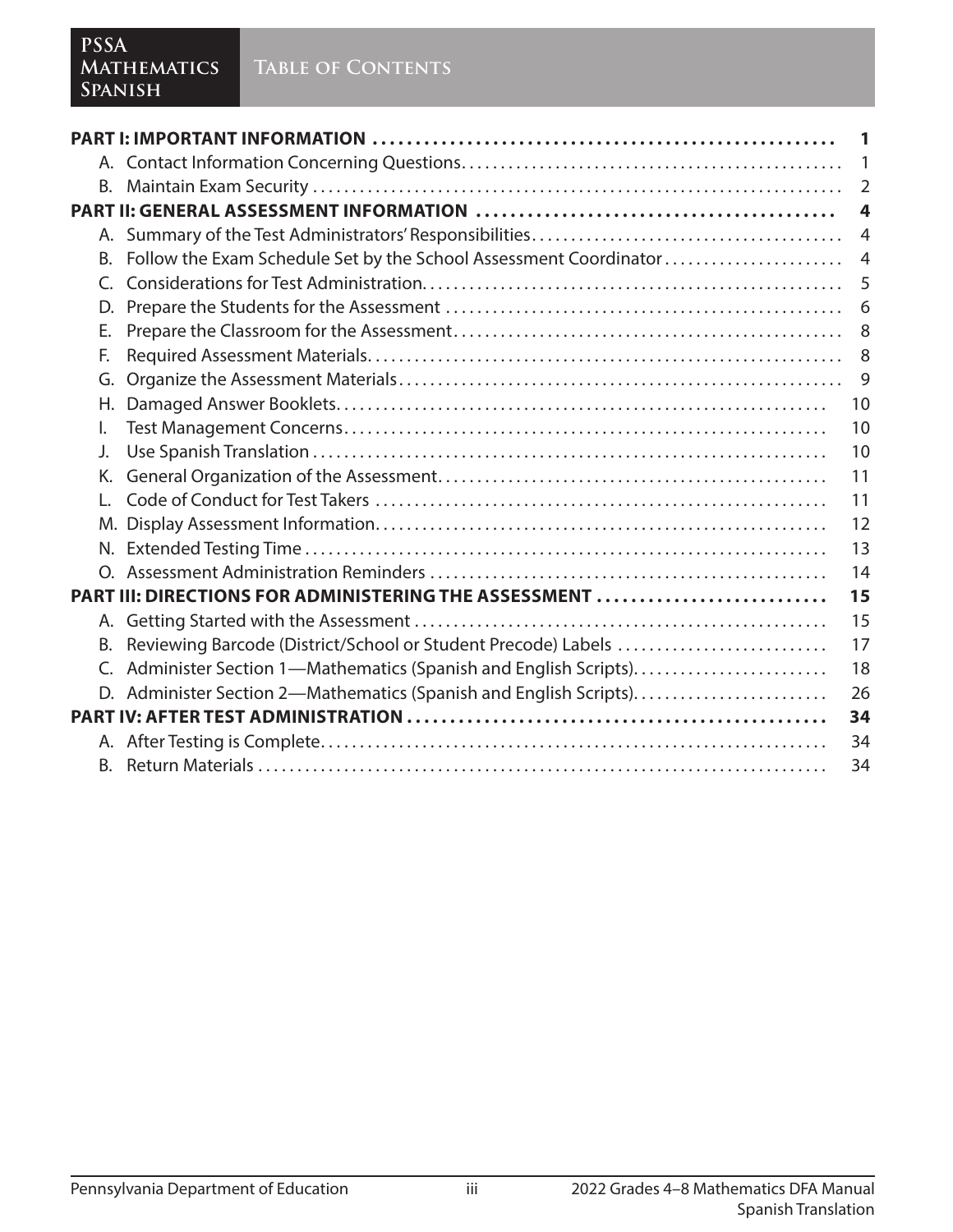### **APPENDICES**

| Appendix B: PSSA Test Security Certification (Test Administrator and Proctor)  47 |  |
|-----------------------------------------------------------------------------------|--|
|                                                                                   |  |
|                                                                                   |  |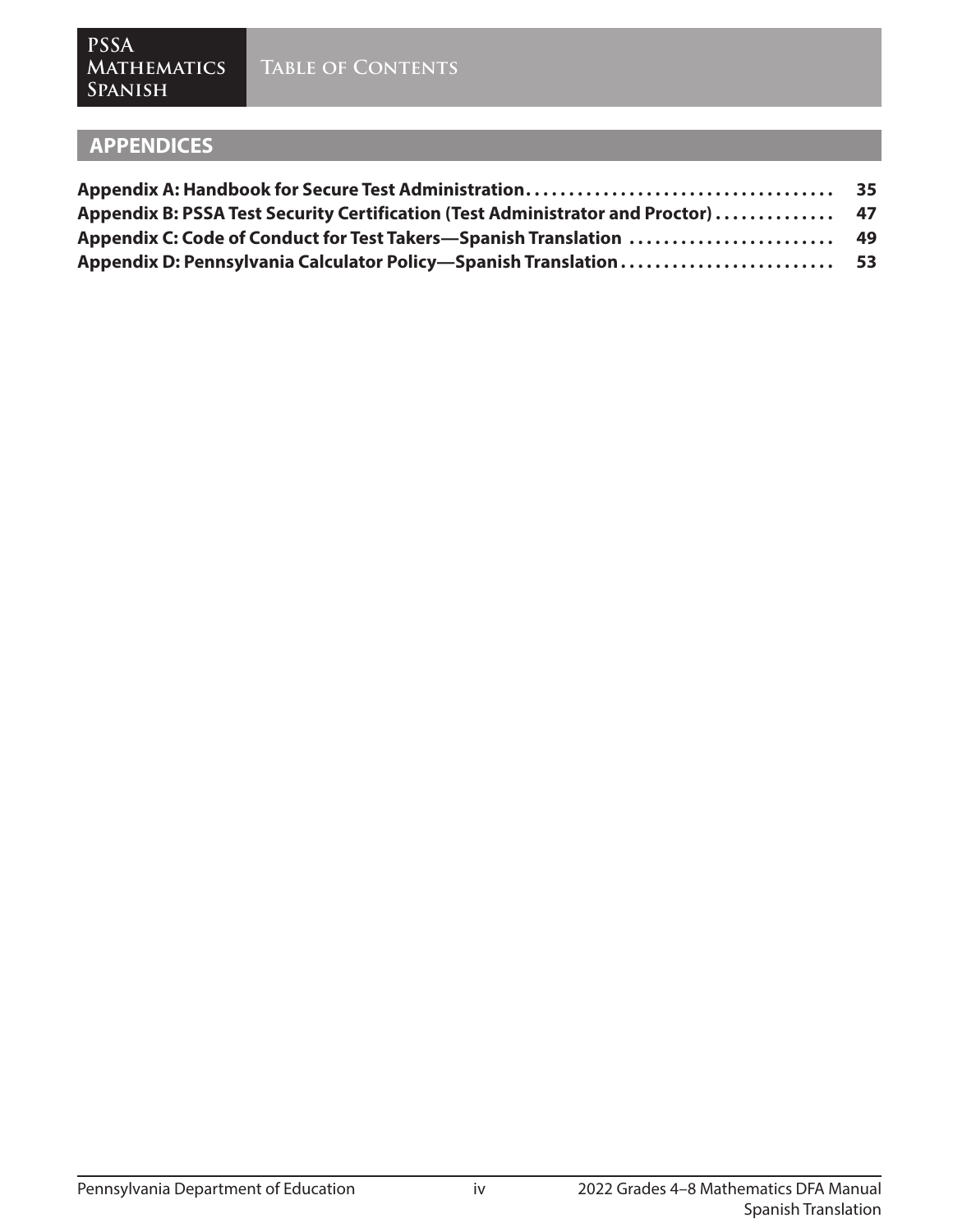This manual is to be used for the administration of the **Spring 2022 PSSA Mathematics Assessment for students who will be using the Spanish translation form**. This manual provides the Test Administrator (TA) with directions that will ensure a standard assessment environment in schools throughout the Commonwealth of Pennsylvania. The administration of this exam may differ from other assessments the TA has given; therefore, **TAs are to become thoroughly familiar with this manual and the procedures for administering the Mathematics Assessment before the testing window, May 2 through 13, 2022**.

### **A. Contact Information Concerning Questions**

<span id="page-4-0"></span>**PSSA** 

**Spanish**

**Mathematics** 

| <b>Topic or Subject</b>                                                                                                                                                                                            | <b>Contact Person / Telephone</b>  | <b>Email Address</b>                          |
|--------------------------------------------------------------------------------------------------------------------------------------------------------------------------------------------------------------------|------------------------------------|-----------------------------------------------|
| <b>Opting Out of Testing</b>                                                                                                                                                                                       | Brian Truesdale - 717-214-5433     | btruesdale@pa.gov                             |
| Testing Irregularities and General<br><b>Testing Questions</b>                                                                                                                                                     | Jay Gift - 717-783-1144            | rgift@pa.gov                                  |
| <b>ELA, Testing Accommodations</b><br>(IEP and 504, Regular Education)                                                                                                                                             | Diane Simaska - 717-346-8064       | dsimaska@pa.gov                               |
| ELA, Keystone Exam Literature,<br>EL Accommodations, General<br><b>Testing Questions</b>                                                                                                                           | Rebekah Baum-Leaman - 717-783-6538 | rbaumleama@pa.gov                             |
| Math, Keystone Exam Algebra I and<br><b>General Testing Questions</b>                                                                                                                                              | Diane Simaska - 717-346-8064       | dsimaska@pa.gov                               |
| Science, Keystone Exam Biology,<br>Notify Changes in Testing Dates<br>and/or Times, Testing Window<br>Exceptions, Bodily Fluids on Test<br>Materials, and Cell Phone Issues not<br><b>Related to Test Security</b> | Craig Weller - 717-525-5825        | crweller@pa.gov                               |
| <b>DRC PA Customer Service</b>                                                                                                                                                                                     | 800-451-7849                       | PACustomerService@<br>DataRecognitionCorp.com |
| Test Security/Irregularities - Please<br>use the email for a more rapid and<br>efficient response                                                                                                                  | 844-418-1651                       | ra-edirregularities@pa.gov                    |
| General PSSA and Keystone Exam<br><b>Testing Questions</b>                                                                                                                                                         |                                    | ra-ed-pssa-keystone@pa.gov                    |

If a test security violation is suspected, contact the SAC immediately. If you believe the SAC may have involvement in the violation, immediately contact PDE directly at [ra-ed-pssa-keystone@pa.gov](mailto:ra-ed-pssa-keystone%40pa.gov?subject=) or 844-418-1651. Sending an email with a detailed subject line will provide a faster response from PDE than calling the toll-free number. Please ensure that you only utilize the email account or telephone number provided here. If you need assistance with items other than security/irregularities, please contact the correct individual listed in the table above.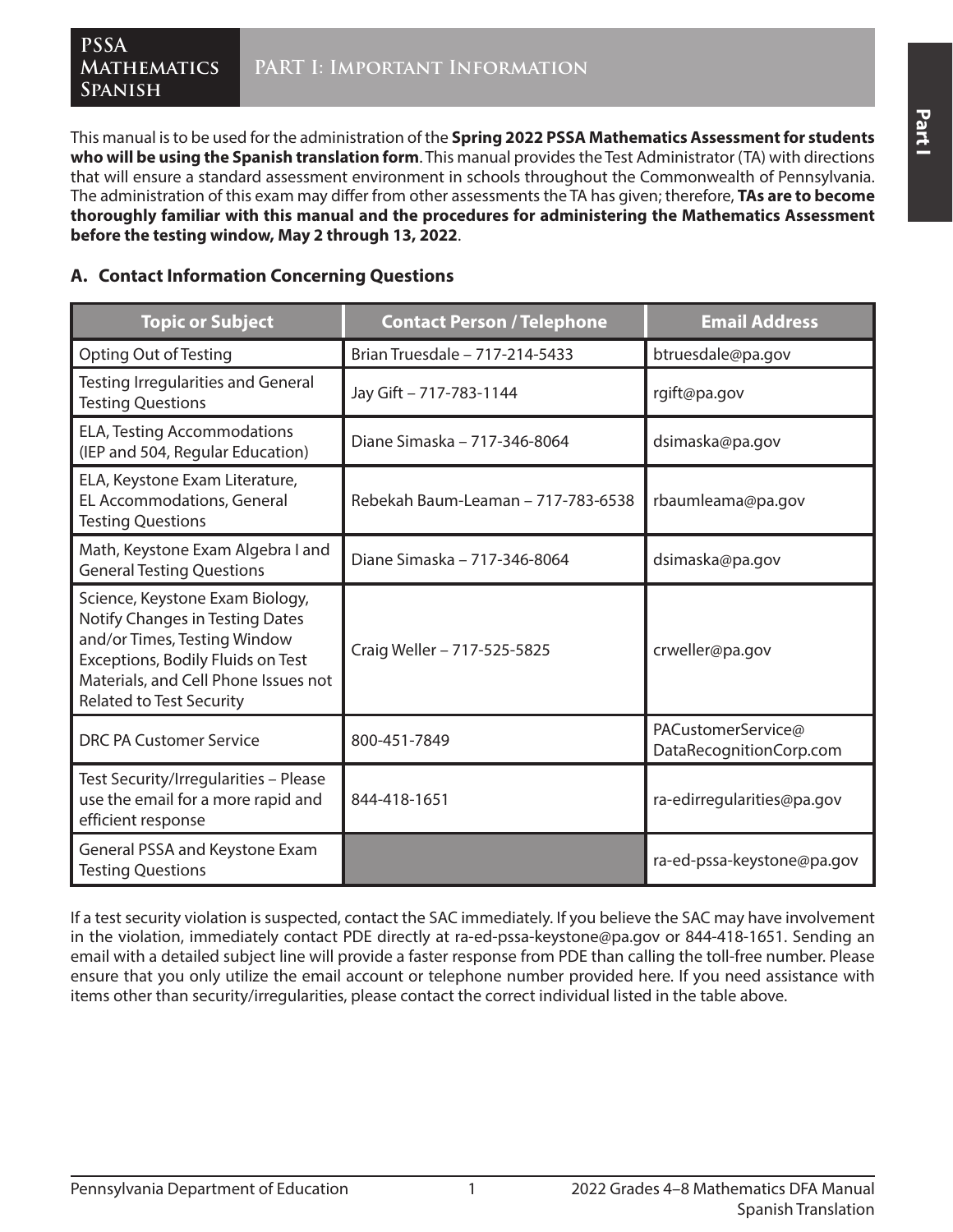<span id="page-5-0"></span>**PSSA** 

**Spanish**

#### **B. Maintain Exam Security**

**Mathematics** 

The PSSAs are a measure of individual student achievement conducted by the Pennsylvania Department of Education (PDE). Any deviation from the exam procedures outlined in this manual (including, but not limited to, group work, teacher coaching, teaching or releasing of the performance tasks or exam questions, using old non-released Pennsylvania assessment items as preparation tools, etc.) is strictly prohibited and is considered a violation of exam security. (This prohibition does not include the use of the PSSA Item and Scoring Samplers available on PDE's website.) Those individuals who divulge exam questions, falsify student scores, or compromise the integrity of the state assessment system in any manner will be subject to professional disciplinary action under the Professional Educator Discipline Act, 24 P.S. § 2070.1a et seq, including a private reprimand, a public reprimand, a suspension of their teaching certificate(s), a revocation of their teaching certificate(s), and/or a suspension or prohibition from being employed by a charter school. In this regard, an educator is any individual who holds public or private academic school certification and all charter and cyber charter school staff members and contracted educational providers who would be required to hold certification if they served in a traditional public school.

In order to ensure the validity and security of the PSSA, all TAs and Proctors should read and understand the *Handbook for Secure Test Administration*. The *Handbook for Secure Test Administration* is Appendix A of this manual; this document can also be found in the *Handbook for Assessment Coordinators* posted on the PDE website:

*[www.education.pa.gov](http://www.education.pa.gov)* [Roll over 'Data and Reporting' in the menu at the top of the page. Select 'Assessment and Accountability.' Click on the link that reads 'PSSA - PA System of School Assessment.' Then click on 'Administration Materials' on the right side of the screen.]

Students may not discuss, disseminate, or otherwise reveal the assessment content to others. This includes talking with others about questions on the test during or after the test. Students will be subject to discipline based on the LEA's policy and procedures. Students should be assured that they may discuss the testing process or issues of concern with their parents/guardians.

#### **1. Test Security**

- **a.** TAs must complete the online Pennsylvania State Test Administration Training (PSTAT), found at *www.pstattraining.net*, once every school year for which they are a TA or proctor. The PSTAT must be completed prior to working on any PSSA tasks.
- **b.** District Assessment Coordinators (DACs), School Assessment Coordinators (SACs), TAs, Principals, and all other individuals who are involved in this assessment program must maintain the security of all exam materials. Together, they share the responsibility for ensuring that all exam materials and student responses are handled securely, confidentially, and in accordance with security mandates and other general procedures. These include, but are not limited to, the following:
	- **i.** Except where allowed by a specific written accommodation, only students being tested are allowed to view the content of the exam materials.
	- **ii.** No secure materials from the assessment may be copied, photographed, or recorded in any manner.
	- **iii.** Student responses must not be reviewed for accuracy or completeness by anyone other than the student.
	- **iv.** Students may not review responses at any time other than during the administration of a test.
- **c.** It is required that TAs, Proctors, and any other individual who handles secure assessment materials must read, sign, and date a *PSSA Test Security Certification (Test Administrator and Proctor)*. The *PSSA Test Security Certification (Test Administrator and Proctor)* must be signed **after** the assessments have been administered.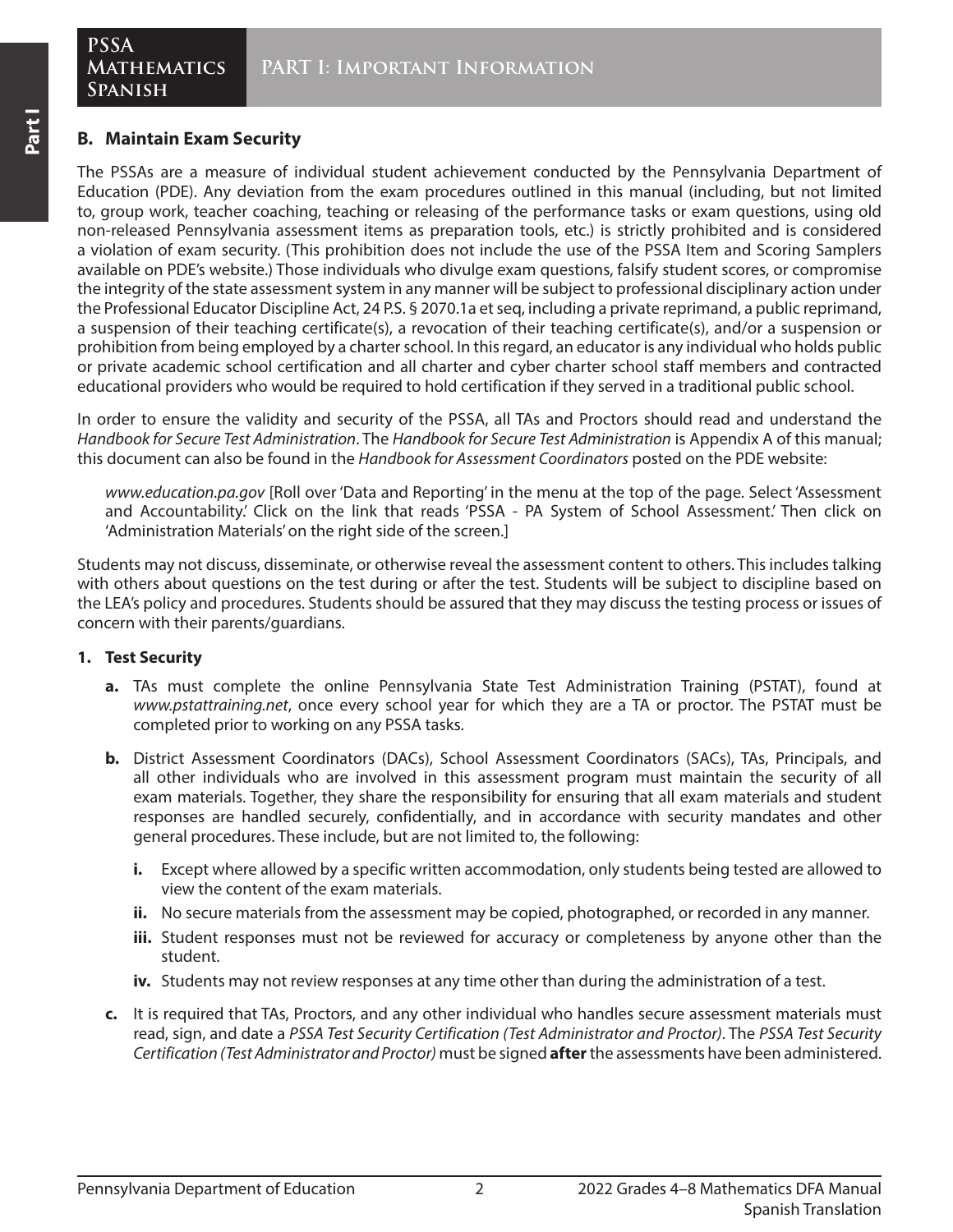#### **2. Reporting Irregularities**

**Mathematics** 

**PSSA** 

**Spanish**

**If a test security violation is suspected, contact the SAC immediately. If you believe the SAC may have involvement in the violation, immediately contact PDE directly at [ra-ed-pssa-keystone@pa.gov](mailto:ra-ed-pssa-keystone%40pa.gov?subject=) or 844-418-1651. Sending an email with a detailed subject line will provide a faster response from PDE than calling the toll-free number. Please ensure that you only utilize the email account or telephone number provided here.**

#### **3. Avoiding Inappropriate Test-Taking Strategies**

Every answer booklet will be processed by scanners that detect pencil marks. As such, it is not appropriate to have students taking a paper assessment eliminate answers by striking through an answer bubble or by bubbling multiple answers and later erasing. Students who mark their answers in the test booklet initially must remember to mark their final response in the answer booklet. Students must not discuss, disseminate, or otherwise reveal the assessment content to others.

#### **4. Storing Secure Materials**

All answer booklets and test booklets (and test tickets for online assessments) are considered secure materials and must be kept in a preselected, locked, secure storage area at both the district and school levels. Secure materials must never be left unattended or in open areas. TAs must not be given access to secure test materials before the administration day. TAs should only be given access to secure test materials immediately preceding test administration. **It is mandatory that school districts utilize a sign-out/sign-in sheet for distribution and collection of secure test materials.** It is recommended that TAs count the number of test booklets and answer booklets received and returned in the presence of the SAC or the SAC's designee.

- **a.** The *Directions for Administration Manual*s are not considered secure test materials and should be provided to TAs prior to the assessment for review.
- **b.** Each student taking the PSSA will receive **one test booklet and one answer booklet per subject**.
- **c.** Scratch paper and any other paper on which students have written is considered secure and must be collected at the end of each testing session to be destroyed by the SAC or the SAC's designee.

**All secure testing materials must be inventoried, counted, and returned immediately to the SAC or the SAC's designee after testing is completed. Individual restroom breaks during testing are permitted but require monitoring. Materials must be kept secure after each testing session and prior to shipping to DRC.**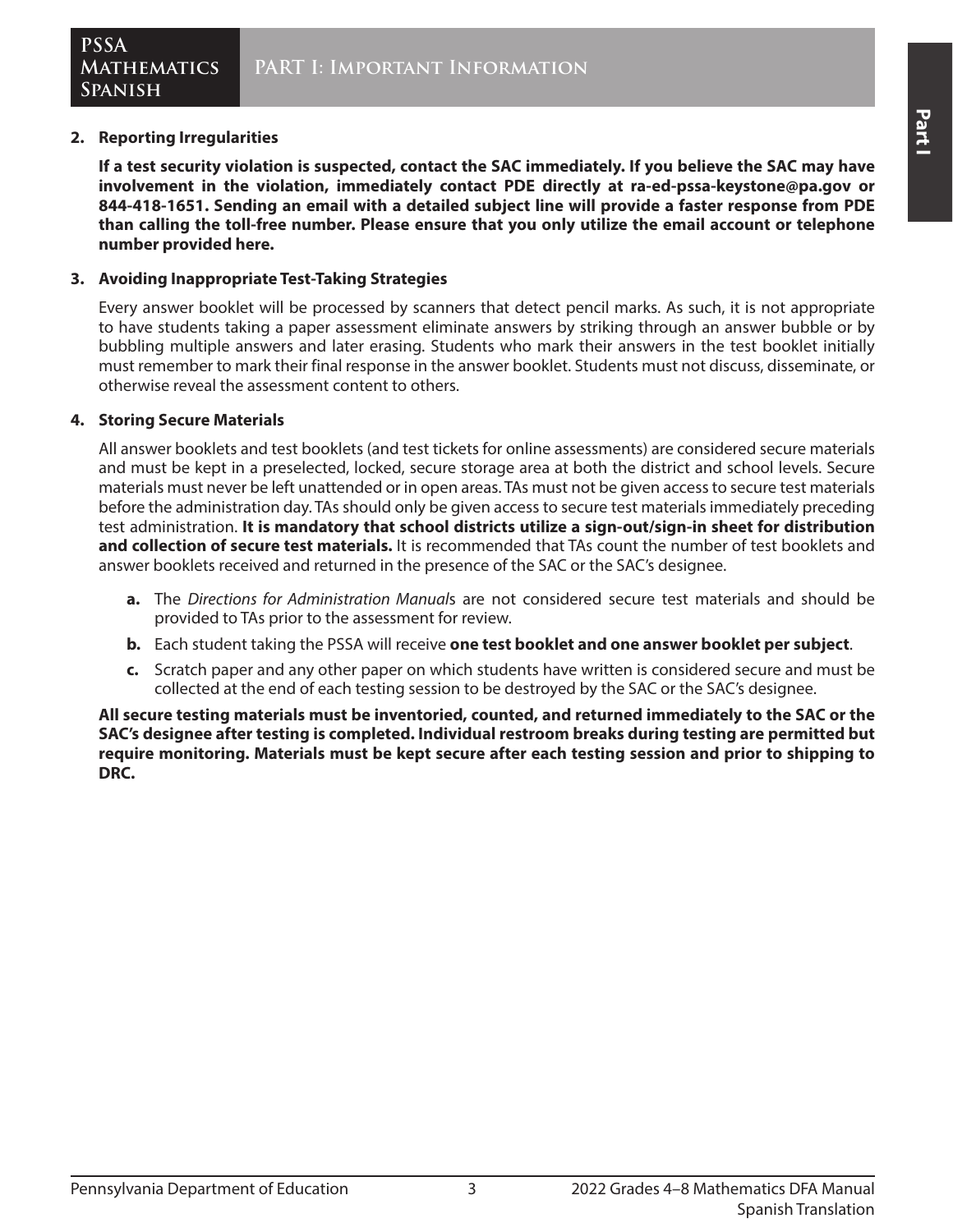#### **A. Summary of the Test Administrators' Responsibilities**

- **1.** Complete the Pennsylvania State Test Administration Training (PSTAT) online module, prior to working as a TA/Proctor, one time per school year (this satisfies both the PSSA and Keystone Exam requirement for the school year).
- **2.** Become familiar with the exam administration procedures provided in this manual, the *Directions for Administration Manual*.
- **3.** Receive student assessment materials from the SAC immediately prior to the testing session on the day during which you are scheduled to be a TA (or Proctor) for the PSSA Grades 4–8 Mathematics Assessments.
- **4.** Alert the SAC if any student information on the label or bubbled in is incorrect and needs to be changed.
- **5.** Look at the back cover of each answer booklet and ensure that your initials are correctly bubbled in the Test Administrator Initials fields. Some schools may have TAs bubble in the Test Administrator initials, and other schools may have bubbled in the Test Administrator initials. If incorrect or missing, alert your SAC.
- **6.** Distribute test booklets and answer booklets to students at the time of the assessment, making certain that form numbers match.
- **7.** Read the directions for administration to students at the start and end of each PSSA assessment for which you are a TA.
- **8.** Actively monitor the assessment environment during the scheduled testing time. Actively monitoring is monitoring the administration of the assessment and nothing else.
- **9.** Collect, account for (including counting the number received and returned), and return all student assessment materials to the SAC or the SAC's designee at the end of each assessment session.
- **10.** Return the reference sheet, all scratch/grid paper, and any other paper on which students have written to the SAC or the SAC's designee at the end of each assessment session.
- **11.** Review, understand, and return the signed and dated *PSSA Test Security Certification (Test Administrator and Proctor)* to the SAC at the end of the final PSSA administration for which you are a TA or Proctor.

#### **B. Follow the Exam Schedule Set by the School Assessment Coordinator**

The Spring 2022 Mathematics Assessment must be administered within the PDE-designated testing window on the dates assigned by the SAC. The assessment consists of **two sections**. **The sections must be administered in the sequence in which they are printed** in the booklet. It is possible to combine the sections as a single testing session. The SAC must discuss the schedule with TAs at least one week prior to the assessment dates. See "General Organization of the Assessment" on pages 10–11 of this manual for more information on administration and testing times.

<span id="page-7-0"></span>**PSSA**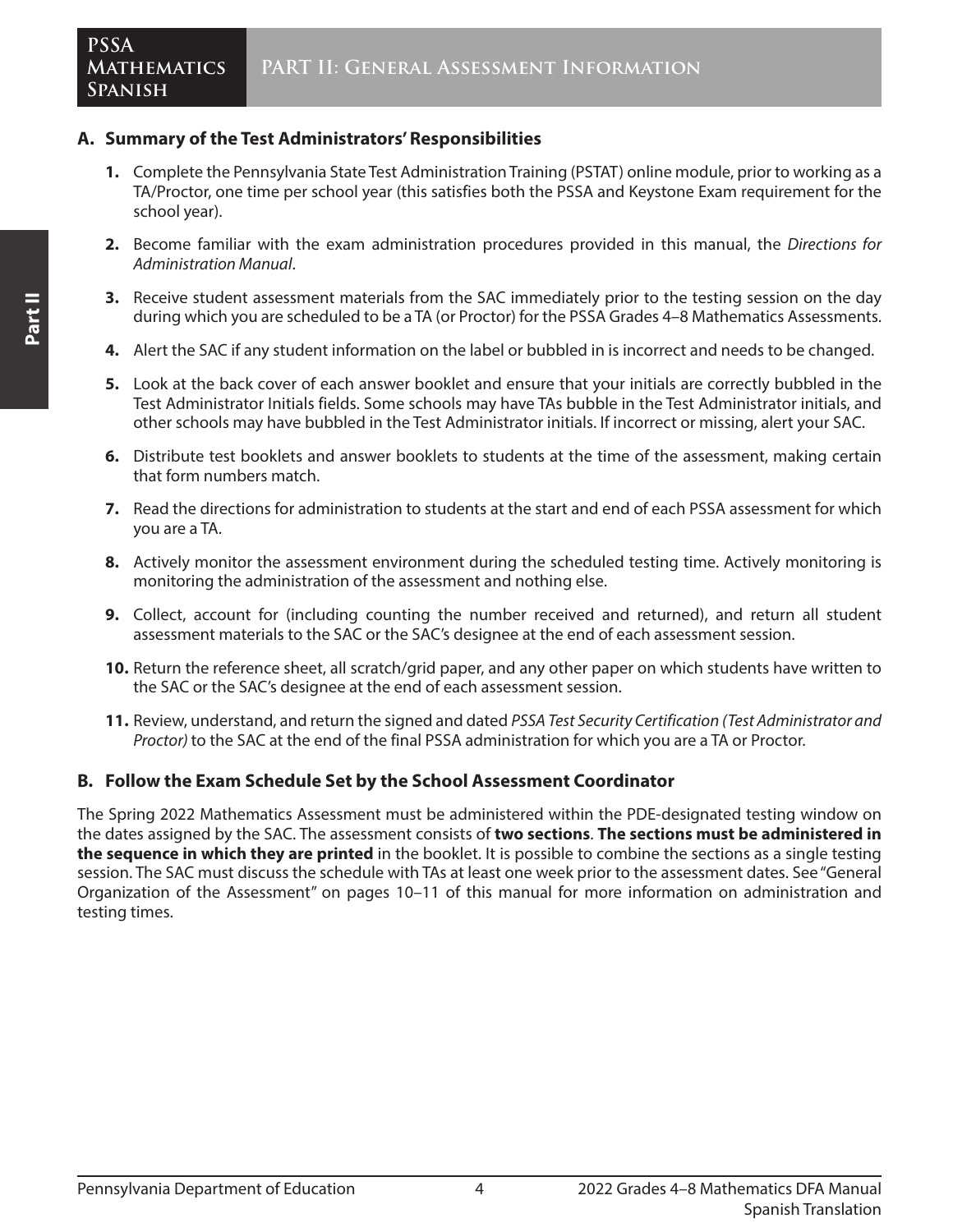#### <span id="page-8-0"></span>**C. Considerations for Test Administration**

The procedures listed below must be followed prior to administering the Spring 2022 Mathematics Assessment. This assessment includes procedures that students may not have encountered before.

- **1.** The SAC will receive a *PSSA Handbook for Assessment Coordinators* that provides additional, detailed information about the assessment. This document is also posted on these portals:
	- **a.** *<https://pa.drcedirect.com>* [Click on the applications drop-down and select 'General Information.' Then select 'Documents.']
	- **b.** *[www.education.pa.gov](http://www.education.pa.gov)* [Roll over 'Data and Reporting' in the menu at the top of the page. Select 'Assessment and Accountability.' Click on the link that reads 'PSSA - PA System of School Assessment.' Then click on 'Administration Materials' on the right side of the screen.]
- **2.** The entire Grades 4–8 Mathematics *Directions for Administration Manual* must be read in advance in order to become familiar with the procedures for administering the assessment. Prior to the assessment administration, the TA must do the following:
	- **a.** Become familiar with the assessment schedule and the procedures for allowing extended testing time.
	- **b.** Follow the direction of the SAC for maintaining test security.
	- **c.** Plan sufficient time for distribution and collection of materials.
	- **d.** Arrange student seating to prevent student interaction during the assessment sessions.
	- **e.** Post a "**Testing—Do Not Disturb**" sign on the door(s) to the classroom to indicate that an assessment session is taking place.
- **3.** Student Precode Labels are supplied for most students; however, if any student does not have a Student Precode Label, a District/School Label must be used.
- **4.** Prior to the assessment, ensure that all answer booklets have a barcode label affixed. For those booklets that have a District/School Label, rather than a Student Precode Label, ensure that the SAC or the SAC's designee has bubbled in all appropriate information on pages 1 and 2 (see "Reviewing Barcode (District/ School or Student Precode) Labels" on page [17](#page-20-1) of this manual).
- **5.** Prior to the assessment, be aware of test accommodations that are outlined in the current PSSA and Keystone *Accommodations Guidelines* and in the current *Accommodations Guidelines for English Learners* (ELs) (e.g., "Test Administrator transcribed student responses," "Extended time"). These documents are posted on the following portals:
	- **a.** *<https://pa.drcedirect.com>* [Click on the applications drop-down and select 'General Information.' Then select 'Documents.']
	- **b.** *[www.education.pa.gov](http://www.education.pa.gov)* [Roll over 'Data and Reporting' in the menu at the top of the page. Select 'Assessment and Accountability.' Then click on the link that reads 'PSSA - PA System of School Assessment.' Then click on 'Testing Information' on the right side of the screen.]

**Note:** Any student, regardless of IEP status, may have a word, phrase, or test item read aloud upon request. If the student has a documented need for more than an occasional word, phrase, or test item to be read aloud, the SAC or SAC's designee must fill in the bubble next to "Some test items/questions read aloud" under "Student used the following Presentation Accommodations" on page 3 of the student's answer booklet. However, it is only appropriate to read all test items aloud if this practice is documented as an accommodation. If reading the entire assessment is used as an accommodation, the SAC or SAC's designee must fill in the bubble next to "All test items/questions read aloud" under "Student used the following Presentation Accommodations" on page 3 of the student's answer booklet. TAs must follow the read-aloud guidelines when administering the PSSA assessment.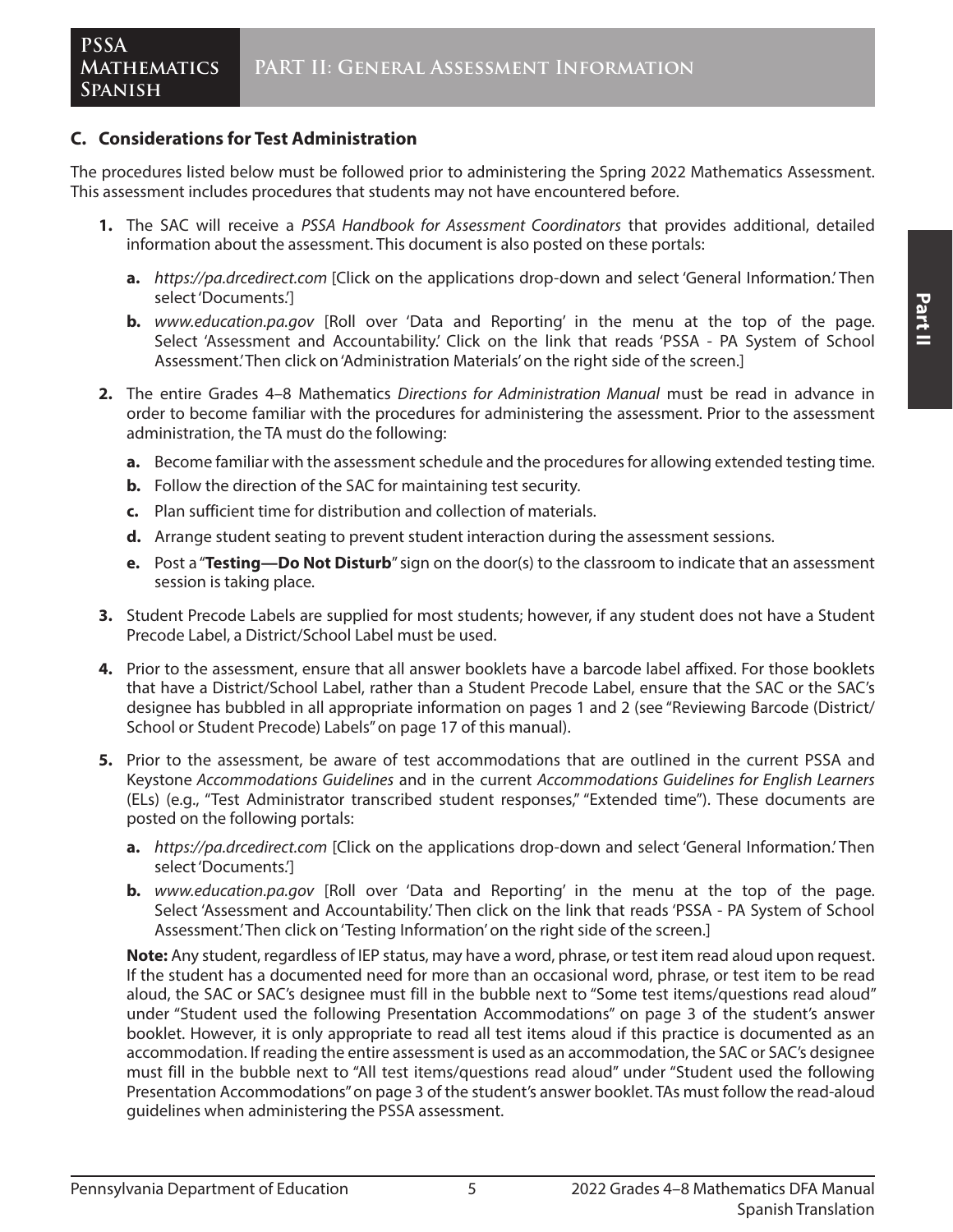Not all accommodations that are provided on a day-to-day basis in the classroom are approved for use with the PSSA; however, all accommodations in IEPs or 504 Plans must be considered when planning for the administration of the PSSA.

- **6.** A form number is on the front cover of each answer booklet and each test booklet. For the Spanish booklet of the Spring 2022 Mathematics Assessment, there is one form labeled S01. Students must use an answer booklet and a test booklet with the same form-number designation.
- **7.** Review, understand, and return the signed and dated *PSSA Test Security Certification (Test Administrator and Proctor)* to the SAC at the end of the final PSSA administration for which you are a TA or Proctor. It is found in Appendix B. Contact your SAC if you need more information.
- **8. If a test security violation is suspected, contact the SAC immediately. If you believe the SAC may have involvement in the violation, immediately contact PDE directly at [ra-ed-pssa-keystone@pa.gov](mailto:ra-ed-pssa-keystone%40pa.gov?subject=) or 844-418-1651. Sending an email with a detailed subject line will provide a faster response from the PDE than calling the toll-free number. Please ensure that you only utilize the email account or telephone number provided here.**

#### **D. Prepare the Students for the Assessment**

- **1.** Inform students in advance of the schedule for the assessment sessions, as communicated by the SAC or the SAC's designee.
- **2.** Students are not permitted to have cell phones, cameras, smartphones, smartwatches, earbuds, or any other unapproved electronic devices in their possession during the administration of the assessment. Students **must** be informed of this policy in advance and should be encouraged to leave such items at home on administration days. **The TA must collect all such devices prior to distributing assessment materials.**
- **3.** PDE encourages districts and schools to inform students before testing begins of the locally determined ramifications/sanctions for student misconduct during the PSSA assessments. This includes, but is not limited to, discipline associated with cheating, sharing, and/or reproduction of test content.
- **4.** Discuss the *Code of Conduct for Test Takers*, which is in Appendix C of this manual (in Spanish and in English) and is also found in the PSSA *Handbook for Assessment Coordinators*, with all students prior to the scheduled exam time. It is essential that students understand the importance of each point in the *Code of Conduct for Test Takers* before testing begins. Prior to the administration, students must fill in the appropriate bubble indicating that they understand the *Code of Conduct for Test Takers* that their TA (or other school personnel) has reviewed with them. TAs should answer any questions that students have to ensure that all students understand this code of conduct. Students should be assured that they may discuss the testing process or issues of concern with their parents/guardians.
- **5.** Students may **not** use a dictionary or a thesaurus for any part of this assessment. **Note:** An exception is made for English Learners (ELs) taking any portion of the assessment. They may use word-to-word bilingual/translation dictionaries that translate native language to English or English to native language. If an EL student is using this accommodation, the TA must inform the SAC, and the SAC must record the use in the student's answer booklet. Bilingual/translation dictionaries that include word definitions or pictures are not allowed.
- **6.** Students must use a No. 2 pencil; an ink pen may **not** be used.
- **7.** Students may highlight, underline, and make notes or comments in the test booklet or on scratch/grid paper, but they must write their answers in the answer booklet. All scratch/grid paper and any other paper on which students have written must be collected and returned to the SAC. **Students must not use highlighters on the answer bubbles.**

<span id="page-9-0"></span>**PSSA** 

**Spanish**

**Mathematics**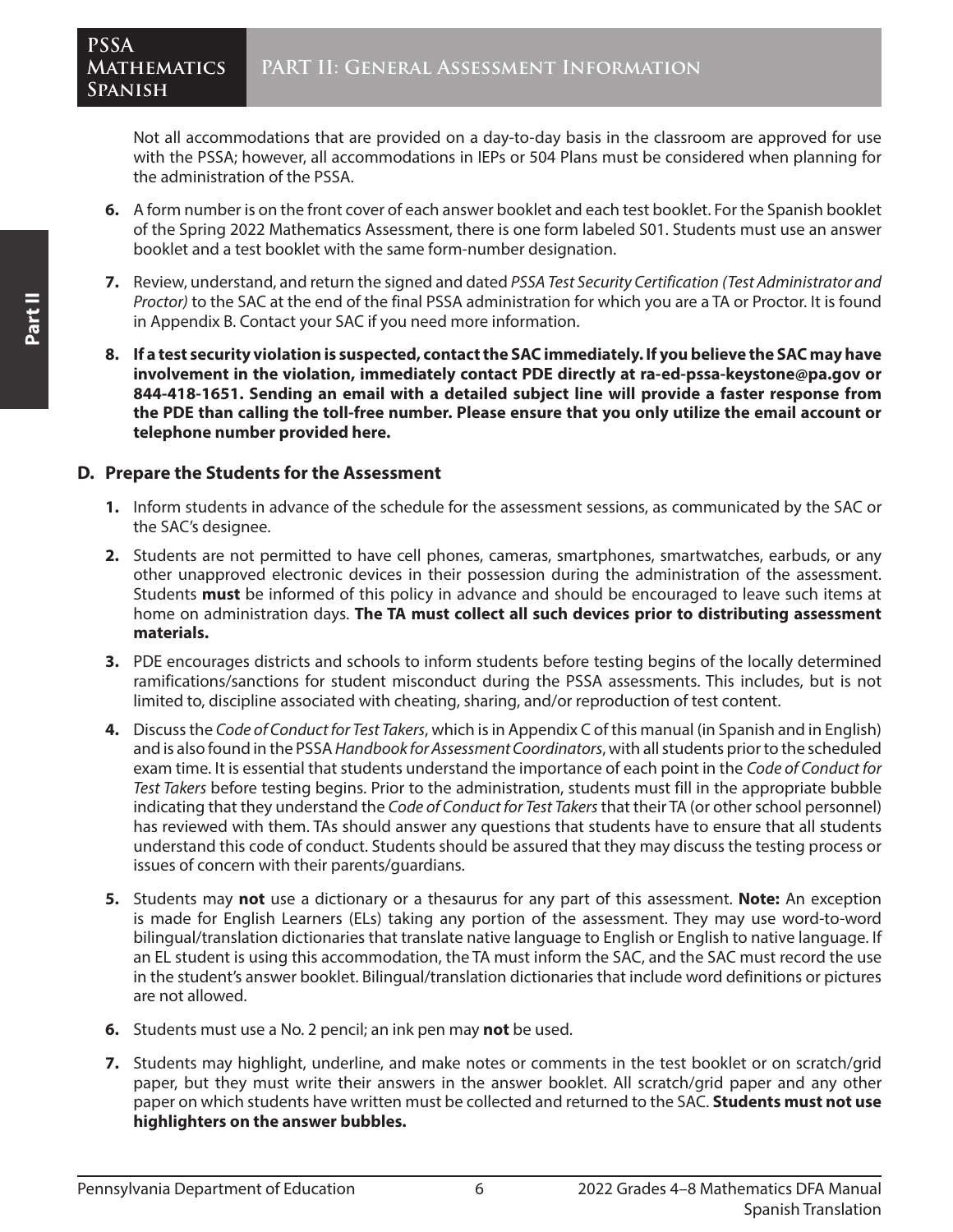- **8.** Students should not make any extraneous marks on or near the answer bubbles (e.g., crossing out answers believed to be incorrect or marking multiple answers thought to be correct). Students should completely erase any extraneous marks.
- **9.** The Mathematics Assessment includes questions that require students to select from four possible answers. These multiple-choice questions and answer choices are found in the test booklet. Students will read each question and record their answers in the spaces provided **in their answer booklets only. Responses written or marked in the test booklet or on scratch/grid paper and any other paper on which students have written will not be scored.**
- **10.** The Mathematics Assessment also includes questions that require students to write a response (openended questions). These questions appear in the answer booklet only. Students will read each question and will write their responses in the spaces provided **in the answer booklet only. Responses written in the test booklet or on scratch/grid paper and any other paper will not be scored.**
- **11.** For questions 1 through 4 of Section 1—Mathematics, students may **not** use a calculator. After they have answered questions 1 through 4, they will be asked to seal the pages in the test booklet using the red sticker provided. After the students have completed the non-calculator mathematics questions, they may use calculators for the rest of the Mathematics Assessment, including scientific and graphing calculators, providing the calculator meets the guidelines in the *Pennsylvania Calculator Policy*. However, calculators are not mandatory. If your students have access to calculators and know how to use them, using them during the assessment would be appropriate (except for the non-calculator items). If students do not have calculators and the school has not made them available, students can respond to the tasks successfully without them.

**Note: Students may not share their calculators during the assessment.** All calculators must be cleared of all stored information and programs that are not factory installed before and after they are used on any state exam. The calculator memory must be cleared by the TA after the PSSA is completed. For more information, see the *Pennsylvania Calculator Policy*, found in Appendix D of this manual. This document is also posted on these portals:

- **a.** *<https://pa.drcedirect.com>* [Click on the applications drop-down and select 'General Information.' Then select 'Documents.']
- **b.** *[www.education.pa.gov](http://www.education.pa.gov)* [Roll over 'Data and Reporting' in the menu at the top of the page. Select 'Assessment and Accountability.' Click on the link that reads 'PSSA - PA System of School Assessment.' Then click on 'Mathematics' on the right side of the screen. The calculator policy link is found under "Mathematics Resources".]

**12.** *GRADE 4 ONLY:* For some Mathematics questions, students will use a protractor (supplied).

| <b>Students are permitted to</b>                                                                                                                                                                                                                                                                                                                                                                                                                                                                 | <b>Students are NOT permitted to</b>                                                                                                                                                                                                                                                                                                                                                                                                                                                                                                   |
|--------------------------------------------------------------------------------------------------------------------------------------------------------------------------------------------------------------------------------------------------------------------------------------------------------------------------------------------------------------------------------------------------------------------------------------------------------------------------------------------------|----------------------------------------------------------------------------------------------------------------------------------------------------------------------------------------------------------------------------------------------------------------------------------------------------------------------------------------------------------------------------------------------------------------------------------------------------------------------------------------------------------------------------------------|
| use scratch/grid paper. (Students may use it to<br>create their own graphic organizers, etc., during<br>the assessment.)<br>highlight, underline, and make notes or<br>comments in the test booklet. (Students must not<br>use highlighters to mark the answer bubbles.)<br>use a calculator on the assessment, including<br>scientific and graphing calculators, (with the<br>exception of questions 1 through 4) in accordance<br>with the Pennsylvania Calculator Policy (see<br>Appendix D). | use preprinted graphic organizers.<br>possess or use unapproved electronic<br>$\bullet$<br>devices, including cell phones, smartphones,<br>smartwatches, earbuds, cameras, any type of<br>computer, or any mobile device with a camera<br>and/or Internet access (e.g., tablets, MP3 players,<br>gaming systems, entertainment devices), at any<br>time during the assessment.<br>possess or use dictionaries, thesauri, and/or<br>spell- or grammar-checkers at any time during the<br>assessment (with the exception of word-to-word |
|                                                                                                                                                                                                                                                                                                                                                                                                                                                                                                  | translation dictionaries that may be used by EL<br>students).                                                                                                                                                                                                                                                                                                                                                                                                                                                                          |

**PSSA** 

**Spanish**

**Mathematics**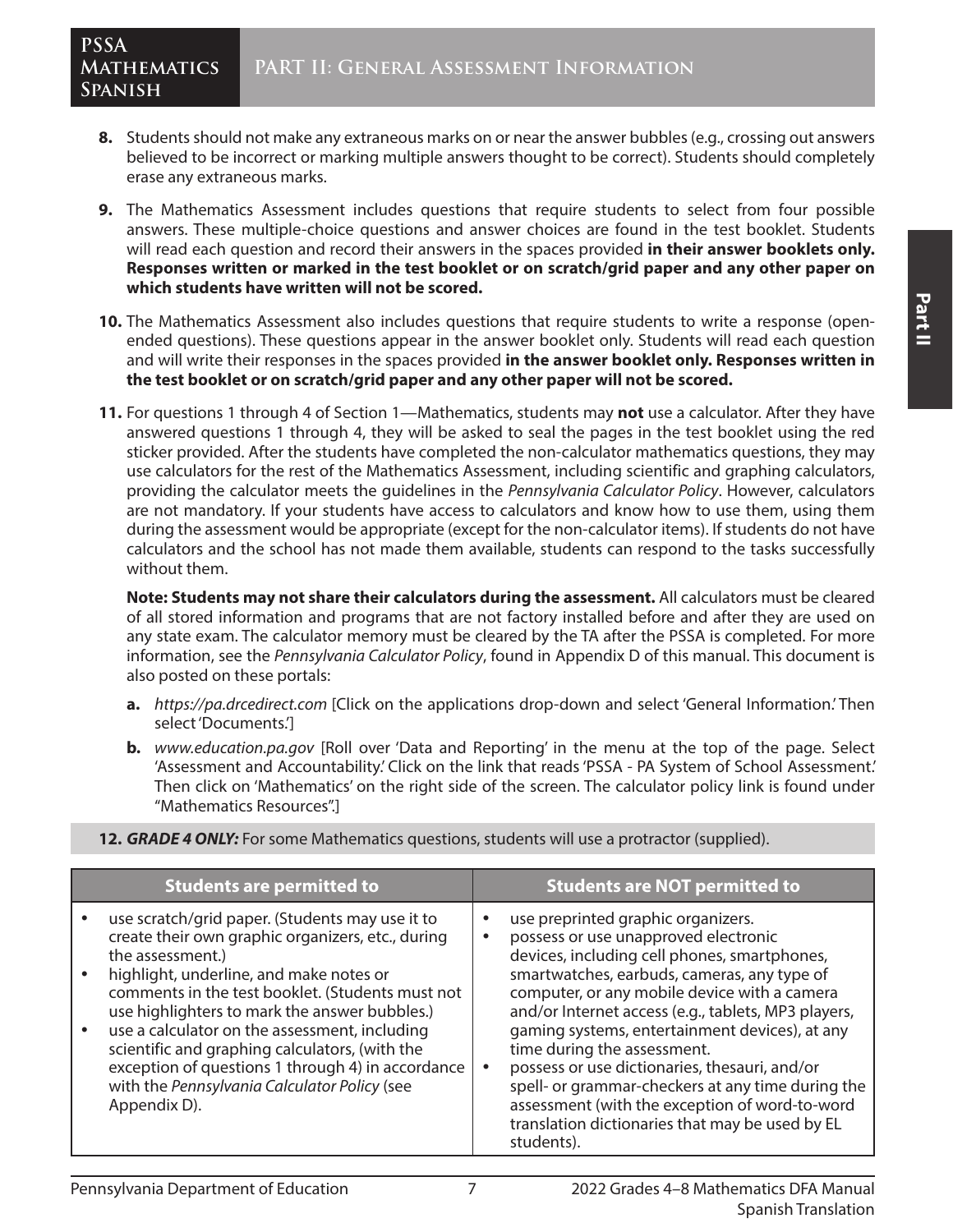#### **E. Prepare the Classroom for the Assessment**

Good organization of assessment materials and well-executed procedures will help the administration of the assessment proceed smoothly.

Remove or cover with opaque materials all classroom instructional materials or any other materials that could aid students in answering test items.

#### **DO** *NOT* **DISPLAY:**

<span id="page-11-0"></span>**PSSA** 

**Spanish**

**Mathematics** 

- **1.** mathematics terms and/or definitions
- **2.** examples of problems or answers
- **3.** tips on how to write responses and/or solve problems
- **4.** illustrations or drawings of geometric shapes, algebraic equations, graphs, or number lines

**Note:** This is not an exhaustive list. These are general examples of what is not permitted. Any materials that may contain content that could be tested must be removed or covered.

The *General Description of Scoring Guidelines for Mathematics Open-Ended Questions* may be displayed in the classroom. Additionally, each student may have a copy of the guidelines in Spanish and in English, but it must be a clean copy. The guidelines are also posted on these portals:

- **a.** *<https://pa.drcedirect.com>* [Click on the applications drop-down and select 'General Information.' Then select 'Documents.']
- **b.** *[www.education.pa.gov](http://www.education.pa.gov)* [Roll over 'Data and Reporting' in the menu at the top of the page. Select 'Assessment and Accountability.' Click on the link that reads 'PSSA - PA System of School Assessment.' Then click on 'Administration Materials' on the right side of the screen. Under the math section select the 'Reference Materials' document for the appropriate grade.]

Student seating must be arranged to prevent student interaction during the assessment sessions. A quiet, calm atmosphere is conducive to concentration on the assessment. Disturbances must be kept to a minimum during the assessment sessions. Posting a "**Testing—Do Not Disturb**" sign on the door(s) to the classroom indicates that an assessment is in session. Students should not be permitted to sharpen pencils during the assessment sessions. Each student should have at least two sharpened No. 2 pencils with good erasers and some scratch/grid paper. Extra sharpened pencils must be available for students.

#### **F. Required Assessment Materials**

The SAC will provide the TA with the appropriate assessment materials on each administration day. After each administration, assessment materials, including scratch paper and any other paper on which students have written, must be returned immediately to the SAC. Every answer booklet has a unique security number and barcode printed on the back cover. These security numbers should be used to track the distribution and collection of secure assessment materials. All secure assessment materials assigned to a school must be accounted for and returned to DRC by the DAC or SAC. The *Directions for Administration Manual* is not considered secure and does not have to be returned unless required by the SAC or DAC.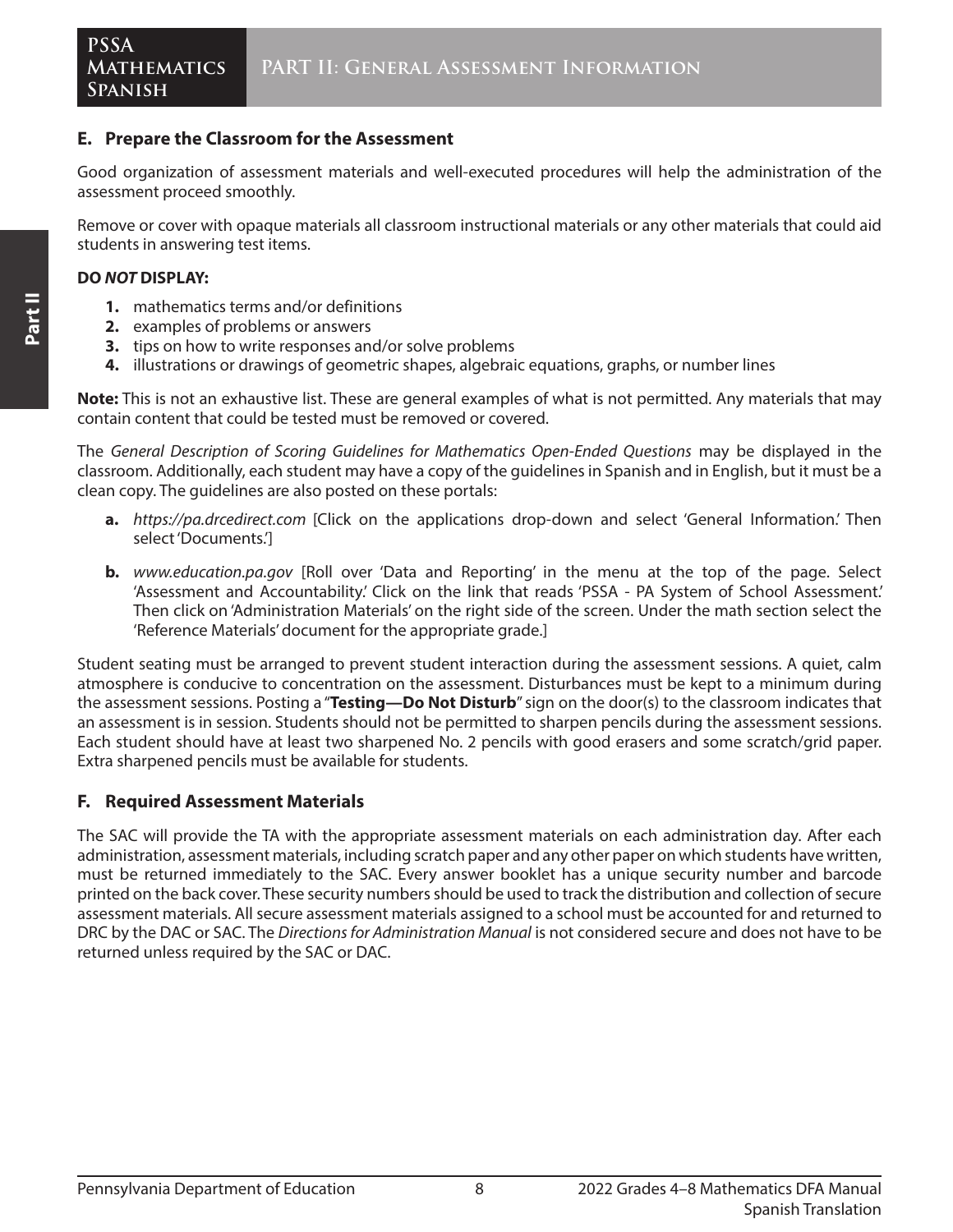#### **G. Organize the Assessment Materials**

*For the Test Administrator:*

**Mathematics** 

<span id="page-12-0"></span>**PSSA** 

**Spanish**

- **1.** One Spring 2022 Grades 4–8 Mathematics *Spanish Translation Directions for Administration Manual*
- **2.** "**Testing—Do Not Disturb**" sign(s) to hang on the classroom door(s)
- **3.** One student English/Español test booklet to use for demonstration purposes
- **4.** One student English/Español answer booklet to use for demonstration purposes
- **5.** One copy of the grade-specific Mathematics reference sheet (the reference sheet has the mathematics formulas on one side and the scoring guidelines on the other side) in Spanish and in English to use for demonstration purposes

*For each student taking the assessment:*

- **1.** One English/Español test booklet (There is only one form for the Spanish translation version: S01. Students must use a test booklet and an answer booklet with this form number designation.)
- **2.** One English/Español answer booklet with a Student Precode Label or a District/School Label
- **3.** One copy of the grade-specific Mathematics reference sheet in Spanish and in English
- **4.** Two sharpened No. 2 pencils with good erasers
- **5.** *GRADE 4 ONLY:* One protractor (Students must use **only** the protractor supplied with testing materials.)
- **6.** Scratch/grid paper for each section
- **7.** One red sticker (provided) for use **only on Section 1—Mathematics**
- **8.** One calculator available for use on most of Section 1 and all of Section 2 (Calculators are optional. The school or the students may provide the calculators. All calculators must meet the requirements of the *Pennsylvania Calculator Policy* in Appendix D of this manual. The type of calculator used should be appropriate to the grade level of the student.)

In addition, the *Pennsylvania Calculator Policy* is posted on these portals:

- **a.** *<https://pa.drcedirect.com>* [Click on the applications drop-down and select 'General Information.' Then select 'Documents.']
- **b.** *[www.education.pa.gov](http://www.education.pa.gov)* [Roll over 'Data and Reporting' in the menu at the top of the page. Select 'Assessment and Accountability.' Then click on the link that reads 'PSSA - PA System of School Assessment.' Then click on 'Mathematics' on the right side of the screen. The calculator policy link is found under "Mathematics Resources".]

**Part II**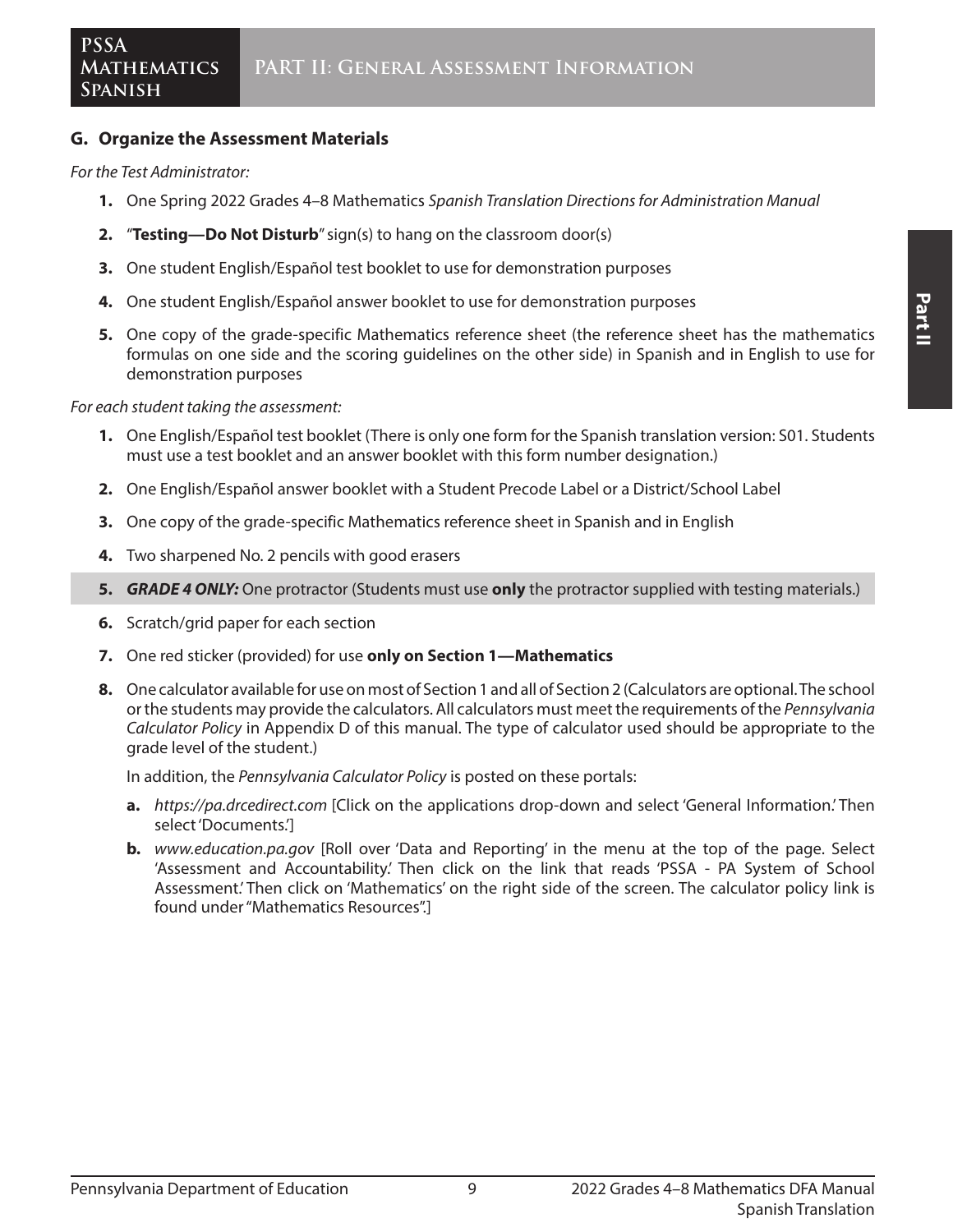<span id="page-13-0"></span>**PSSA** 

**Spanish**

**Mathematics** 

If a student receives an answer booklet with damaged or missing pages, replace it with an answer booklet **of the same form number** and allow the student to continue working. If the student has already begun one or more sections of the assessment, the student should start working in the new answer booklet at the point where the defect was discovered and use the new answer booklet for the remainder of the assessment. After the assessment has been completed, the SAC or the SAC's designee must transcribe verbatim all of the student's previous responses into the undamaged answer booklet. It is recommended that the transcription take place in the presence of a professional staff member who will sign the appropriate *PSSA Test Security Certification (Test Administrator and Proctor)* form. The student may not transcribe answers. On the new answer booklet, the SAC or the SAC's designee must affix a District/School Label, write the student's name (as found in PIMS) on the front cover, and fill in the corresponding bubbles. Applicable portions of page 2 of the answer booklet should also be completed by the SAC or the SAC's designee. **Do not insert pages from one answer booklet into another.** Multiple documents for one student and loose pages **will not be scored**.

The TA should give the damaged answer booklet to the SAC. The SAC will apply a "**Do Not Score**" label over the existing label on the front cover of the damaged booklet and return it to DRC.

#### **I. Test Management Concerns**

Some circumstances during testing require that the TA consult the SAC or PDE, or contact the DAC. These instances include, but are not limited to, the following:

- **1.** Student cheating
- **2.** Test security violation
- **3.** Improper test administration
- **4.** Student illness (during testing)

Issues requiring additional directions and any circumstances not outlined in this manual may need to be resolved with the SAC and/or DAC and/or PDE. Any test security violation should be reported to the SAC.

**If the TA believes the SAC is in violation of test security, he or she should contact PDE. For violations by the SAC, contact PDE at [ra-ed-pssa-keystone@pa.gov](mailto:ra-ed-pssa-keystone%40pa.gov?subject=) or 844-418-1651. Sending an email with a detailed subject line will provide a faster response from PDE than calling the toll-free number. Please ensure that you only utilize the email account or telephone number provided here.**

#### **J. Use Spanish Translation**

The Mathematics sections of the test booklet and answer booklet are presented in both Spanish and English. In this manual, the directions for barcode labels and the directions for the administration of the sections are presented in both Spanish and English.

The Mathematics sections of the test booklet are designed with a "side-by-side" format, with the Spanish text and the English text on facing pages. The Spanish translation is on the left-hand side. The original English is on the right-hand side.

In this manual, the scripted directions for barcode labels and the scripted directions for the administration of the Mathematics sections are presented with a similar "side-by-side" format. The left column is the Spanish translation of the script and the right column is the original English script. During the test administration, test administrators should read the Spanish scripted text whenever the Spanish translation has been provided. As necessary, test administrators may refer to and/or read aloud the original English directions for clarification.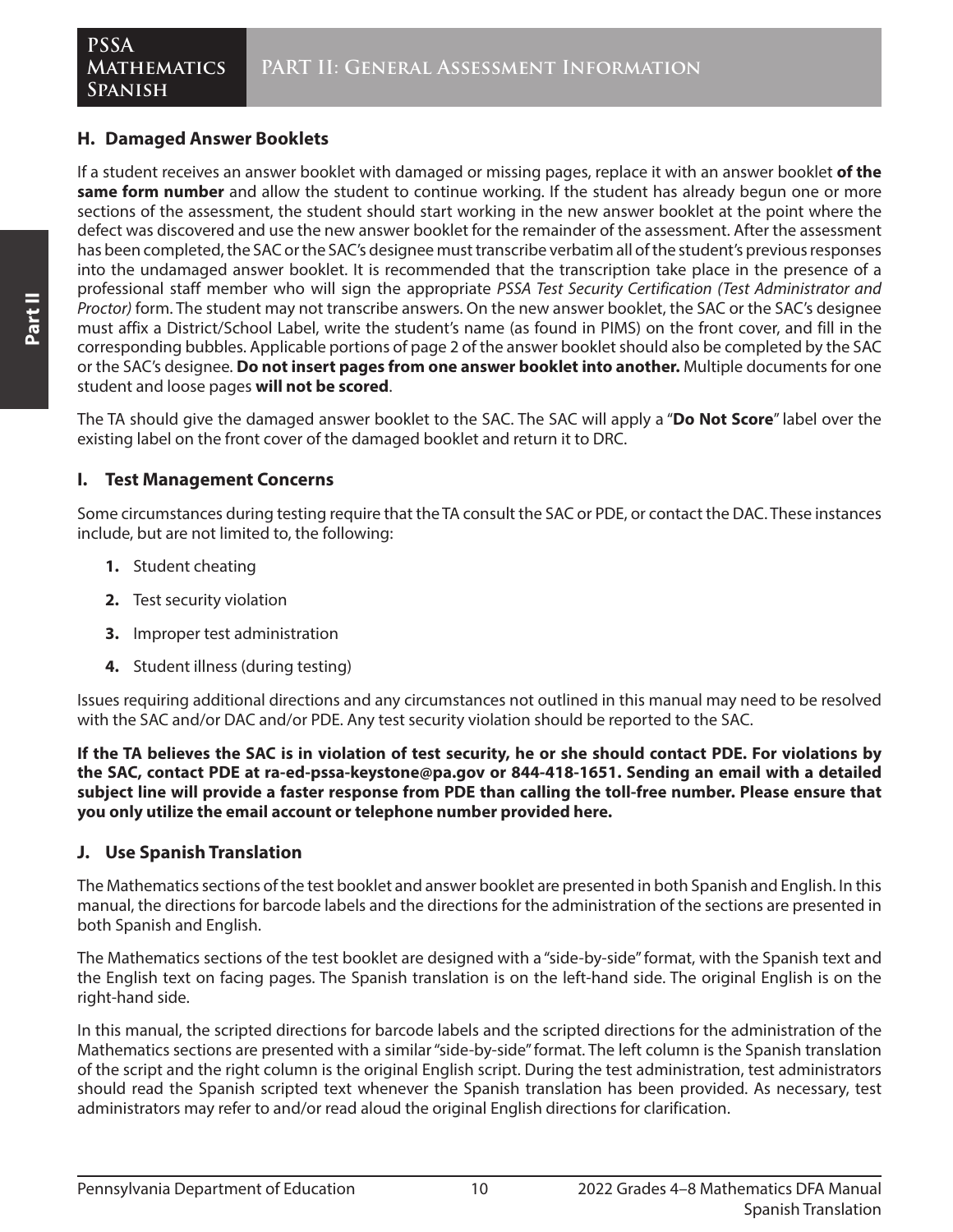The Mathematics sections of the answer booklet also present questions in both Spanish and English. Each question covers a total of 4 pages in the answer booklet. The first set of facing pages of the question is presented in Spanish. The second set of facing pages of the question is presented in the original English. Students may write their answers on either the Spanish language pages or on the English language pages. Answers may be written in Spanish, English, or a combination of Spanish and English.

### **K. General Organization of the Assessment**

<span id="page-14-0"></span>**PSSA** 

The Grades 4–8 Mathematics Assessments each consist of **two sections**. It is recommended that each section be scheduled as a separate assessment session; however, it is permissible to combine the sections as a single assessment administration session. **The sections must be administered in the sequence in which they are printed in the booklets.** The SAC must discuss the schedule with the TA at least one week prior to the administration dates. Adequate time should be scheduled for the preparation of the classroom. The following administration times are estimates and are supplied for scheduling purposes only:

| <b>Section</b> | <b>Multiple-</b><br><b>Choice</b><br><b>Questions</b> | Open-Ended<br>Questions | <b>Administrative</b><br><b>Tasks</b><br><b>Estimated</b><br>Time Needed<br>(in minutes) | <b>Actual</b><br><b>Testing</b><br><b>Estimated</b><br>Time Needed<br>(in minutes) | <b>Total</b><br>Administration<br><b>Estimated</b><br><b>Time Needed</b><br>(in minutes) |
|----------------|-------------------------------------------------------|-------------------------|------------------------------------------------------------------------------------------|------------------------------------------------------------------------------------|------------------------------------------------------------------------------------------|
|                | 24                                                    |                         | $15 - 20$                                                                                | $70 - 80$                                                                          | $85 - 100$                                                                               |
|                | 24                                                    |                         | $15 - 20$                                                                                | $70 - 80$                                                                          | $85 - 100$                                                                               |

### **L. Code of Conduct for Test Takers**

The *Code of Conduct for Test Takers*, found in Spanish and in English in Appendix C, provides requirements that students must follow before, during, and after each assessment. **It is important that the** *Code of Conduct for Test Takers* **be reviewed with all students and that all questions are answered such that all students understand each point in this code of conduct before the testing day.** Prior to starting the assessment, students will be required to darken a bubble in their answer booklet to indicate that they understand the *Code of Conduct for Test Takers* that was reviewed with them by their TA (or other school employee). TAs must be prepared to answer any questions about the *Code of Conduct for Test Takers* so that all students can acknowledge their understanding of the requirements. Students should be assured that they may discuss the testing process or issues of concern with their parents/guardians.

**Part II**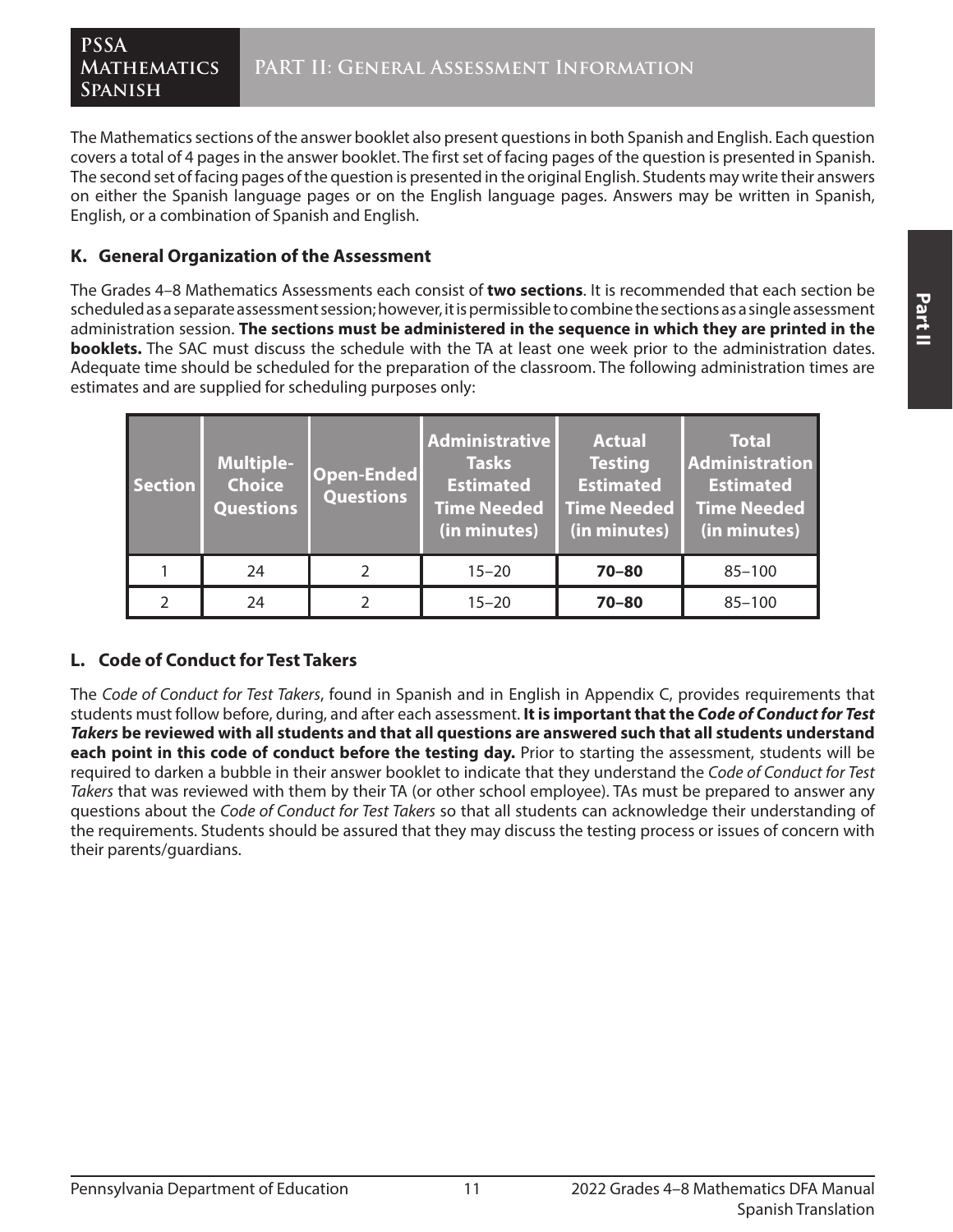#### <span id="page-15-0"></span>**M. Display Assessment Information**

During each assessment section, students are to respond to a specific set of test questions. The following testsection information must be displayed on a chalkboard, dry-erase board, or other easily visible medium during each assessment session. Only information about the current assessment session should be displayed.

| <b>Grade</b>   | <b>Section 1 - Mathematics</b><br>Sección 1 - Matemáticas                     | <b>Section 2 - Mathematics</b><br>Sección 2 - Matemáticas                       |
|----------------|-------------------------------------------------------------------------------|---------------------------------------------------------------------------------|
|                | Test Booklet / Folleto de Prueba<br>Begin on page 4 / Comienza en la página 4 | Test Booklet / Folleto de Prueba<br>Begin on page 38 / Comienza en la página 38 |
| $\overline{4}$ | Answer Booklet / Folleto de Respuestas<br>Pages 5-13 / Páginas 5-13           | Answer Booklet / Folleto de Respuestas<br>Pages 15-23 / Páginas 15-23           |
|                | Questions 1-26 / Preguntas 1-26                                               | Questions 27-52 / Preguntas 27-52                                               |
|                | Test Booklet / Folleto de Prueba<br>Begin on page 4 / Comienza en la página 4 | Test Booklet / Folleto de Prueba<br>Begin on page 34 / Comienza en la página 34 |
| 5              | Answer Booklet / Folleto de Respuestas<br>Pages 5-13 / Páginas 5-13           | Answer Booklet / Folleto de Respuestas<br>Pages 15-23 / Páginas 15-23           |
|                | Questions 1-26 / Preguntas 1-26                                               | Questions 27-52 / Preguntas 27-52                                               |
|                | Test Booklet / Folleto de Prueba<br>Begin on page 4 / Comienza en la página 4 | Test Booklet / Folleto de Prueba<br>Begin on page 36 / Comienza en la página 36 |
| 6              | Answer Booklet / Folleto de Respuestas<br>Pages 5-13 / Páginas 5-13           | Answer Booklet / Folleto de Respuestas<br>Pages 15-23 / Páginas 15-23           |
|                | Questions 1-26 / Preguntas 1-26                                               | Questions 27-52 / Preguntas 27-52                                               |
|                | Test Booklet / Folleto de Prueba<br>Begin on page 4 / Comienza en la página 4 | Test Booklet / Folleto de Prueba<br>Begin on page 38 / Comienza en la página 38 |
| 7              | Answer Booklet / Folleto de Respuestas<br>Pages 5-13 / Páginas 5-13           | Answer Booklet / Folleto de Respuestas<br>Pages 15-23 / Páginas 15-23           |
|                | Questions 1-26 / Preguntas 1-26                                               | Questions 27-52 / Preguntas 27-52                                               |
|                | Test Booklet / Folleto de Prueba<br>Begin on page 4 / Comienza en la página 4 | Test Booklet / Folleto de Prueba<br>Begin on page 40 / Comienza en la página 40 |
| 8              | Answer Booklet / Folleto de Respuestas<br>Pages 5-13 / Páginas 5-13           | Answer Booklet / Folleto de Respuestas<br>Pages 15-23 / Páginas 15-23           |
|                | Questions 1-26 / Preguntas 1-26                                               | Questions 27-52 / Preguntas 27-52                                               |

In addition, the following statement must be displayed on the chalkboard, dry-erase board, or other easily visible medium:

**Go back to make sure you have answered each question before closing your your test booklet and answer booklet. When you have closed your test booklet and answer booklet the Test Administrator will collect them.**

The following Spanish translation of the statement must also be posted on the chalkboard or dry-erase board:

**Regresa y asegúrate de haber contestado cada pregunta antes de cerrar tu folleto de prueba y tu folleto de respuestas. Cuando hayas cerrado tu folleto de prueba y tu folleto de respuestas, el Administrador del examen los recogerá.**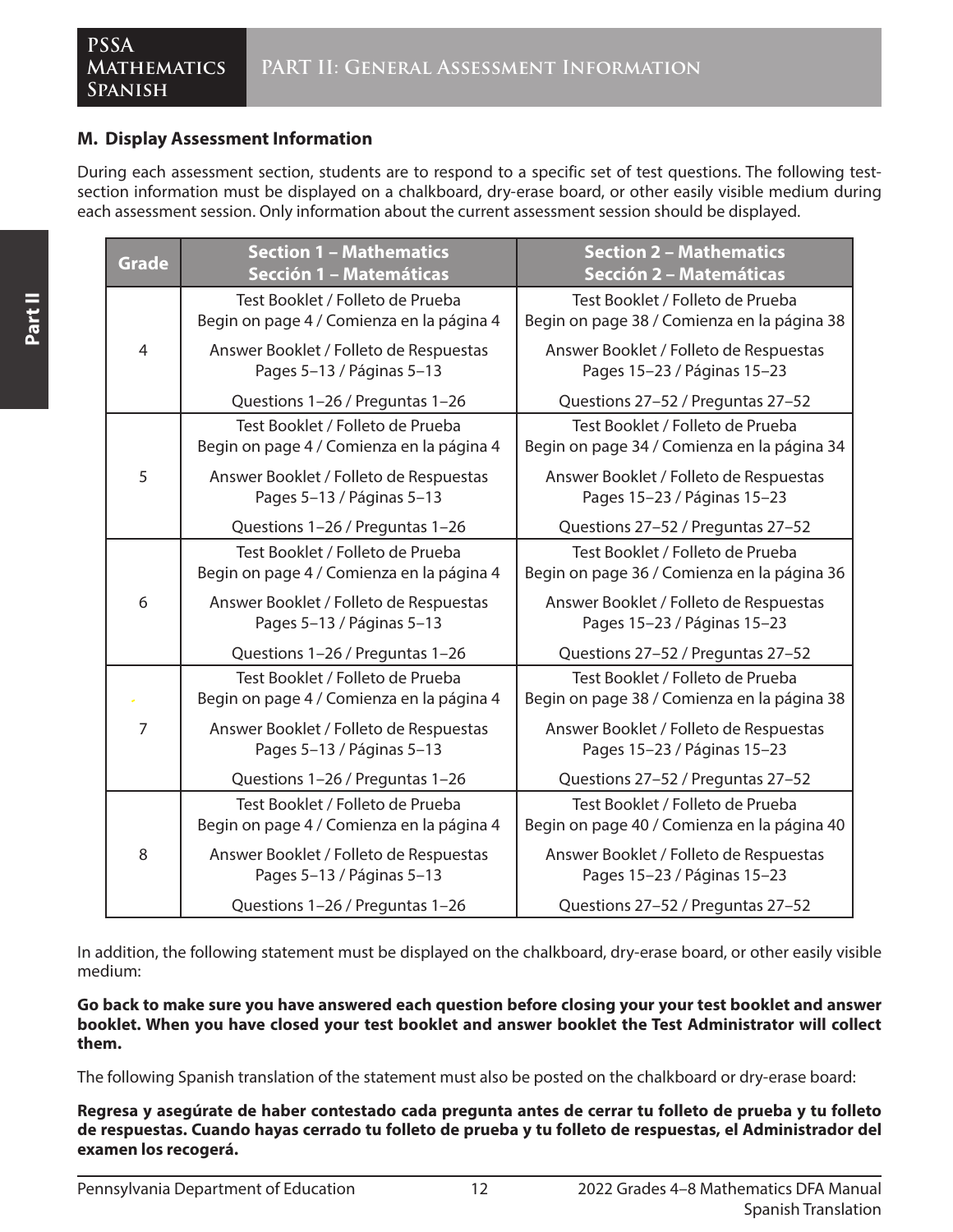#### <span id="page-16-0"></span>**N. Extended Testing Time**

The PSSA Grades 4–8 Mathematics Assessments are untimed assessments. Not all students will finish the assessment sections at the same time. Students should not feel rushed while they are taking the assessment, and no student should be penalized for working slowly. It is equally important, however, to encourage students to work in a timely manner to finish the assessment. Students should close their booklets when they have finished the section of the assessment in which they had been working. Students should keep scratch/grid paper and all other paper on which they have written separate from their booklets. TAs must collect all test materials, including scratch/grid paper and all other paper on which students have written, when students are finished rather than keeping the assessment materials closed on the students' desks.

- **1.** Students who finish early may sit quietly, read for pleasure, or read non-content related materials until all students have finished. Reading for pleasure includes magazines along with fiction text such as novels, short stories, poetry, etc. Reading anything that may include information related to the content area being assessed is not allowed. Written work/drawing/coloring of any kind is prohibited to ensure students are not recording secure test content.
- **2.** TAs should follow the direction of the SAC to determine when the assessment session should end and when students who have not finished should be provided an extended-time setting. This may involve using professional judgment. As a general guideline, the assessment session should be ended when all students indicate they have finished an assessment section. If the time scheduled for the administration of the section ends, students not finished should report to the extended time location. All students should complete each section within a school day, and sections must be scheduled so that there is enough time to complete the section within the school day.
- **3.** Any student may request extended time if they indicate they have not completed an assessment section. Such requests should be granted if the TA finds the request to be educationally valid. Not permitting ample time for students to complete the assessment section may impact performance.
- **4.** Students with special requirements and/or disabilities (i.e., physical, visual, auditory, or learning disabilities as defined by their IEP or service contracts) and students who work slowly may require extended time. Special assessment situations should be arranged for these students.
- **5.** When allowing extended time for an assessment session for a portion of the student population:
	- **a. Do not** allow students to attend a lunch period with other students if the lunch period occurs between the original assessment session and the extended session.
	- **b. Do not** allow students to attend any classes or related activities between the original assessment session and the extended session.
	- **c. Do not** allow any overnight extensions.
	- **d. Do not** allow students to return to a section after the completion of that section.
- **6. Do not allow the extended assessment session to be administered without monitoring. It is the responsibility of a TA to monitor any extended sessions, whether in the classroom where the assessment was begun or in a separate location.**
- **7.** When all students have indicated that they have finished an assessment section, end the session. Students may return to regular activities, or the administration of the next section may begin.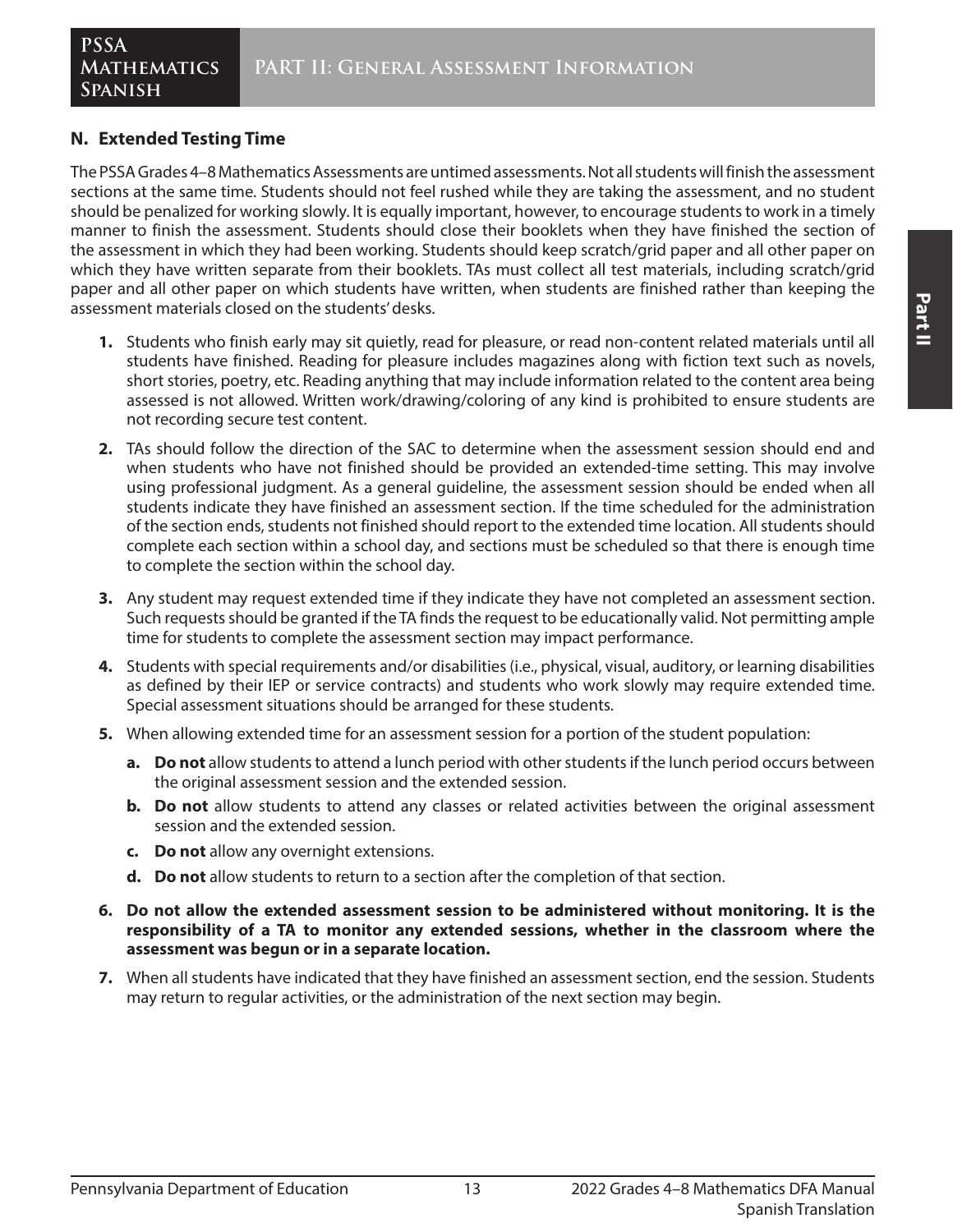#### **O. Assessment Administration Reminders**

It is important to use standardized testing procedures to maintain fairness for all students. Following the assessment administration instructions carefully ensures that all students are tested under similar conditions in all classrooms.

Before test administration:

<span id="page-17-0"></span>**PSSA** 

**Spanish**

- **1.** Be sure each student has the correct test booklet and answer booklet (correct student name [as found in PIMS] and the form number is the same on the test booklet and answer booklet).
- **2.** Be certain to direct students as to where and how to mark or write their answers.
- **3.** Follow the directions of the SAC and this manual for maintaining assessment security.
- **4.** Establish an environment that encourages students to approach the assessment in a positive manner.
- **5.** Read and follow the *Handbook for Secure Test Administration* (Appendix A). This document can also be found in the *Handbook for Assessment Coordinators* posted on this portal:

[www.education.pa.gov](http://www.education.pa.gov) [Roll over 'Data and Reporting' in the menu at the top of the page. Select 'Assessment and Accountability.' Click on the link that reads 'PSSA - PA System of School Assessment.' Then click on 'Administration Materials' on the right side of the screen.]

During test administration:

- **1.** Follow the directions of the SAC for maintaining assessment security.
- **2.** The test directions may be repeated to students as needed during the administration; however, the TA may not paraphrase or offer additional information and may not give information that provides clues concerning test questions or answer choices.
- **3.** It is acceptable to encourage the group of students to keep trying.

**Remember:** You will need a copy of the Spanish test booklet and answer booklet during the administration for demonstration purposes. The test booklet and answer booklet must be returned to the SAC at the end of each testing session.

- y **In some places in this manual, the TA will be prompted to "demonstrate" to students where specific administration information (such as instruction boxes, page numbers, question numbers, etc.) can be found in the test booklet or answer booklet. To help students understand these references, the TA should hold up a copy of the test booklet or answer booklet and point to the relevant information.**
- For the remainder of this manual, **indented text in bold type** is to be read aloud to students exactly as written and the Spanish translation of the text that appears on the left-hand side should be used whenever it has been provided. All other text is information for the TA.

When ready to start the assessment, the TA should begin with Part III: Directions for Administering the Assessment on the next page of this manual.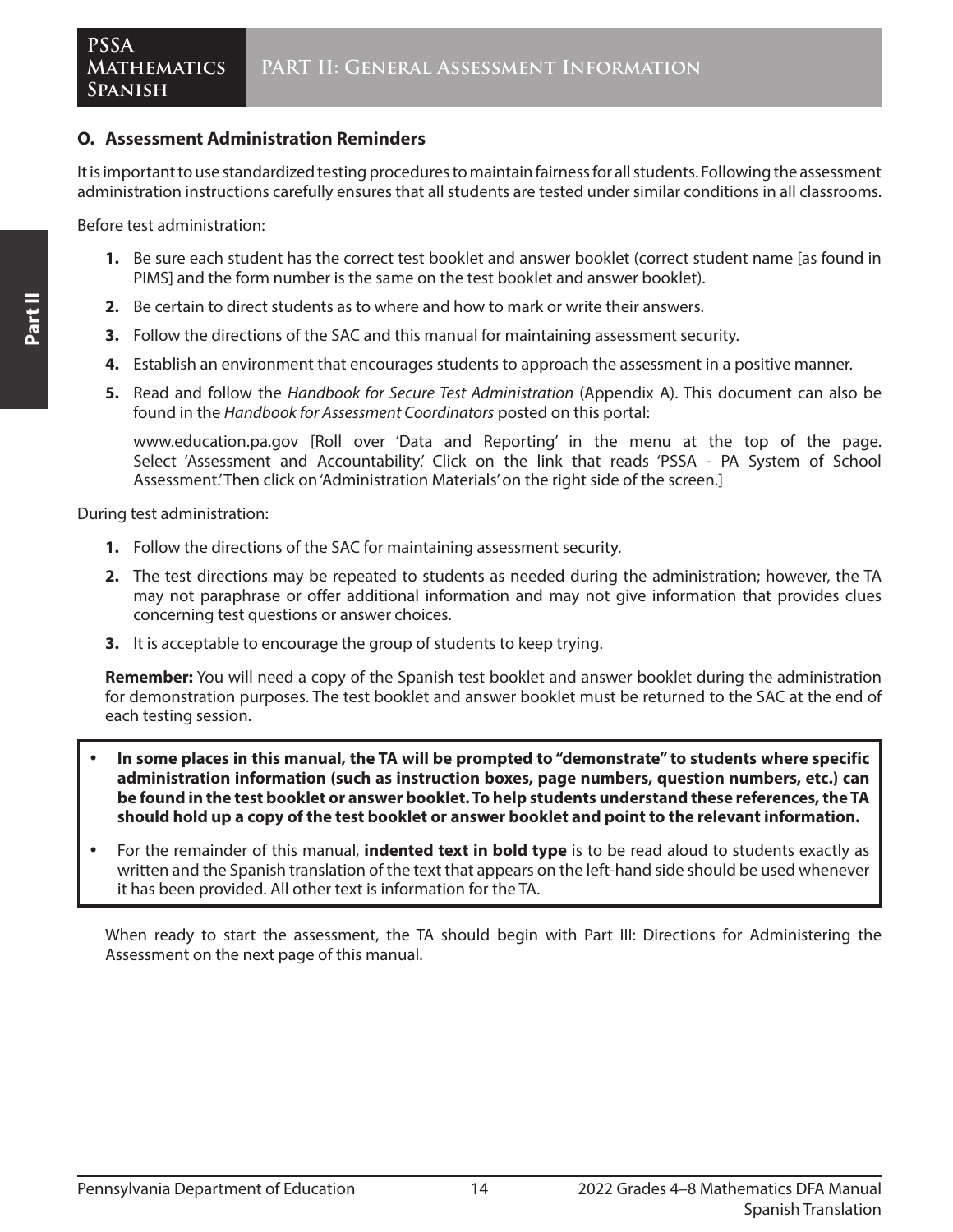#### **A. Getting Started with the Assessment**

Make sure all students have two sharpened No. 2 pencils with good erasers. Students are not to have in their possession a cell phone, camera, smartphone, smartwatch, earbuds, or other unapproved electronic device. **Collect all unapproved electronic devices prior to distributing any assessment materials.**

Say:

<span id="page-18-0"></span>**PSSA** 

**Spanish**

**Mathematics** 

**Bienvenido al PSSA. Ahora distribuiré los folletos de prueba y folletos de respuestas. No abras tu folleto de prueba o folleto de respuestas hasta que yo te diga.**

**Welcome to the PSSA. I will now distribute the test booklets and answer booklets. Do not open your test booklet or answer booklet until I tell you to do so.**

First, distribute answer booklets with front covers facing up, and then distribute test booklets with front covers facing up.

Answer booklets must have a Student Precode Label or a District/School Label if the Student Precode Label is not available. Contact the SAC if you do not have a labeled answer booklet for each student. If a Student Precode Label is not on a student's answer booklet, the SAC or the SAC's designee should have printed the student's name (as the name appears in PIMS) on the front cover, bubbled in the letters corresponding to the name, and written in the student's birth date and PAsecureID on page 1.



**Note:** A form number is on the front cover of each test booklet and answer booklet. There is only one form for the Spanish translation version: S01. Make certain that this form number is on each test booklet and answer booklet distributed to each student.

**Part III**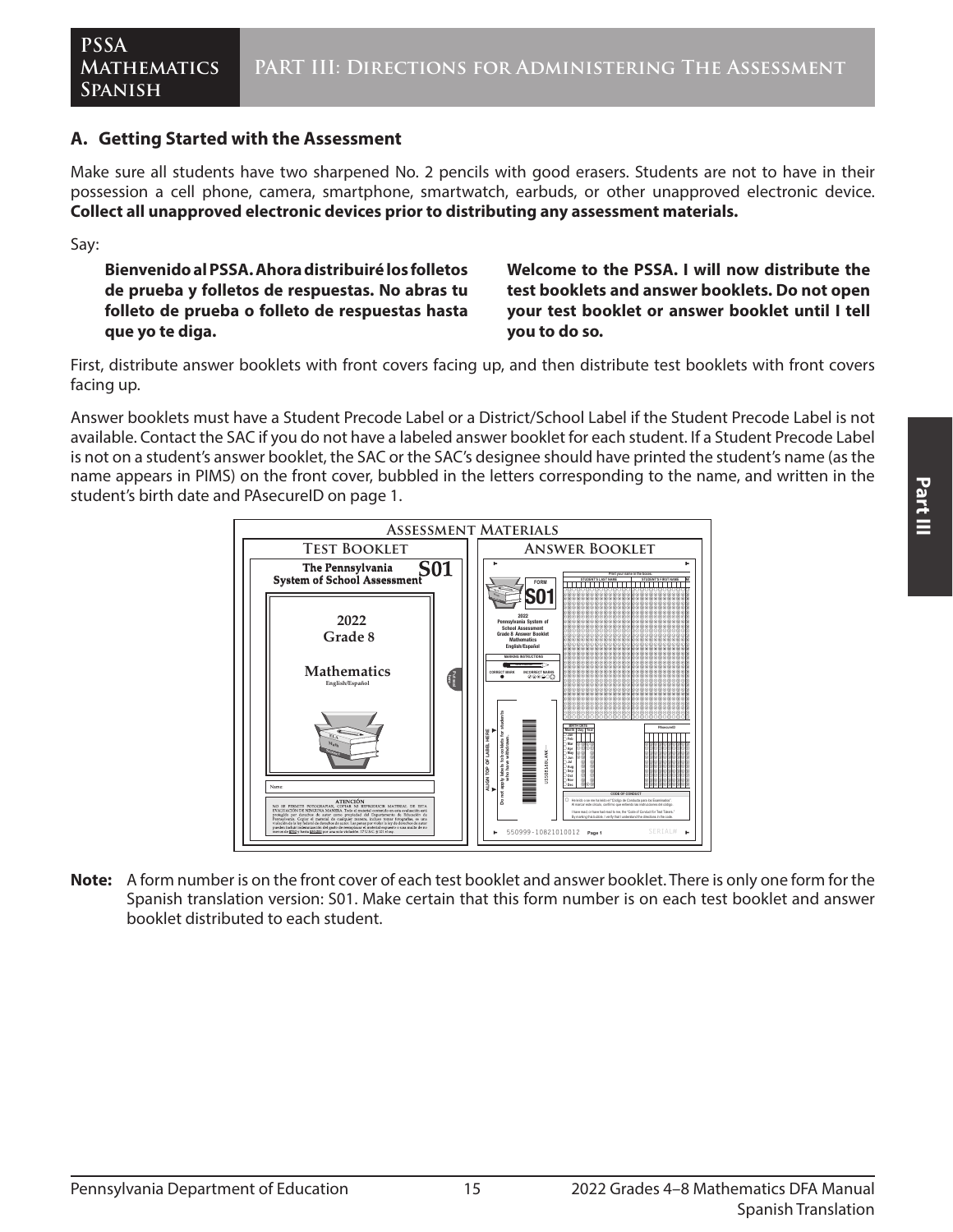#### **PSSA Mathematics Spanish**

Say:

**Hoy comenzaremos el PSSA de Matemáticas. Cada uno de ustedes debe tener un Folleto de Prueba y un Folleto de Respuestas de Matemáticas de** [say grade] **grado. No abras tu folleto de prueba ni tu folleto de respuestas hasta que yo te diga.**

**Observa las portadas de los dos folletos. En la esquina superior derecha del folleto de prueba debe haber una "S" seguida por el número 01. Asegúrate que este número sea igual al que aparece cerca de la esquina superior izquierda del folleto de respuestas. Si el número en la casilla de tu folleto de respuestas no es el mismo, levanta la mano y te daré un folleto nuevo.**

**Today we will begin the PSSA in Mathematics. Each of you should have a Grade** [say grade] **Mathematics Test Booklet and Answer Booklet. Do not open your booklets until I tell you to do so.** 

**Look at the front covers of the two booklets. In the upper right-hand corner of the test booklet, there should be an "S" followed by the number 01. Make sure that this number is the same as the number shown near the upper left-hand corner of the answer booklet. If the number in the box on your answer booklet is not the same, raise your hand, and I will give you a new test booklet.**

Correct any errors in booklet distribution. When all students are ready, say:

**Observa la portada de tu folleto de prueba. En la casilla rotulada con "Name" al pie de la página, escribe con letra de imprenta tu primer nombre, la inicial de tu segundo nombre y tu apellido.**

**Look at the front cover of your test booklet. In the box labeled "Name" at the bottom of the page, print your name —your first name, your middle initial, and then your last name.**

Pause while students print their names in the box on the cover of their test booklets. The student's name on the front of the test booklet ensures accurate distribution of the correct test booklet to each student at the beginning of each testing session. Make certain that all students have recorded their names correctly. Then say:

**Abajo de tu nombre en el folleto de prueba hay un cuadro con el encabezado "ATENCIÓN". Lee todo el contenido de ese cuadro ahora.**

**Below your name on the test booklet is a box labeled "ATTENTION." Read the entire statement in the box now.**

Pause while students read the information in the box. This statement is repeated on page 4 of the answer booklet. When all students have completed this task, say:

#### **¿Hay alguna pregunta? Are there any questions?**

Answer all questions. When all students are ready, continue with the next section.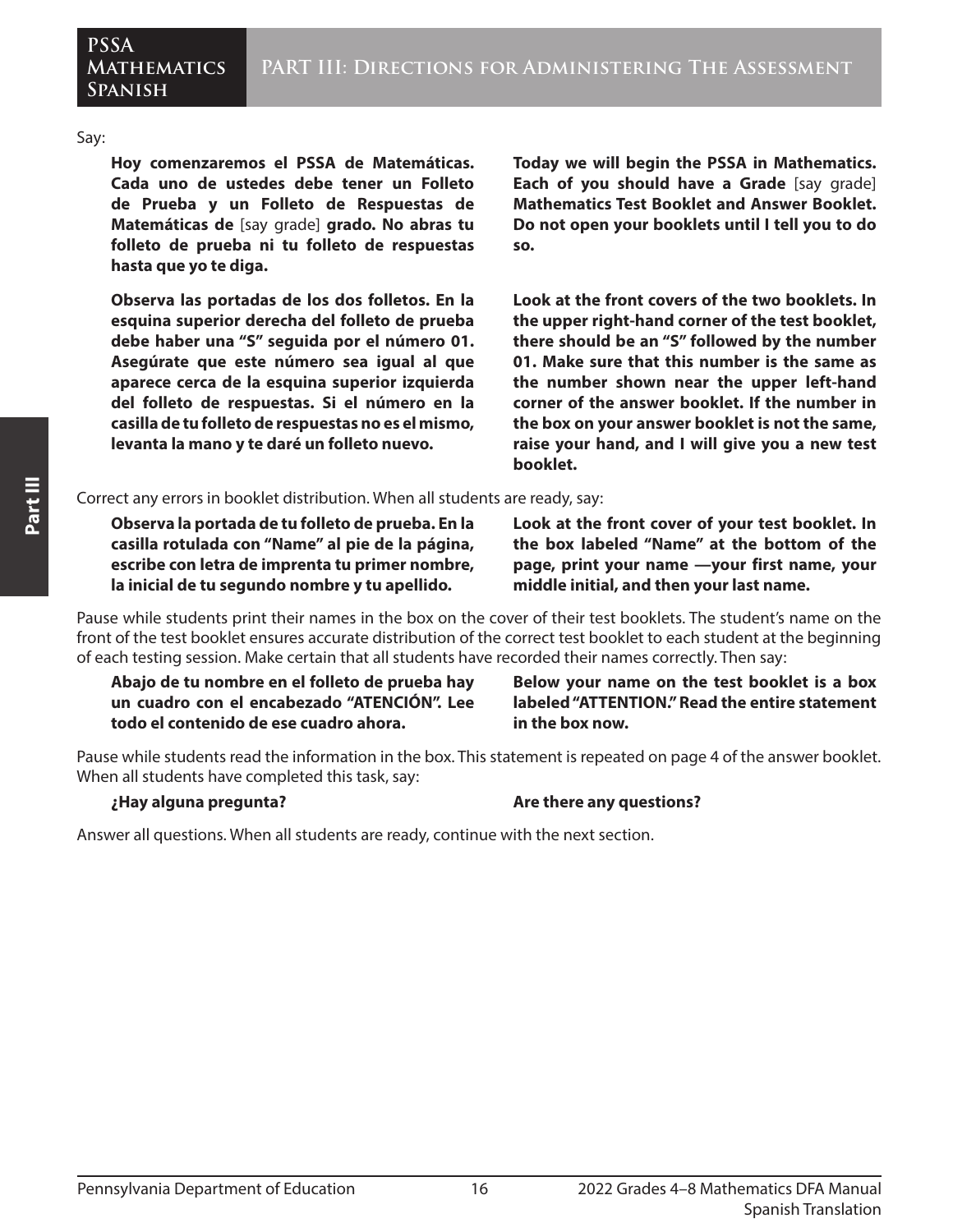### <span id="page-20-1"></span>**B. Reviewing Barcode (District/School or Student Precode) Labels**

Say:

<span id="page-20-0"></span>**PSSA** 

**Spanish**

**Mathematics** 

**Mira la portada de tu folleto de respuestas. En la esquina inferior izquierda hay una etiqueta con un código de barras. Verifica que haya una raya de color sobre la etiqueta del código de barras.**

**Si la etiqueta del código de barras NO TIENE una raya de color, asegúrate de que tu nombre completo y fecha de nacimento estén correctos. Levanta la mano si encuentras un error.**

**Si la etiqueta del código de barras TIENE una raya de color, asegúrate que tu nombre completo esté impreso en las casillas de la parte superior de la portada de tu folleto de respuestas.**

**Si la etiqueta del código de barras TIENE una raya de color y tu nombre NO ESTÁ impreso en las casillas, por favor levanta la mano.**

**Look at the front cover of your answer booklet. In the lower left-hand corner is a barcode label. Check to see if the barcode label has a colored stripe on it.**

**If the barcode label DOES NOT have a colored stripe, check to make sure your full name and birth date are correct. Raise your hand if you find an error.**

**If the barcode label DOES have a colored stripe, check to make sure that your full legal name is printed in the boxes near the top of the cover page of your answer booklet.**

**If the barcode label DOES have a colored stripe and your name IS NOT printed in the boxes, please raise your hand.**

If the label on a student's booklet has a colored stripe, but the student's name is not printed in the boxes, contact your SAC immediately to obtain the student's name, PAsecureID, and birth date as it appears in PIMS. The student may work on the assessment while the SAC obtains the student's name, PAsecureID, and birth date. Either you, the SAC, or the SAC's designee must fill in the information for the student. The student information must include the student's name as it appears in PIMS, birth date, and PAsecureID.

**Note:** If any barcode label has an error on it, please contact the SAC.

When all students are ready, say:

**En la esquina inferior derecha de tu folleto de respuestas hay una casilla con el título "CODE OF CONDUCT". Lee en silencio el contenido de esta casilla mientras yo lo leo en voz alta. "He leído o se me ha leído el 'Código de Conducta para Examinados'. Al marcar este círculo, confirmo que entiendo las instrucciones del código". Si tú entiendes el** *Código de Conducta para los Examinados***, marca ahora el círculo que está dentro de la casilla. Si tienes alguna pregunta acerca del** *Código de Conducta para los Examinados***, levanta la mano.**

**In the bottom right-hand corner of your answer booklet is a box labeled "CODE OF CONDUCT." Read the statement inside this box silently as I read it aloud. "I have read, or have had read to me, the 'Code of Conduct for Test Takers.' By marking this bubble, I verify that I understand the directions in the code." If you understand the** *Code of Conduct for Test Takers***, darken the circle inside the box now. If you have questions about the** *Code of Conduct for Test Takers***, raise your hand.**

Answer student questions until all understand the *Code of Conduct for Test Takers* and darken the circle inside the box. (The *Code of Conduct for Test Takers* can be found in Spanish and in English in Appendix C of this manual.) When students are ready, continue with the next section.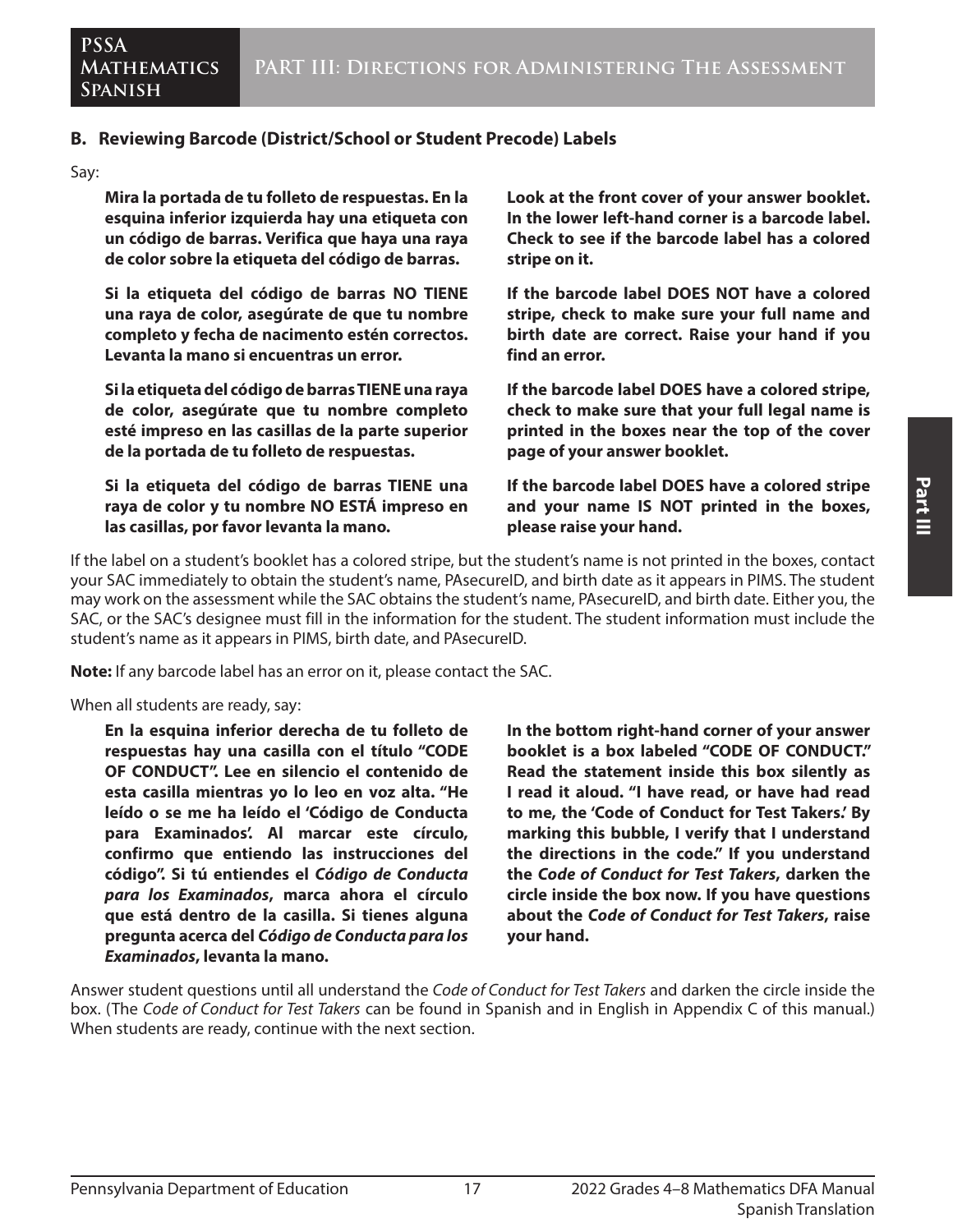#### <span id="page-21-0"></span>**C. Administer Section 1—Mathematics (Spanish and English Scripts)**

When all students are ready, say:

#### GRADE 4 ONLY:

**Ahora voy a repartir papel borrador/ cuadriculado, hojas de referencia y transportadores. No dobles ni dañes tu transportador y no hagas ninguna marca en tu transportador u hoja de referencia. En cada sección de la prueba, es posible que necesites usar el transportador para contestar preguntas. Además le daré a cada uno de ustedes una etiqueta adhesiva roja.**

**I will now distribute scratch/grid paper, reference sheets, and protractors. Do not bend or damage your protractor and do not make any stray marks on your protractor or reference sheet. In each section of the test, you may need to use the protractor to answer questions. I will also give each of you a red sticker.**

Distribute scratch/grid paper, Mathematics reference sheets, protractors, and red stickers.

#### GRADES 5–8 ONLY:

**Ahora voy a repartir papel borrador/ cuadriculado y hojas de referencia. No hagas ninguna marca en tu hoja de referencia. Además le daré a cada uno de ustedes una etiqueta adhesiva roja.**

**I will now distribute scratch/grid paper and reference sheets. Do not make any stray marks on your reference sheet. I will also give each of you a red sticker.**

Distribute scratch/grid paper, Mathematics reference sheets, and red stickers.

#### When all students are ready, say:

**Ya estamos listos para comenzar la Sección 1: Matemáticas. Para algunas de las preguntas, elegirás tu respuesta entre un grupo de cuatro opciones. Para otras preguntas, escribirás tu propia respuesta. Anotarás tu respuesta para ambos tipos de preguntas en tu folleto de respuestas solamente. Solamente se calificarán las respuestas anotadas en tu folleto de respuestas. El PSSA es una evaluación sin límite de tiempo. Puedes tomar todo el tiempo que necesites para terminar esta sección. ¿Hay alguna pregunta?**

**Now we are ready to begin Section 1— Mathematics. For some of the questions, you will choose your answer from among a set of four answer choices. For other questions, you will write your own response. You will record your responses to both types of questions in your answer booklet only. Only responses recorded in your answer booklet will be scored. The PSSA is an untimed assessment. You may take as much time as you need to complete this section. Are there any questions?**

Answer all questions. When all students are ready, say:

#### **Abre tu folleto de prueba en la página 2. Open your test booklet to page 3.**

Pause while students find the correct page in their test booklets. The directions on pages 2 and 3 and on pages 10 and 11 of the test booklet may be repeated to students as needed during the administration of Section 1.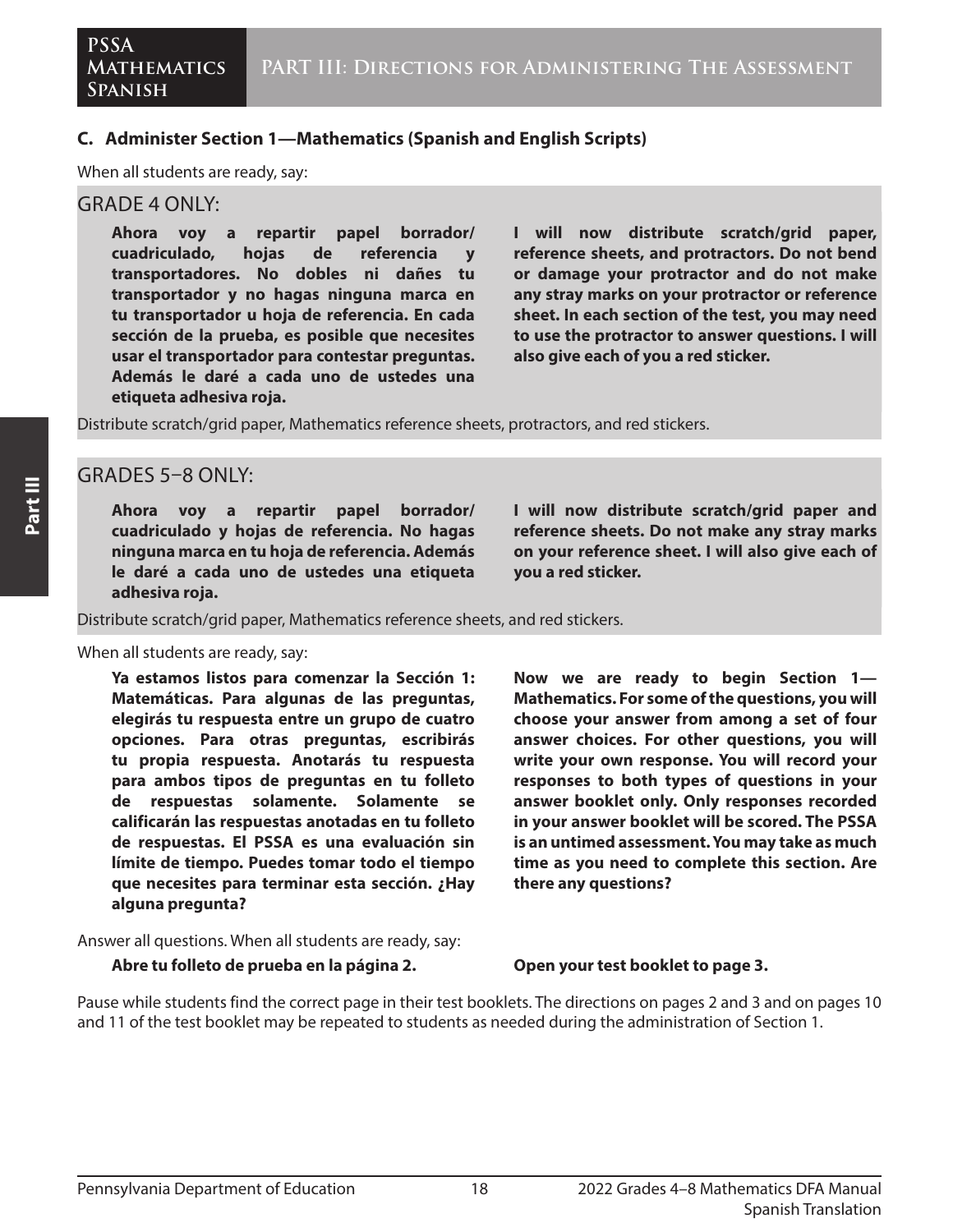**PART III: Directions for Administering The Assessment**

**PSSA Mathematics Spanish**

When all students are ready, say:

**Tu folleto de prueba tiene las instrucciones para matemáticas impresas en español y en inglés. En el lado derecho del folleto de prueba encontrarás las instrucciones originales impresas en inglés. En el lado izquierdo del folleto de prueba encontrarás las mismas instrucciones traducidas al español.**

**Mira las instrucciones del primer cuadro en las páginas 2 y 3. Están impresas en español en la página 2 y en inglés en la página 3. Lee las instrucciones en silencio mientras yo las leo en voz alta en español.**

**Your test booklet contains Mathematics directions printed both in Spanish and in English. On the right-hand side of the test booklet you will find the original directions printed in English. On the left-hand side of your test booklet you will find the same directions translated into Spanish.**

**Look at the directions in the first box on pages 2 and 3. They are printed in Spanish on page 2 and in English on page 3. Read the directions silently as I read them aloud in Spanish.** 

#### GRADE 4 ONLY:

*En las siguientes páginas están las preguntas de matemáticas.*

- y *No puedes usar calculadora para las preguntas 1 a 4. Puedes usar calculadora para las demás preguntas de esta prueba.*
- y *Puede que necesites un transportador para las preguntas en esta prueba.*

*On the following pages are the mathematics questions.*

- y *You may not use a calculator for questions 1 through 4. You may use a calculator for all other questions on this test.*
- y *You may need a protractor for questions on this test.*

#### GRADES 5–8 ONLY:

*En las siguientes páginas están las preguntas de matemáticas.*

y *No puedes usar calculadora para las preguntas 1 a 4. Puedes usar calculadora para las demás preguntas de esta prueba.*

**Ahora mira el segundo cuadro en la página 2. Se titula "Instrucciones para las Preguntas de Opción Múltiple". Lee las instrucciones de ese segundo cuadro en silencio mientras yo las leo en voz alta.**

*En algunas preguntas te pedirán que selecciones una respuesta entre cuatro opciones.*

*On the following pages are the mathematics questions.*

y *You may not use a calculator for questions 1 through 4. You may use a calculator for all other questions on this test.*

**Now look at the second box on page 3. It is labeled "Directions for Multiple-Choice Questions." Read the directions in the second box silently as I read them aloud.** 

*Some questions will ask you to select an answer from among four choices.*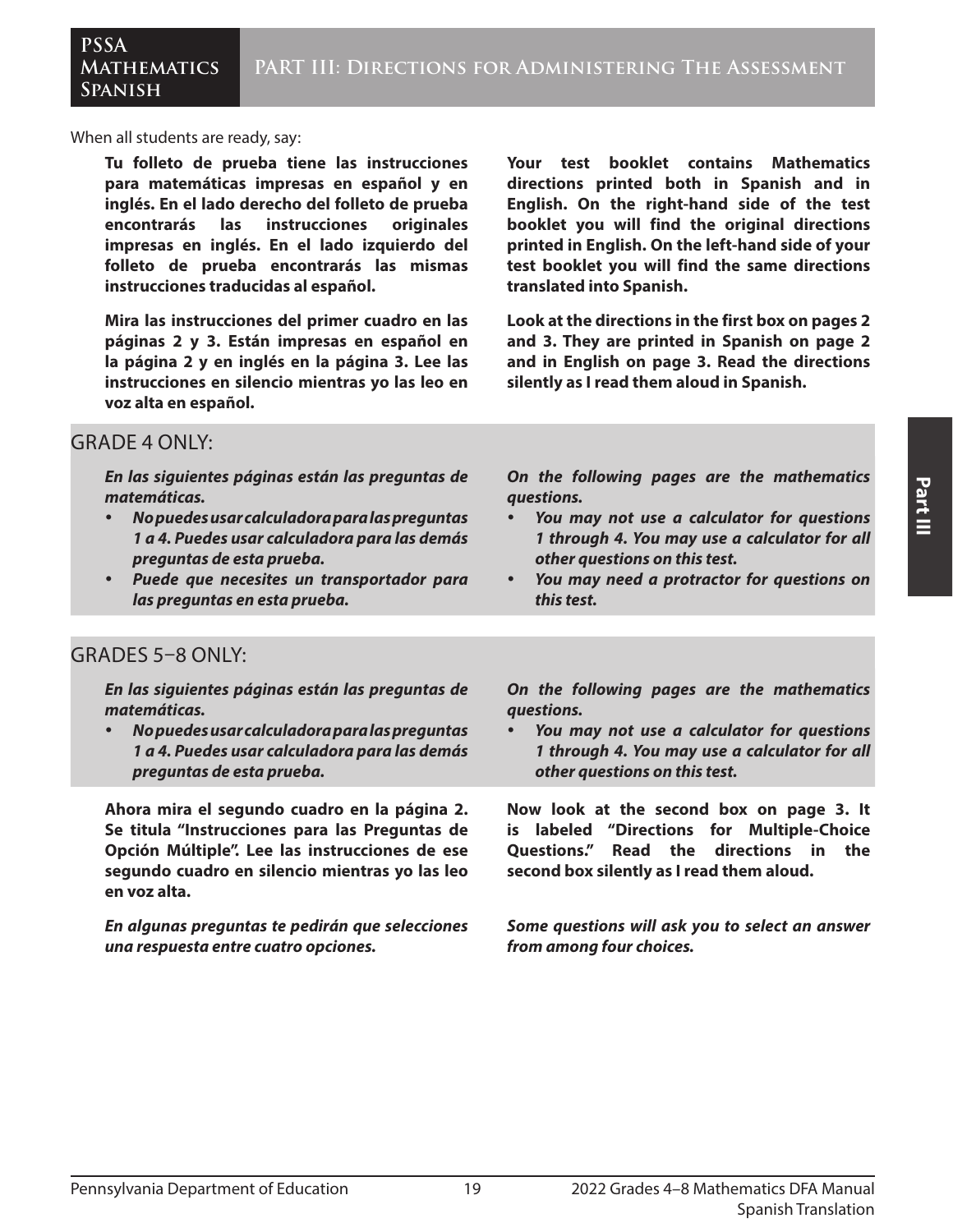#### **PSSA Mathematics Spanish**

#### Continue speaking:

*Para las preguntas de opción múltiple:*

- y *Primero resuelve el problema en papel borrador.*
- y *Escoge la respuesta correcta y registra tu opción en el folleto de respuestas.*
- Si ninguna de las opciones coincide con tu *respuesta, vuelve y revisa tu trabajo para ver si encuentras errores.*
- y *Solo una de las respuestas proporcionadas es la respuesta correcta.*

#### **¿Hay alguna pregunta?**

Answer all questions. When all students are ready, say:

**Ahora mira el último cuadro en la página 2. Está titulado "Instrucciones para las Preguntas Abiertas". Lee las instrucciones del último cuadro en silencio mientras yo las leo en voz alta.**

*Algunas preguntas requieren que escribas tu respuesta.*

#### *Para las preguntas abiertas:*

- y *Estas preguntas tienen más de una parte. Asegúrate de leer las instrucciones cuidadosamente.*
- y *No podrás obtener la puntuación más alta para una pregunta abierta si no terminas todas las tareas de la pregunta. Por ejemplo, si te piden en la pregunta que muestres tu procedimiento o expliques tu razonamiento, asegúrate de mostrar tu procedimiento o explicar tu razonamiento en el espacio proporcionado.*
- y *Si en la pregunta no te piden que muestres tu procedimiento ni que expliques tu razonamiento, puedes usar el espacio proporcionado, pero solamente se calificarán las partes de tu respuesta que la pregunta pide específicamente.*
- y *Escribe tu respuesta en el lugar apropiado dentro del cuadro de respuestas en el folleto de respuestas. Algunas respuestas pueden requerir graficar, trazar, rotular, dibujar o sombrear. Si usas papel borrador, asegúrate de transferir al folleto de respuestas tu respuesta final y cualquier procedimiento o razonamiento que se requiera.*

*For the multiple-choice questions:*

- y *First solve the problem on scratch paper.*
- y *Choose the correct answer and record your choice in the answer booklet.*
- y *If none of the choices matches your answer, go back and check your work for possible errors.*
- y *Only one of the answers provided is the correct response.*

**Are there any questions?**

**Now look at the last box on page 3. It is labeled "Directions for Open-Ended Questions." Read the directions in the last box silently as I read them aloud.**

*Some questions will require you to write your response.*

*For the open-ended questions:*

- **These questions have more than one part. Be** *sure to read the directions carefully.*
- y *You cannot receive the highest score for an open-ended question without completing all tasks in the question. For example, if the question asks you to show your work or explain your reasoning, be sure to show your work or explain your reasoning in the space provided.*
- y *If the question does not ask you to show your work or explain your reasoning, you may use the space provided, but only those parts of your response that the question specifically asks for will be scored.*
- y *Write your response in the appropriate location within the response box in the answer booklet. Some answers may require graphing, plotting, labeling, drawing, or shading. If you use scratch paper, be sure to transfer your final response and any needed work or reasoning to the answer booklet.*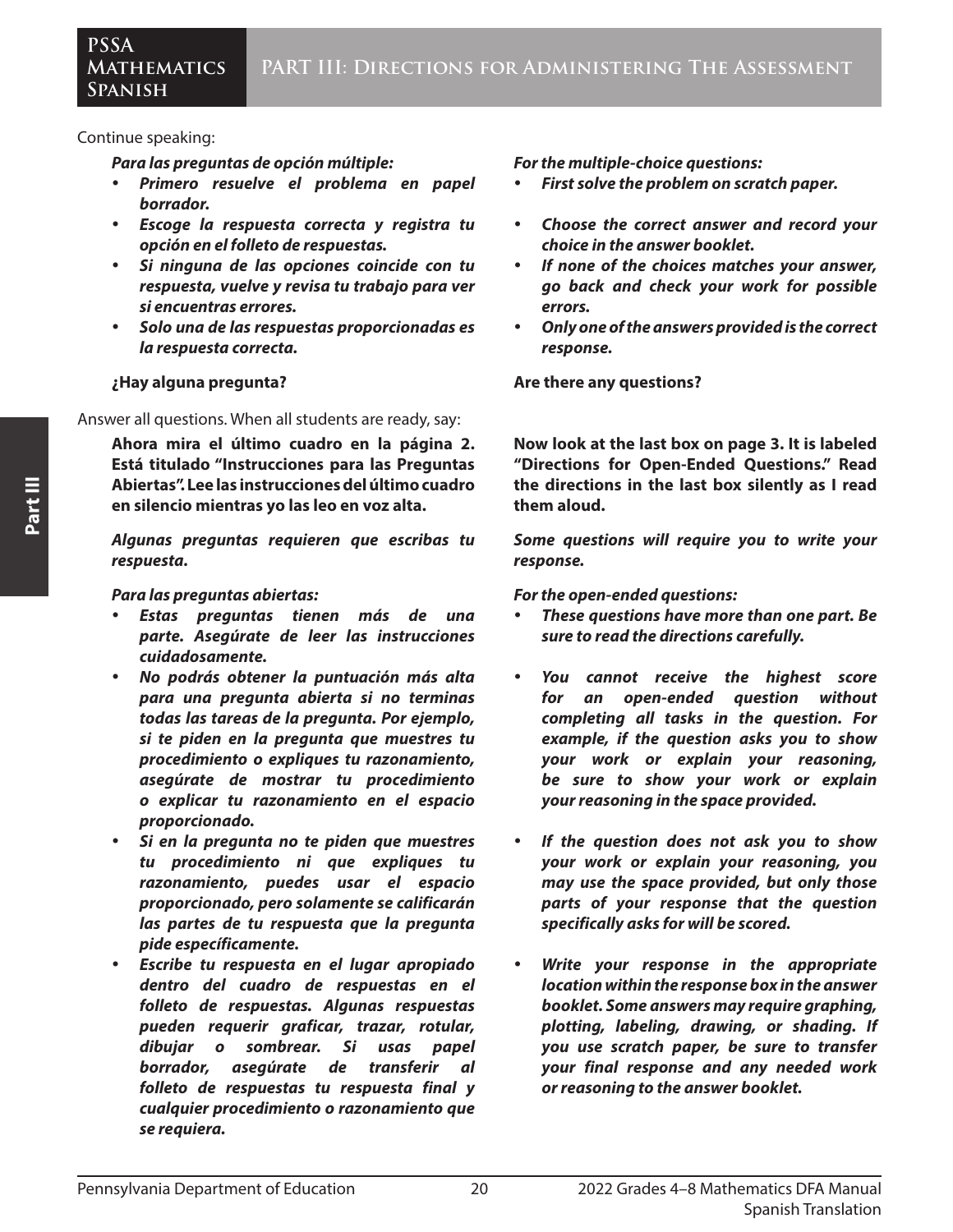Continue speaking:

Answer all questions. When all students are ready, say:

**Ahora mira la hoja de referencia que repartí junto con tu papel borrador/cuadriculado.**

Pause while students look at the mathematics reference sheet. When all students are ready, say:

**Esta es la** *Descripción General de las Pautas de Calificación* **la cual proporciona una descripción general de cómo se califican las respuestas para las preguntas abiertas de PSSA. Cada pregunta tiene una guía de puntuación específica que es utilizada por los calificadores profesionales. Puedes consultar la** *Descripción General de las Pautas de Calificación* **en cualquier momento mientras estés contestando una pregunta abierta de matemáticas de PSSA. Al otro lado de la hoja de referencia hay una página de fórmulas. Puedes usar la página de fórmulas en cualquier momento mientras tomas esta prueba. No escribas en la hoja de referencia, ya que la usarás también para otras secciones de la prueba. ¿Hay alguna pregunta?**

Answer all questions. When all students are ready, say:

**Ahora pasa a las páginas 4 a 7 de tu folleto de prueba y mira las preguntas 1 a 4.**

**¿Hay alguna pregunta? Are there any questions?**

**Now look at the reference sheet that I passed out along with your scratch/grid paper.**

**This is the** *General Description of Scoring Guidelines* **that gives an overall description of how items are scored for the PSSA open-ended questions. Each item has a specific scoring guide that is used by professional scorers. You may refer to the** *General Description of Scoring Guidelines* **at any time while responding to an open-ended PSSA mathematics question. On the other side of the reference sheet is a formula sheet. You may use the formula sheet at any time while taking this test. Do not write on the reference sheet, as you will use it for other sections of the test. Are there any questions?**

**Now turn to pages 4 through 7 in your test booklet and look at questions 1 through 4.**

Pause while students find the correct pages in their test booklets. When all students are ready, say:

**Lee cada pregunta y elige la mejor respuesta. NO PUEDES USAR CALCULADORA PARA CONTESTAR ESTAS PREGUNTAS. Después de que hayas registrado tus respuestas para las preguntas 1 a 4 en tu folleto de respuestas, puedes revisar tus respuestas. Después de que hayas revisado tus respuestas, pasarás a la página 8 de tu folleto de prueba y sellarás desde la portada hasta la página 8 con la etiqueta adhesiva roja. Colocarás la etiqueta adhesiva roja en el espacio que se indica en la portada y en la página 8. Después de que hayas sellado tu folleto, levanta la mano y recogeré cualquier papel en el que hayas escrito. Luego reemplazaré cualquier papel en el que hayas escrito. Puedes usar una calculadora para las preguntas restantes de la Sección 1. ¿Hay alguna pregunta?**

**Read each question and choose the best answer. YOU MAY NOT USE A CALCULATOR TO ANSWER THESE QUESTIONS. After you have marked your answers to questions 1 through 4 in your answer booklet, you may check your answers. After you have checked your answers, you will turn to page 8 in your test booklet and seal the cover through page 8 with the red sticker. You will place the red sticker on the space indicated on the front cover and on page 8. After you have sealed your booklet, raise your hand and I will collect any paper on which you have written. I will then replace any of the papers on which you have written. For the rest of the items in Section 1, you may use a calculator. Are there any questions?**

Answer all questions.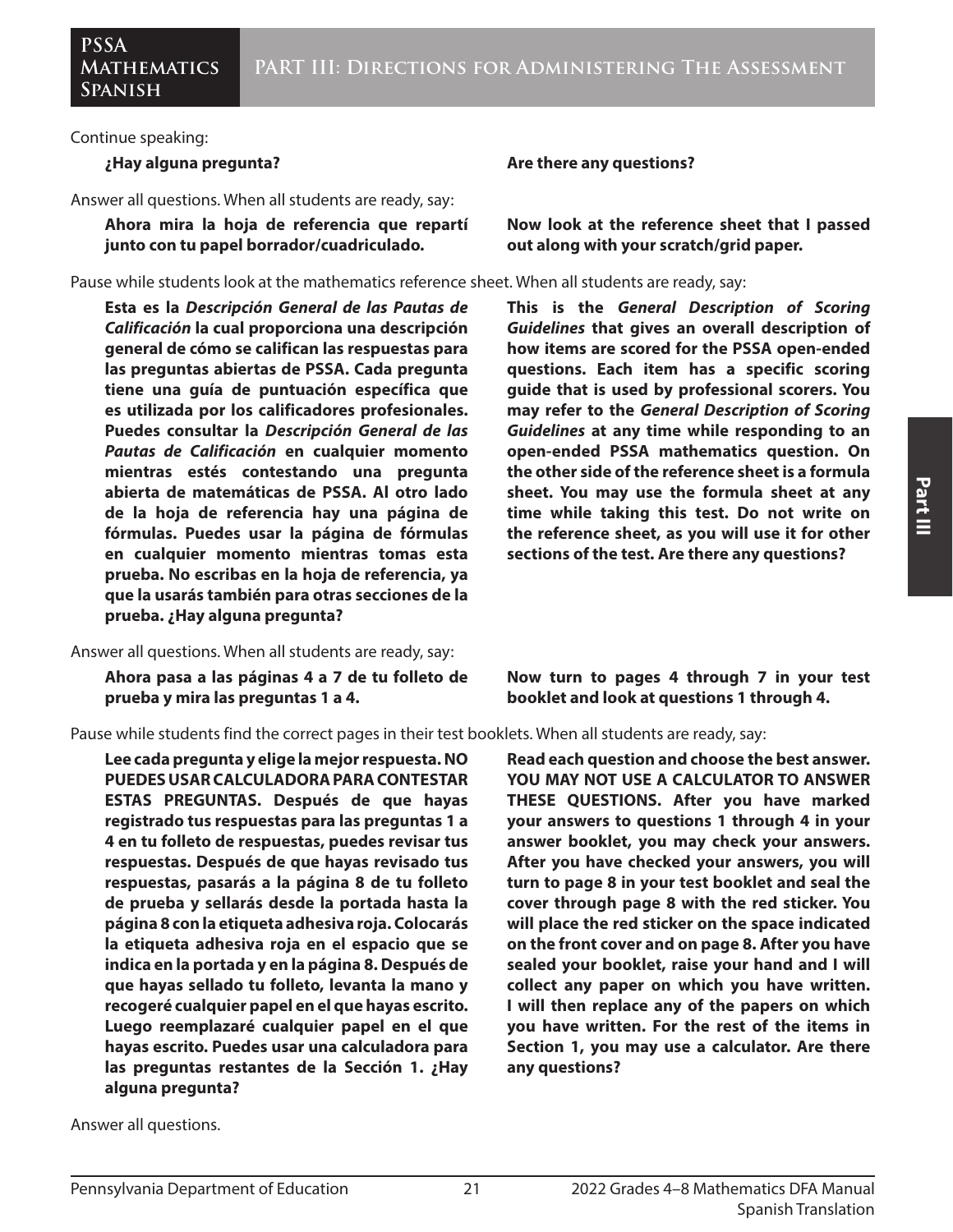#### When all students are ready, say:

**Así como hay instrucciones impresas en español y en inglés, también las preguntas del folleto de prueba están impresas en español y en inglés. Puedes leer las preguntas en español o en inglés o en ambos idiomas. Puedes encontrar las preguntas abiertas en tu folleto de respuestas. Están impresas primero en español y luego en inglés. Puedes escribir en las páginas impresas en español o en las páginas impresas en inglés, pero contesta solamente una vez cada pregunta. Puedes escribir tu respuesta en español o en inglés, o en una combinación de español e inglés. ¿Hay alguna pregunta?**

**Just as the directions are printed in Spanish and in English, your test booklet also contains questions printed both in Spanish and in English. You may read the questions in Spanish or in English or in both languages. Open-ended questions may be found in your answer booklet. They are printed first in Spanish and then in English. You may write on the pages printed in Spanish or on the pages printed in English, but answer each question only once. You may write your response in Spanish or in English, or in a combination of Spanish and English. Are there any questions?**

Answer all questions. When all students are ready, say:

**Ya estamos listos para continuar la Sección 1. Mira la página 12 en tu folleto de prueba y pasa a la página 5 en tu folleto de respuestas. En la esquina inferior derecha verás una flecha con "SIGUE".**

**We are now ready to continue Section 1. Look at page 13 in your test booklet and turn to page 5 in your answer booklet. In the bottom right-hand corner, you will see a "GO ON" arrow.**

Point to the arrow in the booklet that you are using for demonstration purposes. If necessary, walk around the room to ensure that all students see the arrow. Then say:

**Esta flecha indica que no has terminado la Sección 1 y debes continuar en la siguiente página. Sigue las flechas de "SIGUE" y las instrucciones que te indican qué preguntas están en tu folleto de prueba y qué preguntas están en tu folleto de respuestas. Continúa hasta terminar todas las preguntas de opción múltiple y AMBAS preguntas abiertas de la Sección 1. Al final de la Sección 1 verás una señal que dice "ALTO" en tu folleto de prueba y en tu folleto de respuestas.**

**This arrow indicates that you are not yet finished with Section 1 and that you are to continue on to the next page. Follow the "GO ON" arrows and follow the directions that tell you which questions are in your test booklet and which questions are in your answer booklet. Continue until you complete all of the multiple-choice questions and BOTH open-ended questions in Section 1. At the end of Section 1, you will see a "STOP" sign in your test booklet and in your answer booklet.**

Point to the stop signs on the last pages of Section 1 in the test booklet and pages 11 and 13 of the answer booklet you are using for demonstration purposes. If necessary, walk around the room to ensure that all students see the stop signs.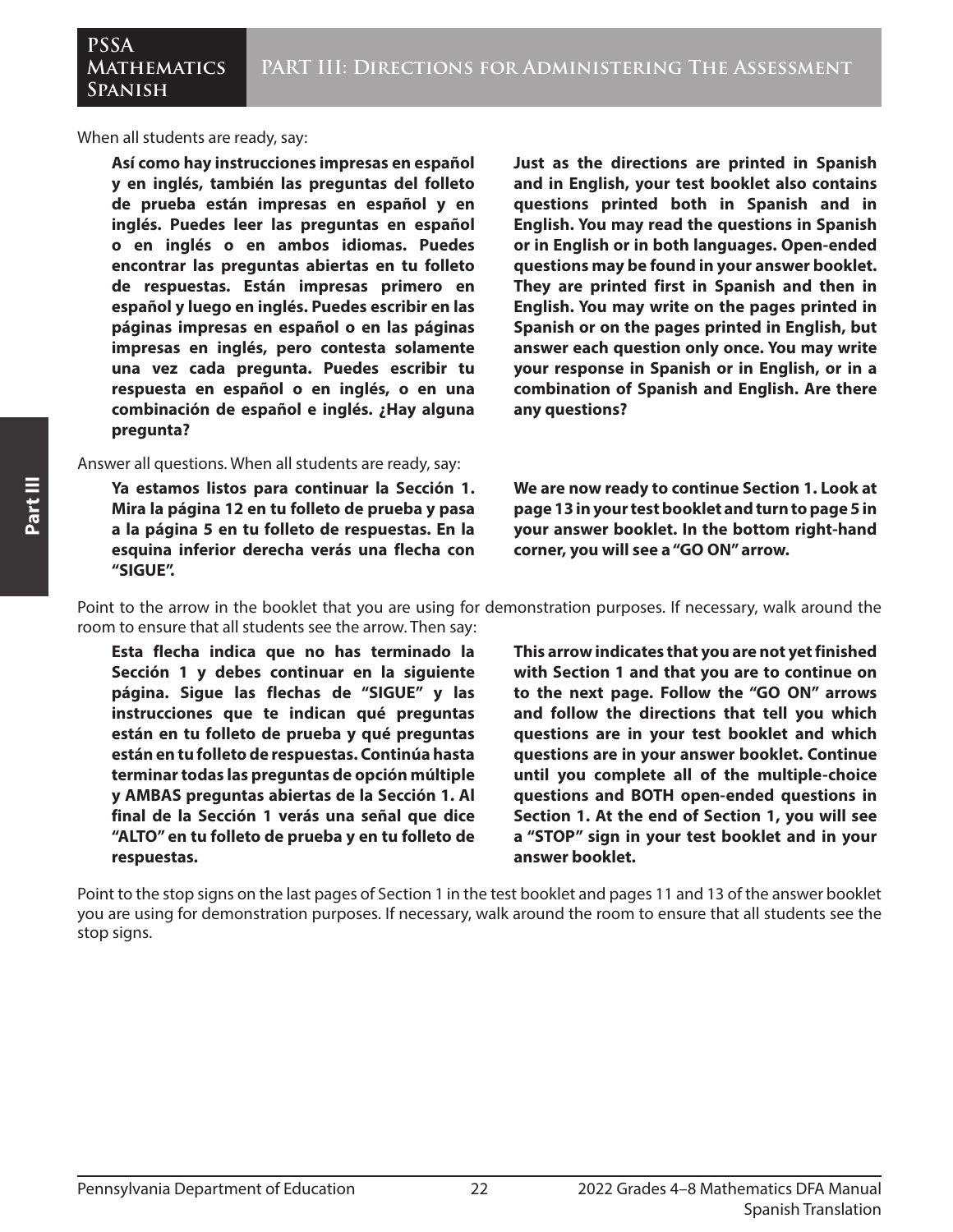#### Then say:

**Spanish**

**PSSA** 

**Mathematics** 

**Recuerda completar las preguntas 1 a 26 en la Sección 1 y marcar solamente una respuesta correcta para cada pregunta de opción múltiple y contestar completamente cada pregunta abierta en tu folleto de respuestas. Si completas la Sección 1 antes de que termine la sesión de evaluación, puedes revisar tu trabajo SOLO para las preguntas de la Sección 1. No mires las próximas partes del folleto de prueba o del folleto de respuestas. Después de revisar tu trabajo, asegúrate de haber borrado completamente lo que hayas cambiado de una respuesta o las marcas sueltas en tu folleto de respuestas. Luego cierra tu folleto de respuestas y colócalo dentro de tu folleto de prueba para que yo sepa que ya terminaste. Yo recogeré tus materiales de prueba cuando termines. Puedes permanecer sentado en silencio, leer para entretenerte, o leer materiales no relacionados con el contenido hasta que el resto del grupo termine la Sección 1. ¿Hay alguna pregunta?**

**Remember to complete questions 1 through 26 in Section 1 and to mark only one correct answer for each multiple-choice question and completely answer each open-ended question in your answer booklet. If you complete Section 1 before the testing session is over, you may check your work for questions ONLY in Section 1. Do not look ahead to other parts of the test booklet or answer booklet. After you have checked your work, make sure you have completely erased wherever you have changed an answer or have made a stray mark in your answer booklet. Then close your answer booklet and place it inside your test booklet so I will know you have finished. I will collect your test materials when you finish. You may sit quietly, read for pleasure, or read non-content related materials until the rest of the class completes Section 1. Are there any questions?**

Answer all questions. When all students are ready, say:

#### **Puedes empezar. You may begin.**

**Note:** Students who finish early may sit quietly, read for pleasure, or read non-content related materials until all students have finished. Reading for pleasure includes magazines along with fiction text such as novels, short stories, poetry, etc. Reading anything that may include information related to the content area being assessed is not allowed. Written work/drawing/coloring of any kind is prohibited to ensure students are not recording secure test content.

- **1.** Check to see that students are **not** using a calculator for questions 1 through 4.
- **2.** When students have completed questions 1 through 4, collect all paper on which students have written. The papers collected must be replaced.
- **3.** When students have completed questions 1 through 4, make sure they have sealed their test booklets correctly and are continuing to answer the remaining questions in Section 1—Mathematics.

While students are taking the assessment, be available to repeat test directions and/or direct students to the correct section of the test. TAs may encourage the group of students without providing any individual or group help that might suggest the correct answer to a question. Do not communicate to a student that the student should "check" an answer or that the student has answered an item incorrectly. You may, however, provide clarification of test directions and/or direct the student to the correct section of the test. The directions on pages 2 and 3 and on pages 10 and 11 of the test booklet may be repeated to students as needed during the administration of Section 1.

Each section has a shape or shapes in the header with the number of the section inside the shape(s) so that the section can be easily identified. There is one circle in the header of all pages in Section 1. While students are taking the assessment, ensure that students are working in the correct section of the test.

Encourage students to try all of the tasks (questions) and to complete the assessment. An incorrect answer is scored the same as a blank answer.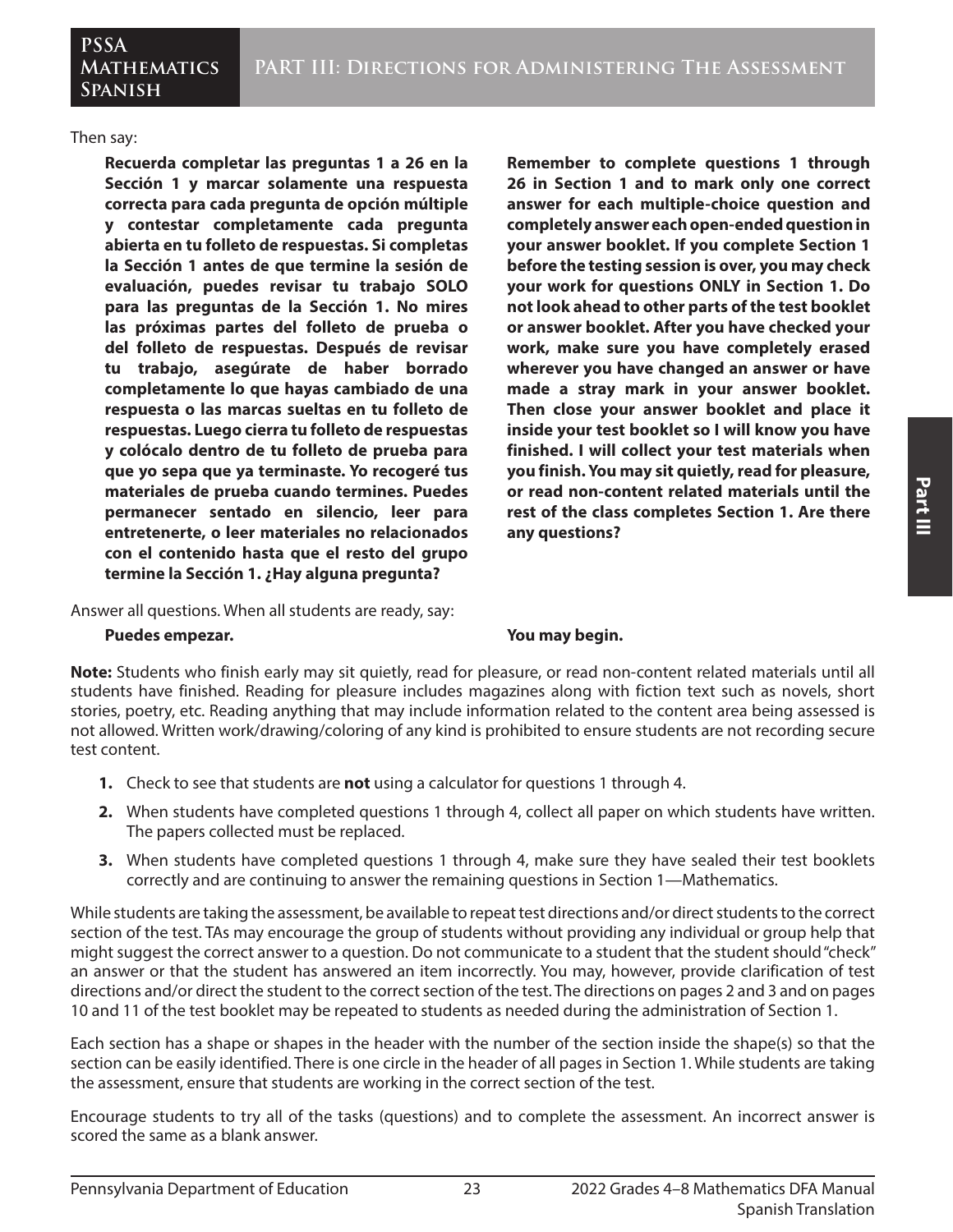The testing time for this section is estimated to be 70 to 80 minutes, but the actual administration time may vary. Collect test materials, including scratch/grid paper and any other paper on which students have written, when students are finished testing rather than keeping booklets closed on the students' desks. End the session when all students have completed the section or when you are at the end of the scheduled time. Since each student is to be provided sufficient time to finish the assessment, additional time may be allowed on an individual basis if one or more students are continuing to make reasonable progress on the assessment. For more information about Extended Testing Time, see Part II: General Assessment Information of this manual. When you have confirmed that approximately five minutes remain in the testing time for the group and not all students have finished, say:

**Esta sesión terminará en cinco minutos aproximadamente. Asegúrate de haber borrado completamente lo que hayas cambiado de una respuesta o las marcas sueltas en tu folleto de respuestas. Si necesitas más tiempo para terminar esta sección, te darán indicaciones al respecto.**

**This session will end in about five minutes. Make sure that you have completely erased wherever you have changed an answer or have made a stray mark in your answer booklet. If you need additional time to complete this section, direction will be provided for you.**

At the end of the scheduled time, say:

#### GRADE 4 ONLY:

**PSSA** 

**Spanish**

**Mathematics** 

**Cierra tu folleto de prueba y tu folleto de respuestas. Utilizarás los mismos folletos para la sección restante de la evaluación, así que asegúrate de que tu nombre esté en las portadas de ambos folletos. Coloca tu folleto de respuestas dentro del folleto de prueba. Si ya terminaste, recogeré tus folletos, tu hoja de referencia, tu transportador, y tu papel borrador/ cuadriculado, así como cualquier otro papel en el que hayas escrito. Tu sesión de prueba habrá terminado. Si necesitas más tiempo, avísame para que se extienda tu sesión y se te den más indicaciones.**

**Close your test booklet and answer booklet. You will use the same booklets for the remaining section of the assessment, so make sure your name is on the front cover of each booklet. Place your answer booklet inside the test booklet. If you are finished, I will collect your booklets, reference sheet, protractor, scratch/grid paper, and any other paper on which you have written. Your testing session will then be complete. If you need more time, let me know, and you will be provided with an extended session and given additional direction.**

#### GRADES 5–8 ONLY:

**Cierra tu folleto de prueba y tu folleto de respuestas. Utilizarás los mismos folletos para la sección restante de la evaluación, así que asegúrate de que tu nombre esté en las portadas de ambos folletos. Coloca tu folleto de respuestas dentro del folleto de prueba. Si ya terminaste, recogeré tus folletos, tu hoja de referencia y tu papel borrador/cuadriculado, así como cualquier otro papel en el que hayas escrito. Tu sesión de prueba habrá terminado. Si necesitas más tiempo, avísame para que se extienda tu sesión y se te den más indicaciones.**

**Close your test booklet and answer booklet. You will use the same booklets for the remaining section of the assessment, so make sure your name is on the front cover of each booklet. Place your answer booklet inside the test booklet. If you are finished, I will collect your booklets, reference sheet, scratch/grid paper, and any other paper on which you have written. Your testing session will then be complete. If you need more time, let me know, and you will be provided with an extended session and given additional direction.**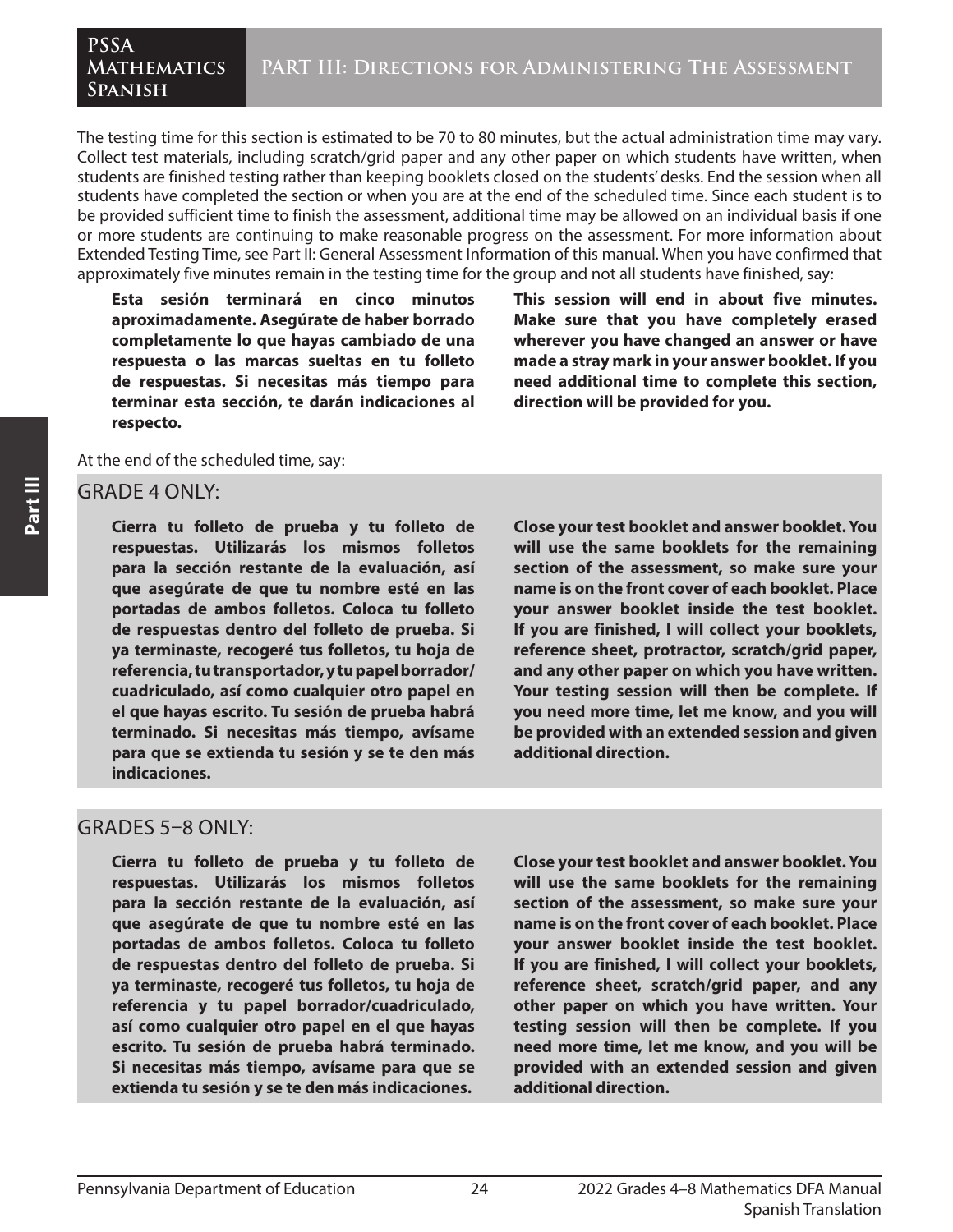**PART III: Directions for Administering The Assessment**

If you are continuing the assessment at this time, now is the time to take a short break. Only students who have completed Section 1 may move on to Section 2. Students who need additional time should be provided an extended session setting. For students moving on to Section 2, say:

**Vas a tomar un corto descanso antes de comenzar la Sección 2, de manera que ahora recogeré el resto de los materiales de la prueba.**

**PSSA** 

**Spanish**

**Mathematics** 

**You are going to take a short break before beginning Section 2, so I will now collect any remaining test materials.**

Collect any remaining booklets, scratch/grid paper and any other paper on which students have written, protractors (grade 4 only), and Mathematics reference sheets, making sure that answer booklets have been placed inside the test booklets and that each student's name is on the test booklet. All assessment materials must remain secure at all times. Following the short break, go on to "Administer Section 2—Mathematics," found on the next page of this manual.

• If you are administering Section 2 at another time (later in the same day or on a different day), say:

#### **Vas a contestar la Sección 2 en otro momento, de manera que ahora recogeré el resto de los materiales de la prueba. You are going to take Section 2 at another time, so I will now collect any remaining test materials.**

Collect any remaining booklets, scratch/grid paper and any other paper on which students have written, protractors (grade 4 only), and Mathematics reference sheets, making sure that answer booklets have been placed inside the test booklets and that each student's name is on the test booklet.

Return all secure materials (test booklets, answer booklets) immediately to the SAC or the SAC's designee for secure storage. Return reference sheets, protractors (grade 4 only), used scratch/grid paper, and any other paper on which students have written, and return them to the SAC or the SAC's designee for destruction. If the calculators have not been cleared, please clear the calculators at this time. **Note:** Do **NOT** review student responses to test questions **for any reason**. Do **NOT** review answer booklets for stray marks. Do **NOT** place scratch paper inside the test booklet or answer booklet.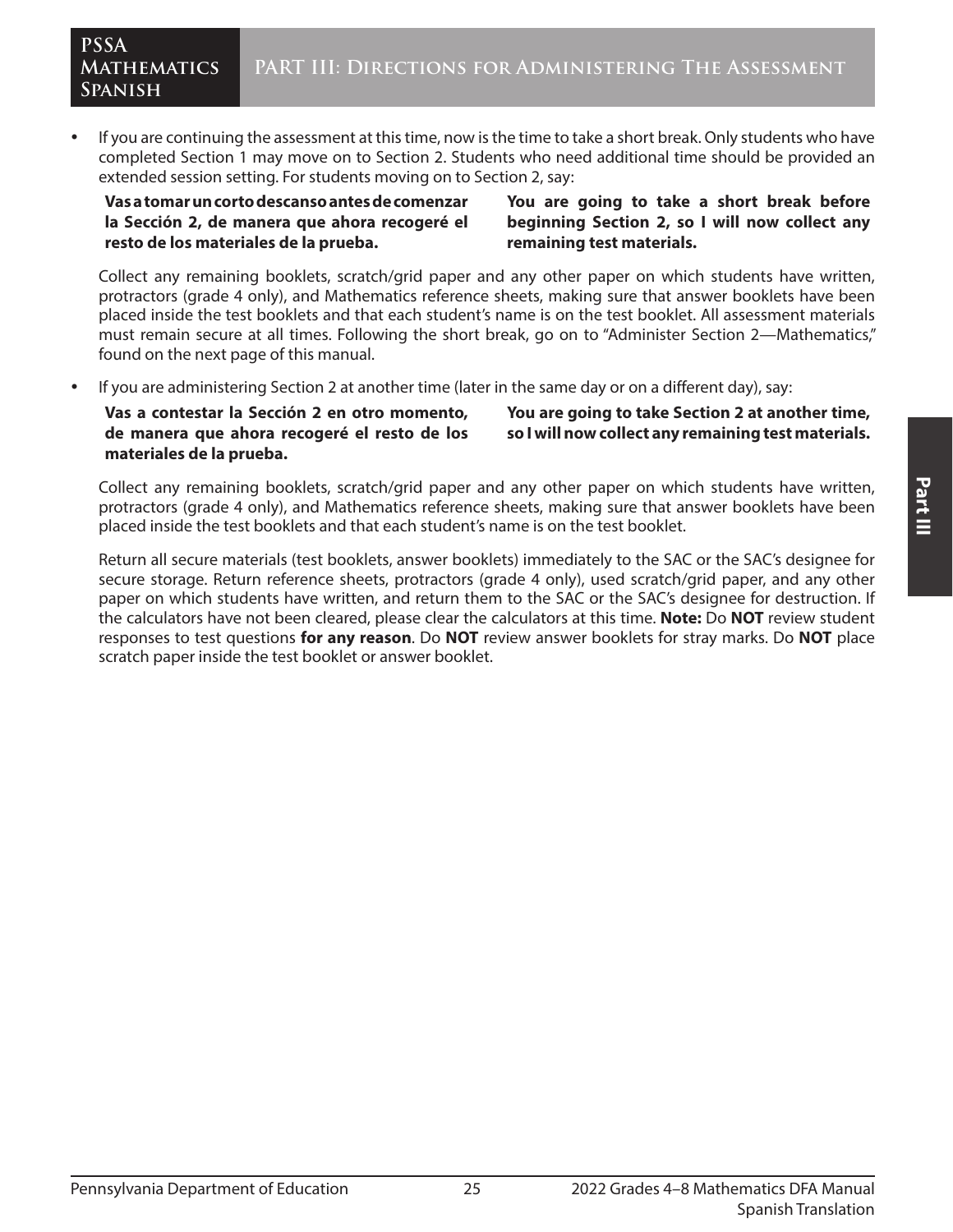#### **D. Administer Section 2—Mathematics (Spanish and English Scripts)**

Make sure all students have two sharpened No. 2 pencils with good erasers. Students are not to have in their possession a cell phone, camera, smartphone, smartwatch, earbuds, or other unapproved electronic device. Collect all unapproved electronic devices prior to distributing any assessment materials. Distribute booklets to students, making certain each student has the correct booklets. The scratch/grid paper must be blank and the reference sheets must have no additional writing.

Say:

<span id="page-29-0"></span>**PSSA** 

**Spanish**

**Mathematics** 

**Asegúrate de que tu nombre esté en la portada de tu folleto de prueba y de tu folleto de respuestas. Además, verifica que el número de la esquina superior derecha del folleto de prueba coincida con el número en el cuadro de la esquina superior izquierda del folleto de respuestas.**

**Check to make sure that your name is on the front cover of both the test booklet and the answer booklet. Also, check the number in the upper right-hand corner of your test booklet. Make sure that this number is the same as the number shown near the upper left-hand corner of the answer booklet.**

When all students are ready, say:

#### GRADE 4 ONLY:

**Ahora voy a repartir papel borrador/ cuadriculado, hojas de referencia y transportadores. No dobles ni dañes tu transportador y no hagas ninguna marca en tu transportador u hoja de referencia. En cada sección de la prueba, es posible que necesites usar el transportador para contestar preguntas.** **I will now distribute scratch/grid paper, reference sheets, and protractors. Do not bend or damage your protractor and do not make any stray marks on your protractor or reference sheet. In each section of the test, you may need to use the protractor to answer questions.**

Distribute scratch/grid paper, Mathematics reference sheets, and protractors.

#### GRADES 5–8 ONLY:

**Ahora voy a repartir papel borrador/ cuadriculado y hojas de referencia. No hagas ninguna marca en tu hoja de referencia.**

Distribute scratch/grid paper and Mathematics reference sheets.

#### When all students are ready, say:

**Ya estamos listos para comenzar la Sección 2: Matemáticas. Para algunas preguntas, elegirás tu respuesta entre un grupo de cuatro opciones. Para otras preguntas, escribirás tu propia respuesta. Anotarás tu respuesta para ambos tipos de preguntas en tu folleto de respuestas solamente. Solamente se calificarán las respuestas anotadas en tu folleto de respuestas. El PSSA es una evaluación sin límite de tiempo. Puedes tomar todo el tiempo que necesites para terminar esta sección. ¿Hay alguna pregunta?**

**I will now distribute scratch/grid paper and reference sheets. Do not make any stray marks on your reference sheet.**

**Now we are ready to begin Section 2— Mathematics. For some of the questions, you will choose your answer from among a set of four answer choices. For other questions, you will write your own response. You will record your responses to both types of questions in your answer booklet only. Only responses recorded in your answer booklet will be scored. The PSSA is an untimed assessment. You may take as much time as you need to complete this section. Are there any questions?**

Answer all questions.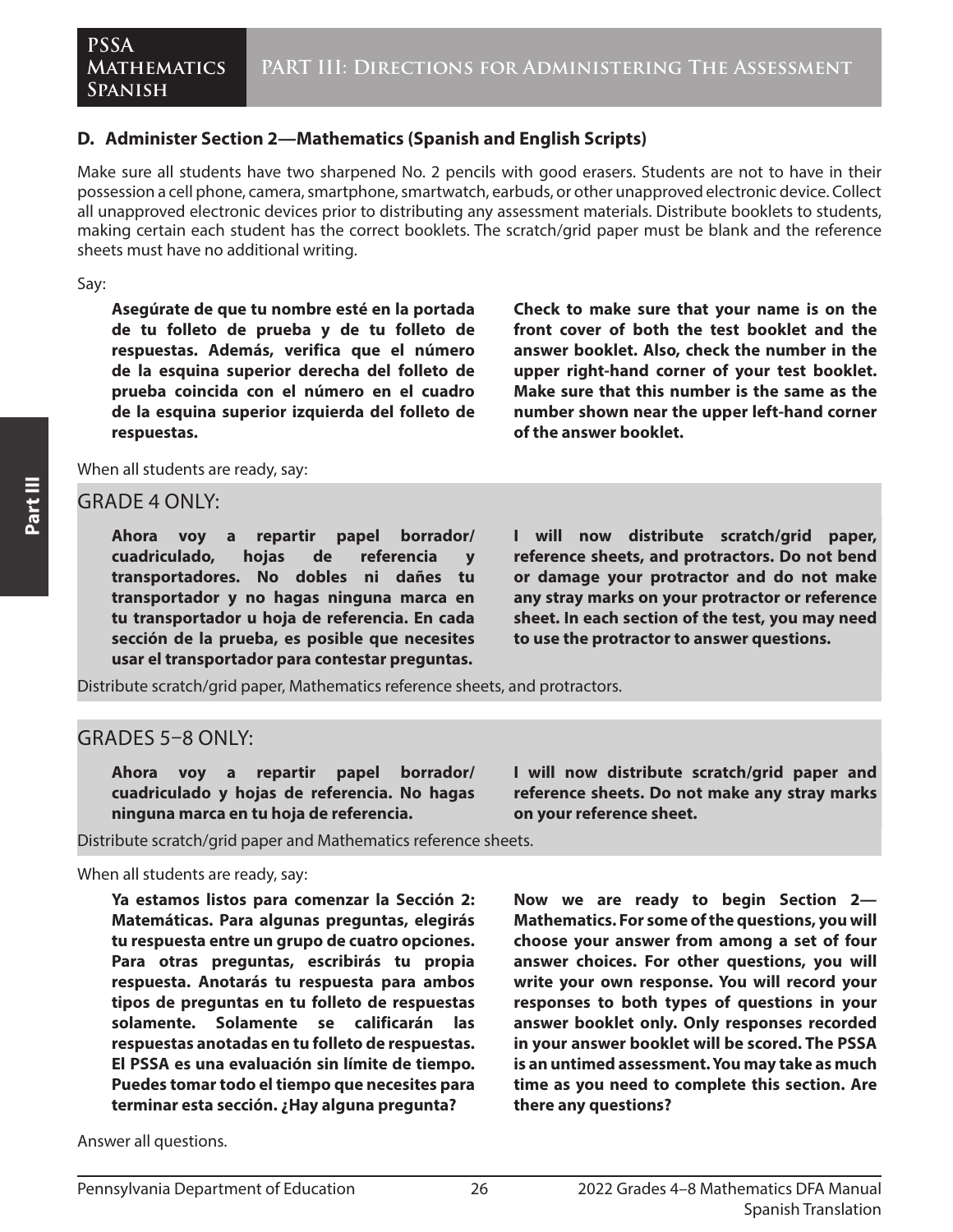| When all students are ready, say:                                                                                                                                                                                                                                                                                                      |                                                                                                                                                                                                                                                                                                                              |  |  |
|----------------------------------------------------------------------------------------------------------------------------------------------------------------------------------------------------------------------------------------------------------------------------------------------------------------------------------------|------------------------------------------------------------------------------------------------------------------------------------------------------------------------------------------------------------------------------------------------------------------------------------------------------------------------------|--|--|
| <b>GRADE 4 ONLY:</b>                                                                                                                                                                                                                                                                                                                   |                                                                                                                                                                                                                                                                                                                              |  |  |
| Abre tu folleto de prueba en la página 36-37.                                                                                                                                                                                                                                                                                          | Open your test booklet to page 36-37.                                                                                                                                                                                                                                                                                        |  |  |
| <b>GRADE 5 ONLY:</b>                                                                                                                                                                                                                                                                                                                   |                                                                                                                                                                                                                                                                                                                              |  |  |
| Abre tu folleto de prueba en la página 32-33.                                                                                                                                                                                                                                                                                          | Open your test booklet to page 32-33.                                                                                                                                                                                                                                                                                        |  |  |
| <b>GRADE 6 ONLY:</b>                                                                                                                                                                                                                                                                                                                   |                                                                                                                                                                                                                                                                                                                              |  |  |
| Abre tu folleto de prueba en la página 34-35.                                                                                                                                                                                                                                                                                          | Open your test booklet to page 34-35.                                                                                                                                                                                                                                                                                        |  |  |
| <b>GRADE 7 ONLY:</b>                                                                                                                                                                                                                                                                                                                   |                                                                                                                                                                                                                                                                                                                              |  |  |
| Abre tu folleto de prueba en la página 36-37.                                                                                                                                                                                                                                                                                          | Open your test booklet to page 36-37.                                                                                                                                                                                                                                                                                        |  |  |
| <b>GRADE 8 ONLY:</b>                                                                                                                                                                                                                                                                                                                   |                                                                                                                                                                                                                                                                                                                              |  |  |
| Abre tu folleto de prueba en la página 38-39.                                                                                                                                                                                                                                                                                          | Open your test booklet to page 38-39.                                                                                                                                                                                                                                                                                        |  |  |
| Tu folleto de prueba tiene las instrucciones<br>para matemáticas impresas en español y en<br>inglés. En el lado derecho del folleto de prueba<br>encontrarás<br>las<br>instrucciones<br>originales<br>impresas en inglés. En el lado izquierdo del<br>folleto de prueba encontrarás las mismas<br>instrucciones traducidas al español. | booklet contains<br>Your test<br>mathematics<br>directions printed both in Spanish and in<br>English. On the right-hand side of the test<br>booklet you will find the original directions<br>printed in English. On the left-hand side of your<br>test booklet you will find the same directions<br>translated into Spanish. |  |  |
| Pause while students find the correct page in their test booklets. The directions on these pages of the test booklet                                                                                                                                                                                                                   |                                                                                                                                                                                                                                                                                                                              |  |  |

may be repeated to students as needed during the administration of Section 2. When all students are ready, say:

**Mira las instrucciones del primer cuadro. Están impresas en español y en inglés. Lee las instrucciones en silencio mientras yo las leo en voz alta en español. Look at the directions in the first box. They are printed in Spanish and in English. Read the directions silently as I read them aloud in Spanish.** GRADE 4 ONLY: *En las siguientes páginas están las preguntas de matemáticas.* y *Puedes usar calculadora para todas las preguntas de esta sección.* y *Puede que necesites un transportador para las preguntas en esta prueba. On the following pages are the mathematics questions.* y *You may use a calculator for all questions in this section.* y *You may need a protractor for questions on this test.*

**PSSA** 

**Spanish**

**Mathematics**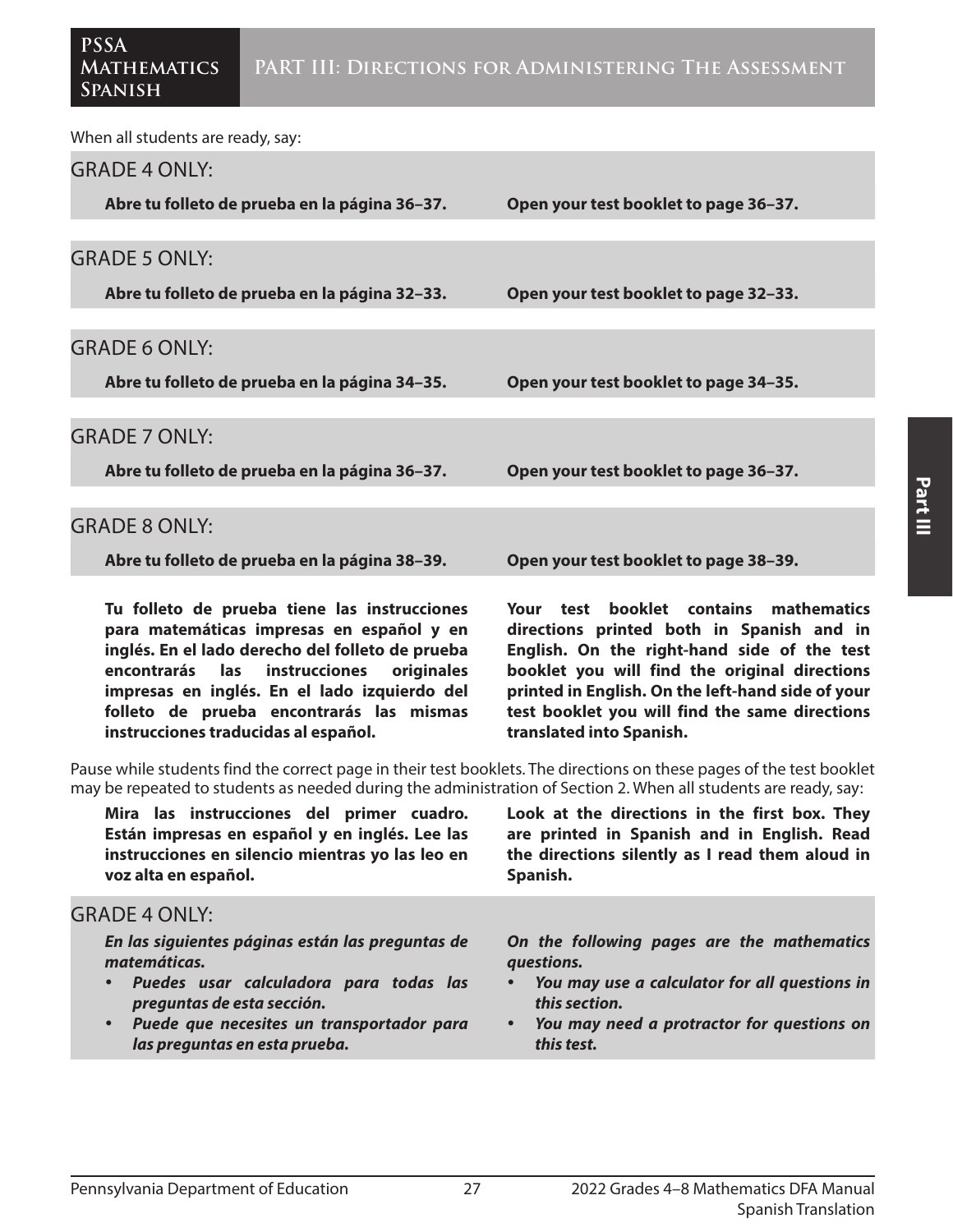### **PSSA Mathematics Spanish**

#### GRADES 5–8 ONLY:

*En las siguientes páginas están las preguntas de matemáticas.* 

y *Puedes usar calculadora para todas las preguntas de esta sección.*

**Ahora mira el segundo cuadro en la página. Se titula "Instrucciones para las Preguntas de Opción Múltiple". Lee las instrucciones de ese segundo cuadro en silencio mientras yo las leo en voz alta.**

*En algunas preguntas te pedirán que selecciones una respuesta entre cuatro opciones.*

*Para las preguntas de opción múltiple:*

- y *Primero resuelve el problema en papel borrador.*
- y *Escoge la respuesta correcta y registra tu opción en el folleto de respuestas.*
- y *Si ninguna de las opciones coincide con tu respuesta, vuelve y revisa tu trabajo para ver si encuentras errores.*
- y *Solo una de las respuestas proporcionadas es la respuesta correcta.*

#### **¿Hay alguna pregunta?**

Answer all questions. When all students are ready, say:

**Ahora mira el último cuadro en la página. Está titulado "Instrucciones para las Preguntas Abiertas". Lee las instrucciones del último cuadro en silencio mientras yo las leo en voz alta.**

*Algunas preguntas requieren que escribas tu respuesta.*

*On the following pages are the mathematics questions.*

y *You may use a calculator for all questions in this section.*

**Now look at the second box on the page. It is labeled "Directions for Multiple-Choice Questions." Read the directions in the second box silently as I read them aloud.** 

*Some questions will ask you to select an answer from among four choices.*

*For the multiple-choice questions:*

- y *First solve the problem on scratch paper.*
- y *Choose the correct answer and record your choice in the answer booklet.*
- y *If none of the choices matches your answer, go back and check your work for possible errors.*
- y *Only one of the answers provided is the correct response.*

**Are there any questions?**

**Now look at the last box on the page. It is labeled "Directions for Open-Ended Questions." Read the directions in the last box silently as I read them aloud.**

*Some questions will require you to write your response.*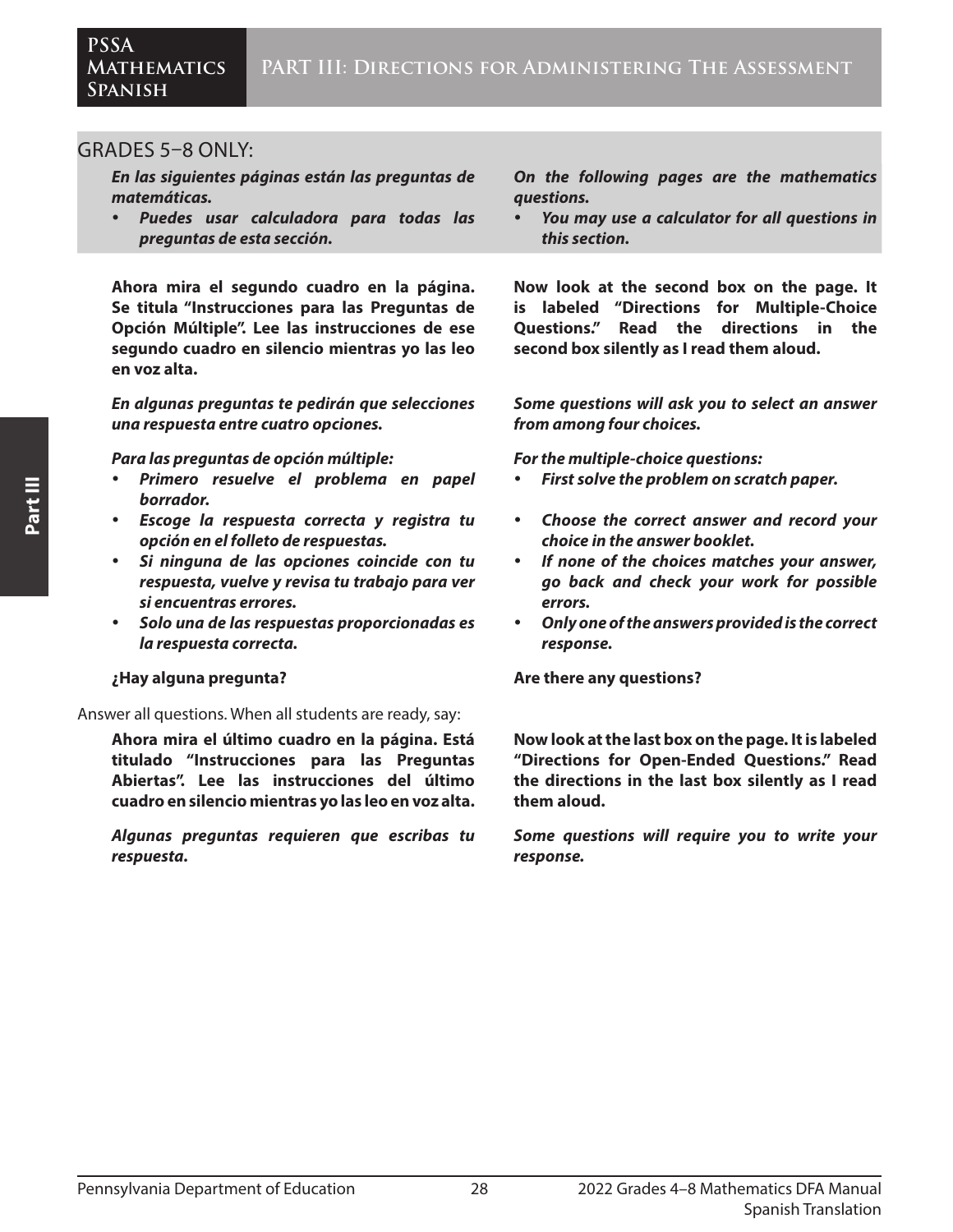#### **PSSA Mathematics Spanish**

#### Continue saying:

#### *Para las preguntas abiertas:*

- y *Estas preguntas tienen más de una parte. Asegúrate de leer las instrucciones cuidadosamente.*
- y *No podrás obtener la puntuación más alta para una pregunta abierta si no terminas todas las tareas de la pregunta. Por ejemplo, si te piden en la pregunta que muestres tu procedimiento o expliques tu razonamiento, asegúrate de mostrar tu procedimiento o explicar tu razonamiento en el espacio proporcionado.*
- y *Si en la pregunta no te piden que muestres tu procedimiento ni que expliques tu razonamiento, puedes usar el espacio proporcionado, pero solamente se calificarán las partes de tu respuesta que la pregunta pide específicamente.*
- y *Escribe tu respuesta en el lugar apropiado dentro del cuadro de respuestas en el folleto de respuestas. Algunas respuestas pueden requerir graficar, trazar, rotular, dibujar o sombrear. Si usas papel borrador, asegúrate de transferir al folleto de respuestas tu respuesta final y cualquier procedimiento o razonamiento que se requiera.*

#### **¿Hay alguna pregunta?**

Answer all questions. When all students are ready, say:

#### **Ahora mira la hoja de referencia que repartí junto con tu papel borrador/cuadriculado.**

Pause while students look at the mathematics reference sheet. When all students are ready, say:

**Esta es la** *Descripción General de las Pautas de Calificación* **la cual proporciona una descripción general de cómo se califican las respuestas para las preguntas abiertas de PSSA. Cada pregunta tiene una guía de puntuación específica que es utilizada por los calificadores profesionales. Puedes consultar la Descripción** *General de las Pautas de Calificación* **en cualquier momento mientras estés contestando una pregunta abierta de matemáticas de PSSA. Al otro lado de la hoja de referencia hay una página de fórmulas. Puedes usar la página de fórmulas en cualquier momento mientras tomas esta prueba. ¿Hay alguna pregunta?**

*For the open-ended questions:*

- **These questions have more than one part. Be** *sure to read the directions carefully.*
- y *You cannot receive the highest score for an open-ended question without completing all tasks in the question. For example, if the question asks you to show your work or explain your reasoning, be sure to show your work or explain your reasoning in the space provided.*
- y *If the question does not ask you to show your work or explain your reasoning, you may use the space provided, but only those parts of your response that the question specifically asks for will be scored.*
- y *Write your response in the appropriate location within the response box in the answer booklet. Some answers may require graphing, plotting, labeling, drawing, or shading. If you use scratch paper, be sure to transfer your final response and any needed work or reasoning to the answer booklet.*

#### **Are there any questions?**

**Now look at the reference sheet that I passed out along with your scratch/grid paper.**

**This is the** *General Description of Scoring Guidelines* **that gives an overall description of how items are scored for the PSSA open-ended questions. Each item has a specific scoring guide that is used by professional scorers. You may refer to the** *General Description of Scoring Guidelines* **at any time while responding to an open-ended PSSA mathematics question. On the other side of the reference sheet is a formula sheet. You may use the formula sheet at any time while taking this test. Are there any questions?**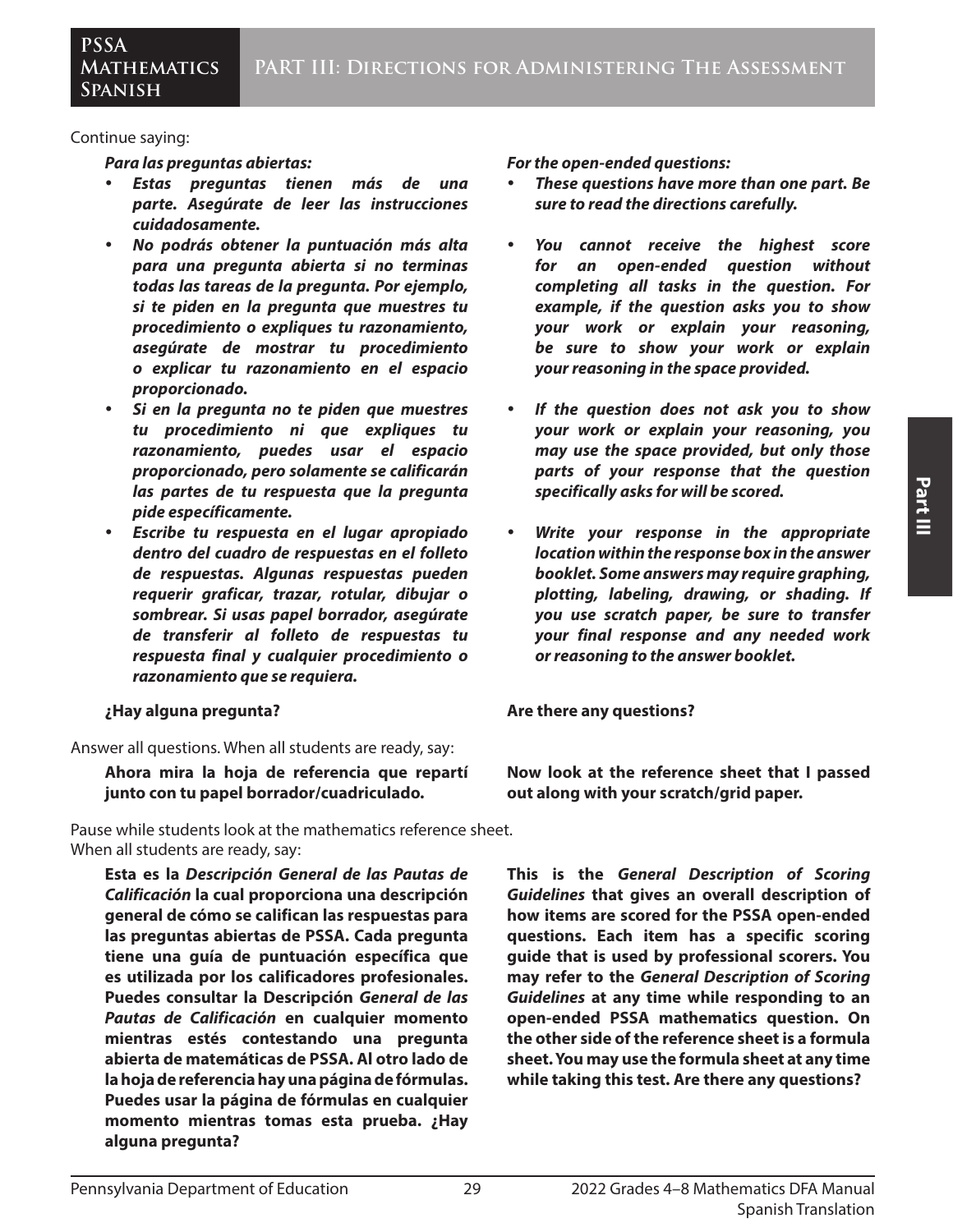Answer all questions. When all students are ready, say:

#### GRADE 4 ONLY:

**Ya estamos listos para empezar la Sección 2. Pasa a la página 38 en tu folleto de prueba y a la página 15 en tu folleto de respuestas. En la esquina inferior derecha verás una flecha con "SIGUE".**

**We are now ready to start Section 2. Turn to page 39 in your test booklet and page 15 in your answer booklet. In the bottom right-hand corner, you will see a "GO ON" arrow.**

### GRADE 5 ONLY:

**Ya estamos listos para empezar la Sección 2. Pasa a la página 34 en tu folleto de prueba y a la página 15 en tu folleto de respuestas. En la esquina inferior derecha verás una flecha con "SIGUE".**

**We are now ready to start Section 2. Turn to page 35 in your test booklet and page 15 in your answer booklet. In the bottom right-hand corner, you will see a "GO ON" arrow.**

#### GRADE 6 ONLY:

**Ya estamos listos para empezar la Sección 2. Pasa a la página 36 en tu folleto de prueba y a la página 15 en tu folleto de respuestas. En la esquina inferior derecha verás una flecha con "SIGUE".**

**We are now ready to start Section 2. Turn to page 37 in your test booklet and page 15 in your answer booklet. In the bottom right-hand corner, you will see a "GO ON" arrow.**

### GRADE 7 ONLY:

**Ya estamos listos para empezar la Sección 2. Pasa a la página 38 en tu folleto de prueba y a la página 15 en tu folleto de respuestas. En la esquina inferior derecha verás una flecha con "SIGUE".**

**We are now ready to start Section 2. Turn to page 39 in your test booklet and page 15 in your answer booklet. In the bottom right-hand corner, you will see a "GO ON" arrow.**

#### GRADE 8 ONLY:

**Ya estamos listos para empezar la Sección 2. Pasa a la página 40 en tu folleto de prueba y a la página 15 en tu folleto de respuestas. En la esquina inferior derecha verás una flecha con "SIGUE".**

**We are now ready to start Section 2. Turn to page 41 in your test booklet and page 15 in your answer booklet. In the bottom right-hand corner, you will see a "GO ON" arrow.**

Point to the arrow in the booklet that you are using for demonstration purposes. If necessary, walk around the room to ensure that all students see the arrow.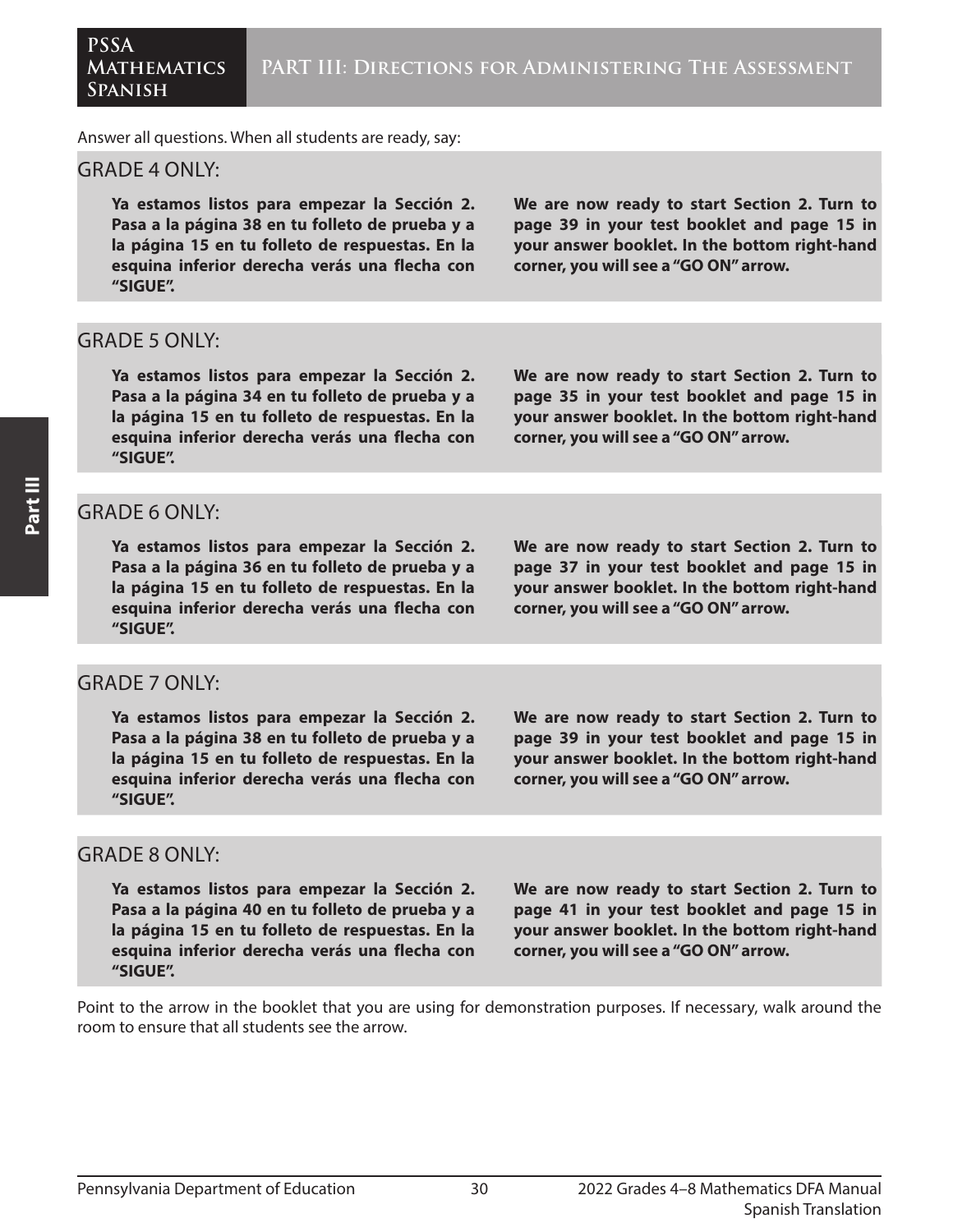#### Then say:

**PSSA** 

**Spanish**

**Mathematics** 

**Esta flecha indica que no has terminado la Sección 2 y debes continuar en la siguiente página. Sigue las flechas de "SIGUE" y las instrucciones que te indican qué preguntas están en el folleto de prueba y qué preguntas están en el folleto de respuestas. Continúa hasta terminar todas las preguntas de opción múltiple y AMBAS preguntas abiertas de la Sección 2. Al final de la Sección 2 verás una señal que dice "ALTO" en tu folleto de prueba y en tu folleto de respuestas.**

**This arrow indicates that you are not yet finished with Section 2 and that you are to continue on to the next page. Follow the "GO ON" arrows and follow the directions that tell you which questions are in your test booklet and which questions are in the answer booklet. Continue until you complete all of the multiple-choice questions and BOTH open-ended questions in Section 2. At the end of Section 2, you will see a "STOP" sign in your test booklet and in your answer booklet.**

Point to the stop signs on the last pages of Section 2 in the test booklet and pages 21 and 23 of the answer booklet you are using for demonstration purposes. If necessary, walk around the room to ensure that all students see the stop signs. Then say:

**Recuerda completar las preguntas 27 a 52 en la Sección 2 y marcar solamente una respuesta correcta para cada pregunta en tu folleto de respuestas. Si completas la Sección 2 antes de que termine la sesión de evaluación, puedes revisar tu trabajo SOLO para las preguntas de la Sección 2. No mires las partes anteriores del folleto de prueba o del folleto de respuestas. Después de revisar tu trabajo, asegúrate de haber borrado completamente lo que hayas cambiado de una respuesta o las marcas sueltas en tu folleto de respuestas. Luego cierra tu folleto de respuestas y colócalo dentro de tu folleto de prueba para que yo sepa que ya terminaste. Yo recogeré tus materiales de prueba cuando termines. Puedes permanecer sentado en silencio, leer para entretenerte, o leer materiales no relacionados con el contenido hasta que el resto del grupo termine la Sección 2. ¿Hay alguna pregunta?**

Answer all questions. When all students are ready, say:

#### **Puedes empezar. You may begin.**

**Remember to complete questions 27 through 52 in Section 2 and to mark only one correct answer for each question in your answer booklet. If you complete Section 2 before the testing session is over, you may check your work for questions ONLY in Section 2. Do not look back to any other parts of the test booklet or answer booklet. After you have checked your work, make sure you have completely erased wherever you have changed an answer or have made a stray mark in your answer booklet. Then close your answer booklet and place it inside your test booklet so I will know you have finished. I will collect your test materials when you finish. You may sit quietly, read for pleasure, or read non-content related materials until the rest of the class completes Section 2. Are there any questions?**

**Note:** Students who finish early may sit quietly, read for pleasure, or read non-content related materials until all students have finished. Reading for pleasure includes magazines along with fiction text such as novels, short stories, poetry, etc. Reading anything that may include information related to the content area being assessed is not allowed. Written work/drawing/coloring of any kind is prohibited to ensure students are not recording secure test content.

**Part III**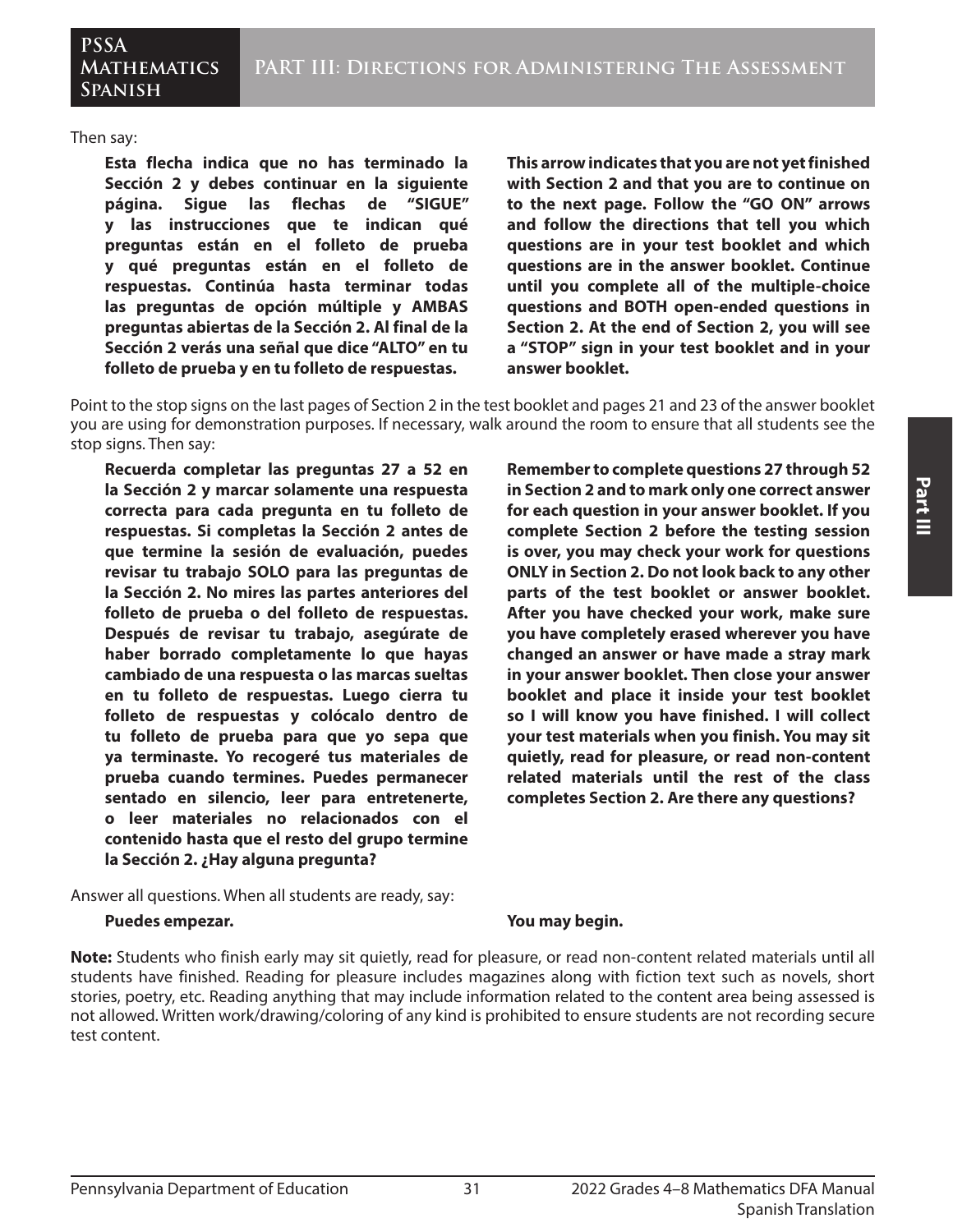### **PSSA Mathematics Spanish**

While students are taking the assessment, be available to repeat test directions and/or direct students to the correct section of the test. TAs may encourage the group of students without providing any individual or group help that might suggest the correct answer to a question. Do not communicate to a student that the student should "check" an answer or that the student has answered an item incorrectly. You may, however, provide clarification of test directions and/or direct the student to the correct section of the test. The directions in the test booklet may be repeated to students as needed during the administration of Section 2.

Each section has a shape or shapes in the header with the number of the section inside the shape(s) so that the section can be easily identified. There are two half circles in the header of all pages in Section 2. While students are taking the assessment, ensure that students are working in the correct section of the test.

Encourage students to try all of the tasks (questions) and to complete the assessment. An incorrect answer is scored the same as a blank answer.

The testing time for this section is estimated to be 70 to 80 minutes, but the actual administration time may vary. Collect test materials, including scratch/grid paper and any other paper on which students have written, when students are finished testing rather than keeping booklets closed on the students' desks. End the session when all students have completed the section or you are at the end of the scheduled time. Since each student is to be provided sufficient time to finish the assessment, additional time must be allowed on an individual basis if one or more students are continuing to make reasonable progress on the assessment. For more information about Extended Testing Time, see Part II: General Assessment Information of this manual. When you have confirmed that approximately five minutes remain in the testing time for the group and not all students have finished, say:

**Esta sesión terminará en cinco minutos aproximadamente. Asegúrate de haber borrado completamente lo que hayas cambiado de una respuesta y las marcas sueltas en tu folleto de respuestas. Si necesitas más tiempo para terminar esta sección, te darán indicaciones al respecto.**

**This session will end in about five minutes. Make sure that you have completely erased wherever you have changed an answer or have made a stray mark in your answer booklet. If you need additional time to complete this section, direction will be provided for you.**

At the end of the scheduled time, say:

**Con esto se concluye la Evaluación de Matemáticas de Primavera 2022. Cierra tu folleto de prueba y tu folleto de respuestas. Ahora recogeré tus folletos. Si necesitas más tiempo, avísame para que se extienda tu sesión y se te den más indicaciones.**

**This concludes the Spring 2022 Mathematics Assessment. Close your test booklet and answer booklet. I will now collect your booklets. If you need more time, let me know, and you will be provided with an extended session and given additional direction.**

Collect any remaining booklets, making sure that each student's name is on the test booklet and answer booklet. Say:

### GRADE 4 ONLY:

**Ahora recogeré tu hoja de referencia, transportador, papel borrador/cuadriculado, así como cualquier otro papel en el que hayas escrito.**

**I will now collect your reference sheet, protractor, scratch/grid paper, and any other paper on which you have written.**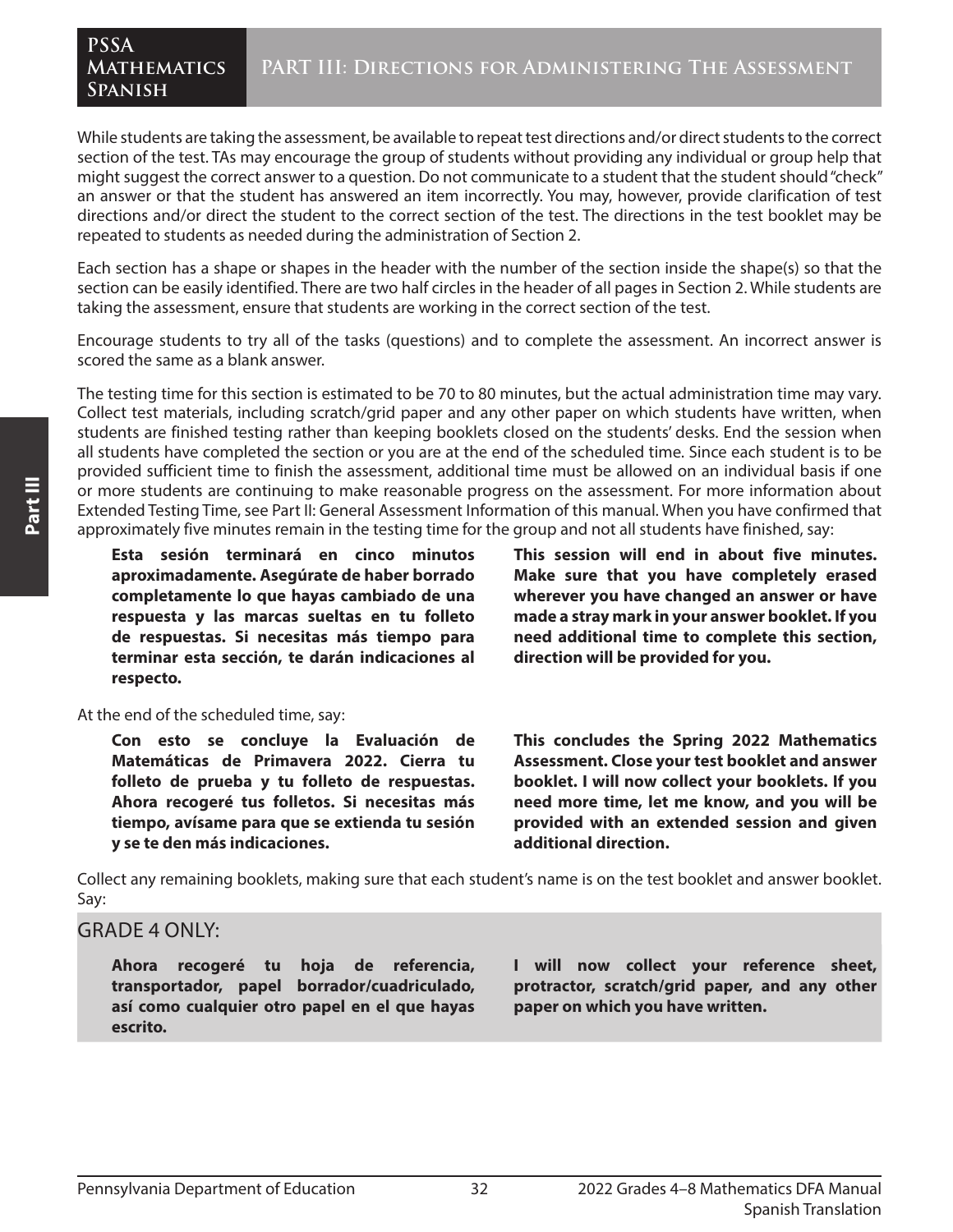#### GRADES 5–8 ONLY:

**Ahora recogeré tu hoja de referencia, papel borrador/cuadriculado, así como cualquier otro papel en el que hayas escrito.**

**I will now collect your reference sheet, scratch/ grid paper, and any other paper on which you have written.**

Collect scratch/grid paper and any other paper on which students have written, protractors (grade 4 only), and reference sheets.

Return all secure materials (e.g., test booklets, answer booklets) immediately to the SAC or the SAC's designee for secure storage. Return reference sheets, protractors (grade 4 only), used scratch/grid paper, and any other paper on which students have written and return them to the SAC or the SAC's designee for destruction. If the calculators have not been cleared, please clear the calculators at this time. **Note:** Do **NOT** review student responses to test questions **for any reason**. Do **NOT** review answer booklets for stray marks. Do **NOT** place scratch paper inside the test booklet or answer booklet.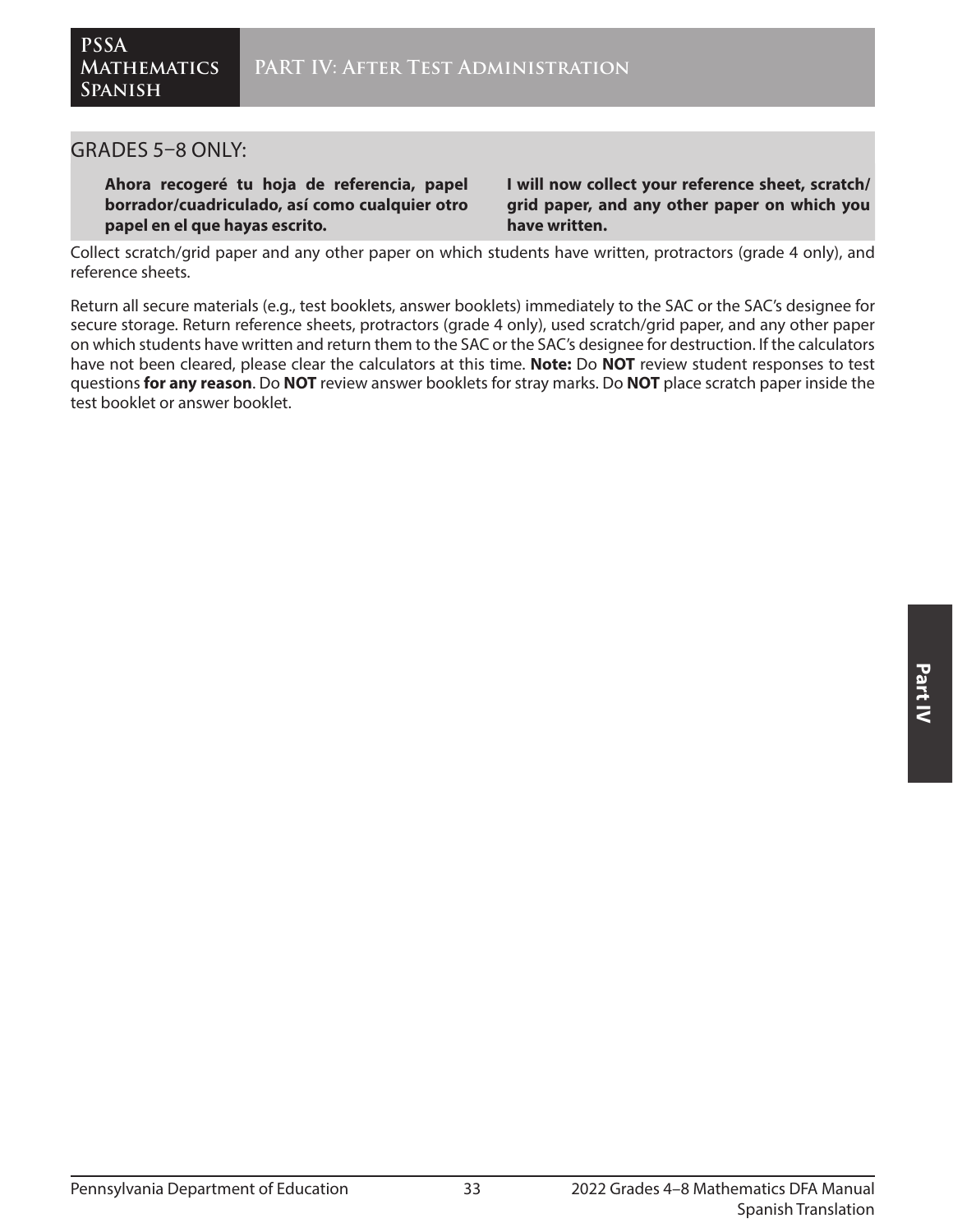#### **A. After Testing is Complete**

After testing is complete:

**Mathematics** 

<span id="page-37-0"></span>**PSSA** 

**Spanish**

- **1.** Make sure each student turned in the answer booklet and test booklet.
- **2.** Make sure student identification information is complete and correct on all students' booklets. Make sure the name on the test booklet corresponds with the name on the answer booklet for each student.
- **3.** If a student answer booklet has a barcode label with a colored stripe (a District/School Label), make sure that the SAC or the SAC's designee has completed the applicable portions of the front cover and page 2 of the answer booklet by printing the student's name (as found in PIMS) and filling in the bubbles. (See your SAC if you have questions or require further direction.)
- **4.** If a student used any accommodation listed on page 3 of the answer booklet during the administration of the exam, make sure that applicable portions of page 3 of the answer booklet are completed by filling in the bubbles. (See your SAC if you have questions or require further direction.)
- **5.** Do **NOT** review test booklets or check the response pages of the answer booklet for content, accuracy, completeness, or stray marks.
- **6.** Review the *PSSA Test Security Certification (Test Administrator and Proctor)*, which is found in Appendix B. Contact your SAC if you need more information.

#### **B. Return Materials**

Test materials must be kept secure. Any unused test materials related to this assessment must be returned to the SAC or the SAC's designee. This manual may be retained by the Test Administrator.

**Return all test materials** to the SAC or the SAC's designee for secure storage. This includes used and unused booklets, Mathematics reference sheets, protractors (grade 4 only), used scratch/grid paper, and any other paper on which students have written. Test materials must be returned to the SAC immediately at the end of the assessment session.

**Reminder: All used** answer booklets returned to DRC for processing **must** have a barcode label (District/School, Student Precode, **or** Do Not Score) affixed to the front cover of the answer booklet. Do **not** affix a barcode label to any unused answer booklet.

**Remember:** Every TA involved in the administration of the Spring 2022 Mathematics Assessment **must** sign and date a *PSSA Test Security Certification (Test Administrator and Proctor)*. When a TA signs and dates the *PSSA Test Security Certification (Test Administrator and Proctor)*, that person certifies that all security measures have been followed for this PSSA administration. TAs should return the signed and dated *PSSA Test Security Certification (Test Administrator and Proctor)* to the SAC or the SAC's designee upon completion of their assigned duties during the testing window.

**If a test security violation is suspected, contact the SAC immediately. If you believe the SAC may have involvement in the violation, immediately contact the Pennsylvania Department of Education at [ra-ed-pssa-keystone@pa.gov](mailto:ra-ed-pssa-keystone%40pa.gov?subject=) or 844-418-1651. Sending an email with a detailed subject line will provide a faster response from PDE than calling the toll-free number. Please ensure that you only utilize the email account or telephone number provided here.**

**Note: The SAC has all information on returning assessment materials to DRC.**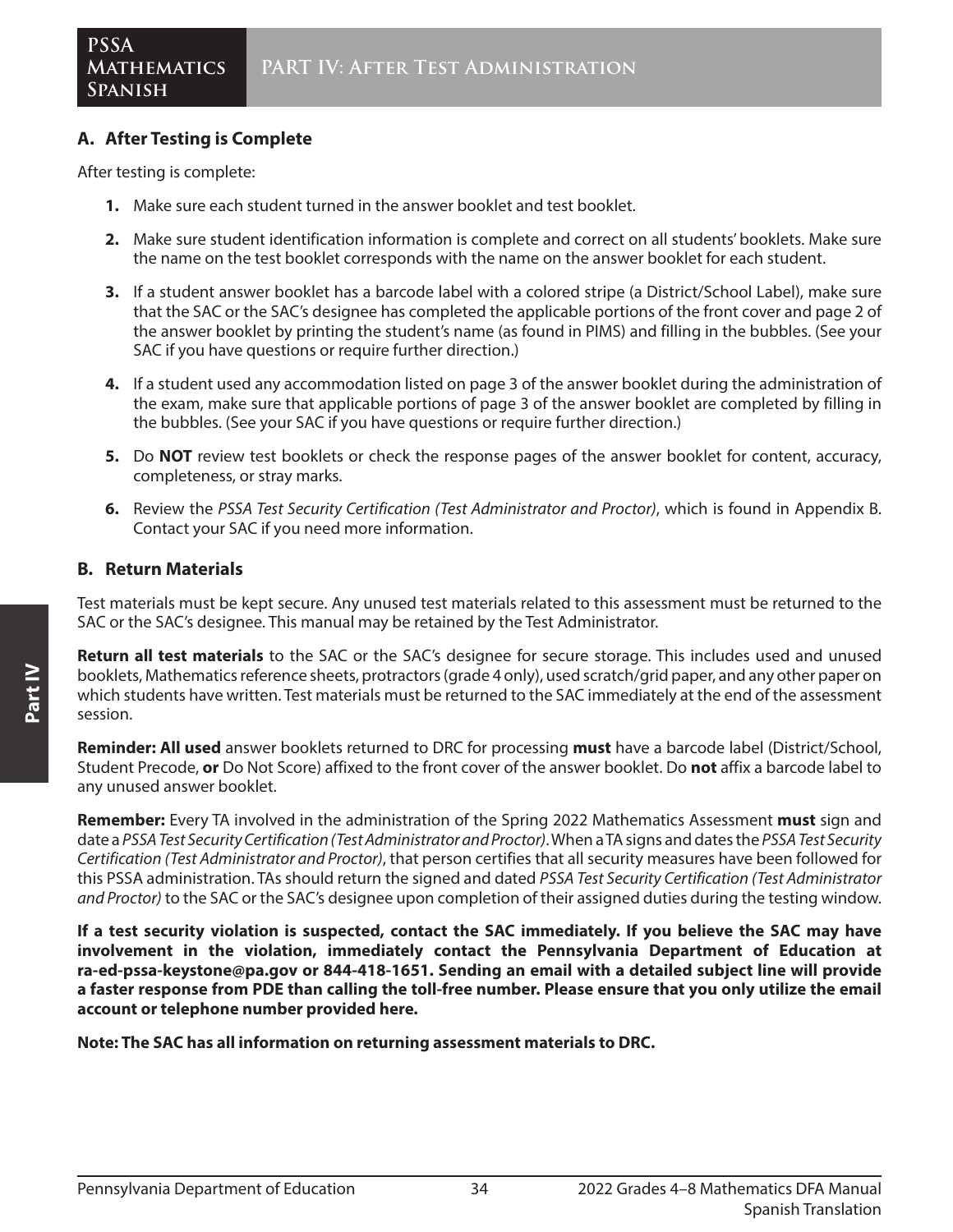# **Appendix A:**

## <span id="page-38-0"></span>**Handbook for Secure Test Administration**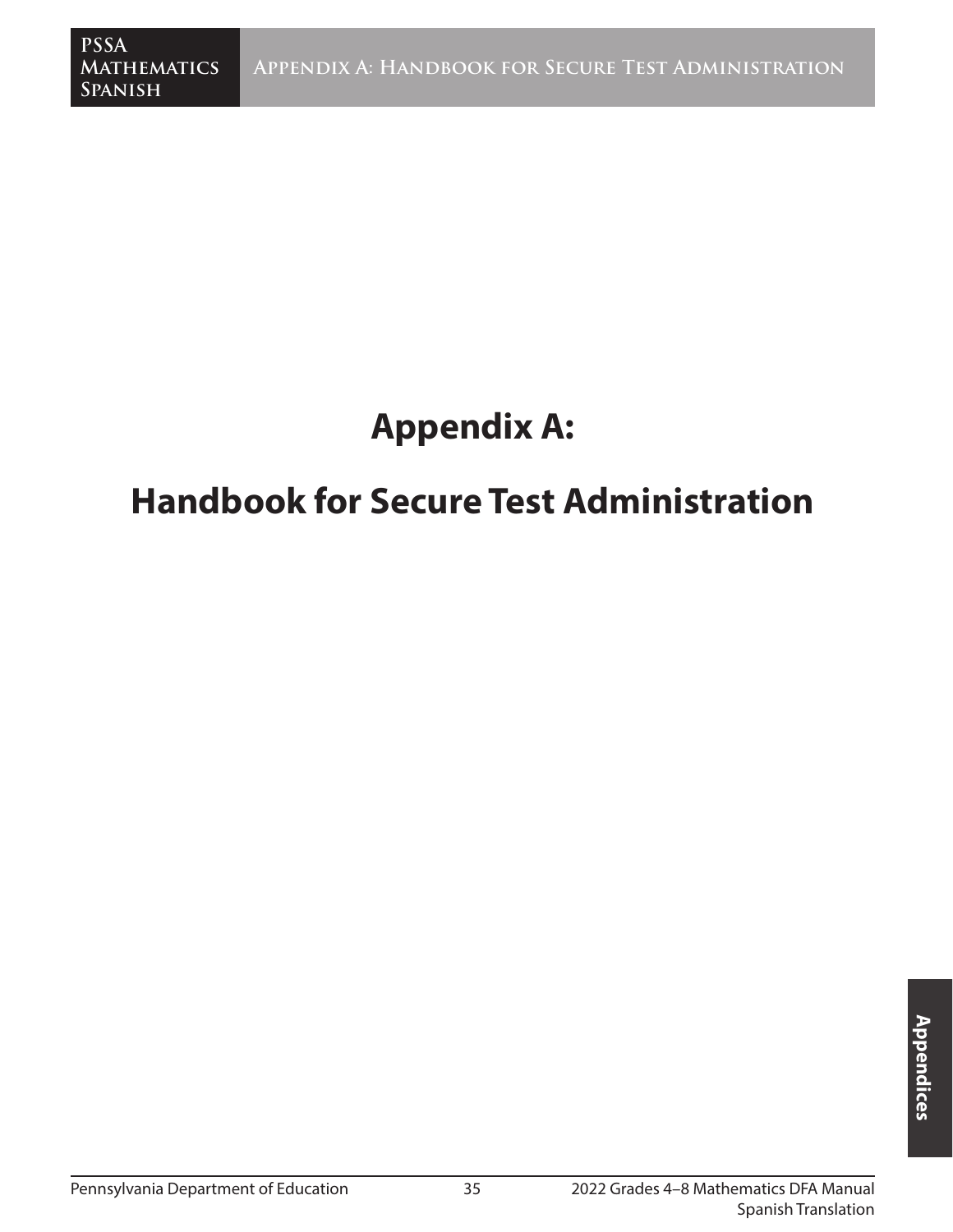

### **Handbook for Secure Test Administration**

#### **Security Statement**

State assessments rely on the measurement of individual achievement. Any deviation from procedures meant to ensure test validity and security (e.g., group work, teacher coaching, teaching or release of any test items, use of previously administered Pennsylvania assessments as preparation tools) is strictly prohibited and will be considered a violation of test security. Local Education Agency (LEA)/school personnel with access to the assessment materials must not review, discuss, disseminate, or otherwise reveal the contents to anyone. (This prohibition excludes the *Item and Scoring Samplers* available on the Pennsylvania Department of Education's (PDE's) website.)

Any action by a professional employee or commissioned officer that is willfully designed to divulge test questions, falsify student scores, or compromise the integrity of the state assessment system will be subject to disciplinary action under the Educator Discipline Act, 24 P.S. §§ 2070.1a *et seq*, which may include a private reprimand, a public reprimand, a suspension of his/her teaching certificate(s), a revocation of his/her teaching certificate(s), and/or a suspension or prohibition from being employed by a charter school.

#### **Training and Test Administration Procedures**

The purpose of this handbook is to assist in the training of LEA/school personnel to properly and securely administer state assessments. This handbook is also an important and valuable resource in implementing testing successfully from planning and preparing to collecting and returning tests.

#### **Roles and Responsibilities: Training**

The District Assessment Coordinator (DAC) is responsible for completing all of the Pennsylvania State Test Administration Trainings (PSTATs) provided by PDE for the DACs, SACs, and TAs/Proctors. DACs must complete the Data Recognition Corporation (DRC) training on receiving and packaging materials, and any DAC specific training provided by the PDE. The DAC is then responsible for coordinating all training that takes place in the LEA and for determining specifics related to test administration such as a schedule, type of administration (paper/pencil or online) and other LEA-level administrative aspects of the testing. The DAC is responsible for ALL training in the LEA with primary responsibility for the direct training of SACs. In some LEAs the DAC may train the LEA-level staff who handle and/or have access to secure test material.

The SAC receives training from the DAC and must also complete both the PSTAT training for SACs and for TAs/ Proctors. The SAC is then responsible to oversee all aspects of test administration in a building, including training Test Administrators (TAs), proctors, and other building level staff.

The TAs/Proctors must complete the PSTAT training for TAs/Proctors. The TAs/Proctors are responsible for administering the assessment and monitoring students during the assessment.

Translators, interpreters, and scribes must complete the PSTAT training for TAs/Proctors and must also complete the training offered by the school/district.

The *Handbook for Assessment Coordinators* provides more information related to training.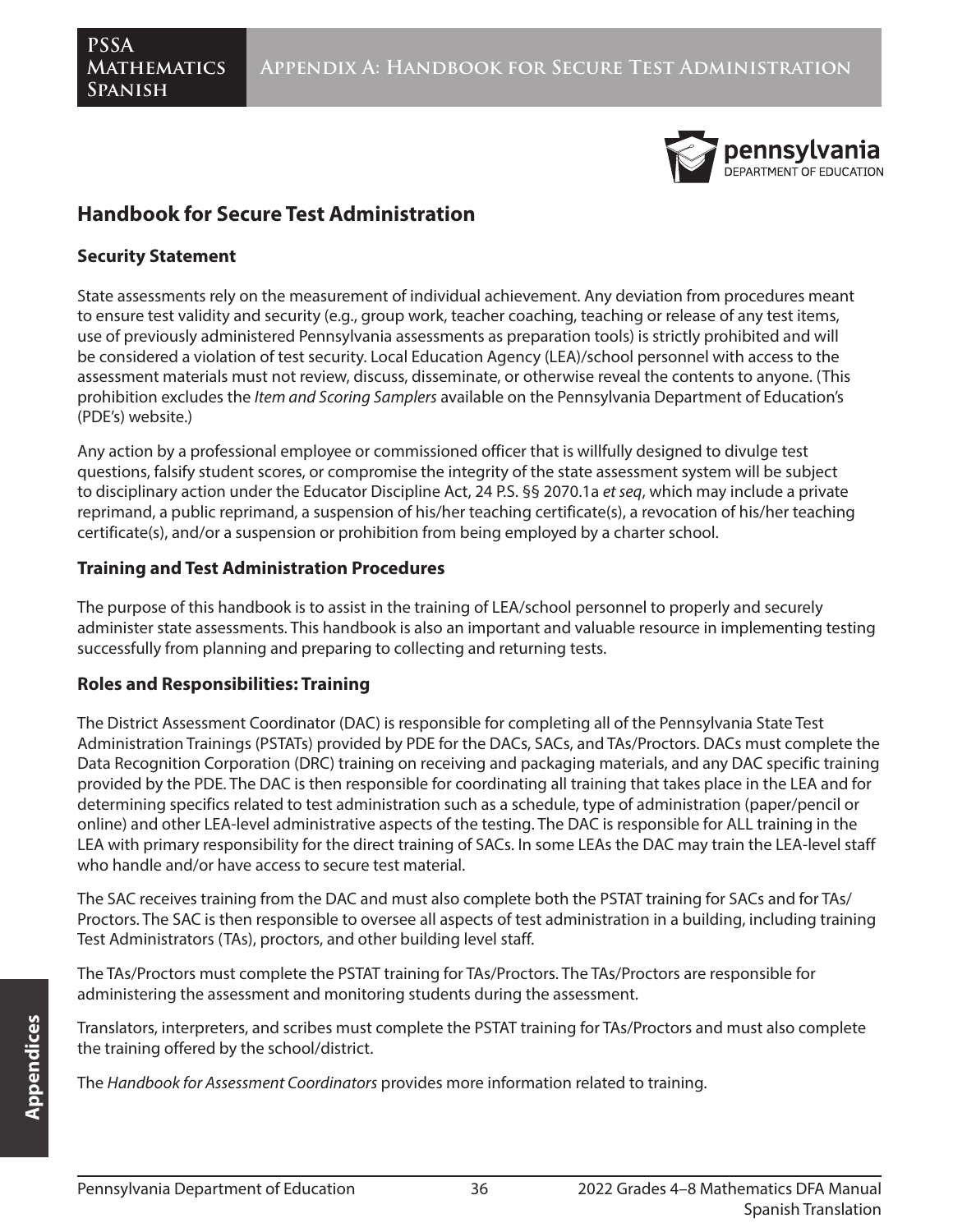

#### **Roles and Responsibilities: Test Administration**

The following lists the general roles and responsibilities for DACs, SACs/Principals, TAs/Proctors, and general personnel before, during, and after test administration. The lists are not exhaustive but provide a general overview of the most important responsibilities of each individual in test administration. In some cases the responsibilities may overlap between or among DACs, SACs, and/or TAs/Proctors. In these cases it is the responsibility of the DAC to determine who has the primary responsibility and is accountable for specific duties, especially when duties may be shared.

#### **A. DISTRICT ASSESSMENT COORDINATOR TEST SECURITY GUIDELINES**

General Statement: Administer the assessment using the best practices and with fidelity to the administrative guidelines; keep the assessment materials secure and confidential; prevent any dishonest or fraudulent behavior in the administration and handling of the assessment; and promote a fair and equitable testing environment in order to obtain reliable and valid student scores.

#### **Before Test Administration – DAC**

Complete the PSTAT trainings for the administration of the assessments annually.

Complete the *Accommodations Guidelines* training annually.

Update DRC INSIGHT portal accounts for LEA and school users.

Review the *Handbook for Assessment Coordinators* (HAC), *Directions for Administration* (DFA), *Accommodations Guidelines*, *Online User Guides* (if online testing) and other test-related documents necessary to conduct training for test administration.

Review the LEA's policy/procedures for home-schooled students.

Review the LEA's policy/procedures for handling cyber-charter schools' requests to test their students.

Develop and maintain the LEA's procedure for parental requests to view tests (opt-outs).

Develop and maintain the LEA's procedure for handling breaks during test administration and keeping test and answer booklets secure.

Develop and maintain the LEA's procedure for handling disruptions during test administration and keeping test and answer booklets secure.

Develop and maintain the LEA's procedure for handling emergencies during test administration.

Develop the LEA's master test schedule (including make-ups) that falls within PDE established test windows for each administration and include it in training. Ensure that the test schedule is developed so that sections are administered in the sequence in which they are printed in the test booklets.

Develop a training agenda and train SACs and other LEA-level staff involved in test administration or the handling of secure material prior to conducting any of their assigned work. (See *Handbook for Assessment Coordinators* for more information).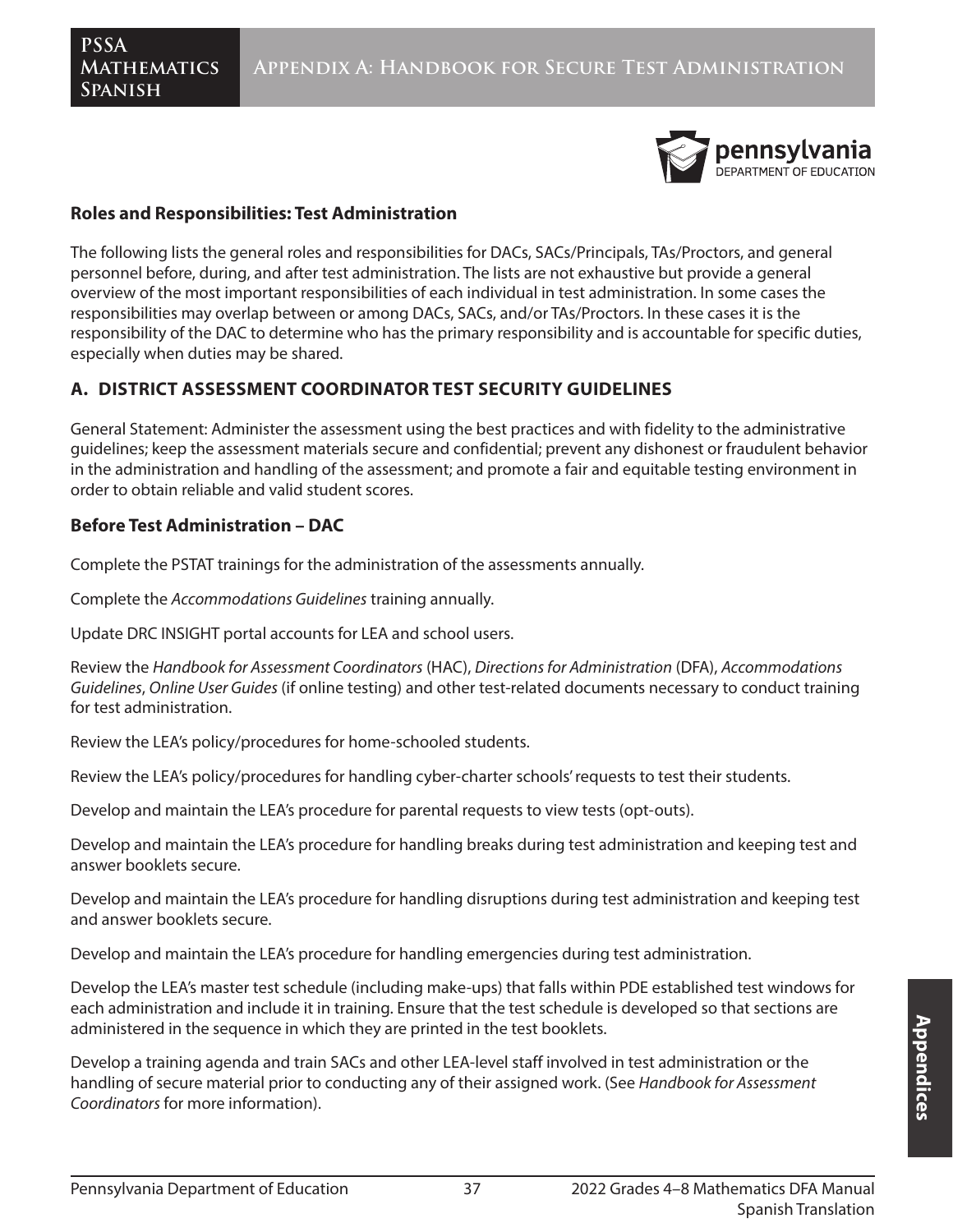

Ensure that SACs are trained on the test accountability and security information contained in the *Handbook for Assessment Coordinators*.

Ensure that SACs are trained on the *Accommodations Guidelines*.

**PSSA** 

**Spanish**

**Mathematics** 

Ensure that all individuals involved in the handling of assessment materials and/or the administration of the assessment are instructed in test security protocols and procedures.

Ensure that any individual who will administer and/or proctor the assessment completes the online PSTAT annually (each school year).

Ensure that all individuals involved in the handling and/or administration of the assessment receive instruction that all assessment materials, including all assessment booklets and other materials containing secure assessment questions and student responses, are to be kept secure and precisely accounted for in accordance with the procedures specified in the *Handbook for Assessment Coordinators*.

Ensure that SACs receive instruction on the policy regarding all electronic devices (cell phones, smartphones, smartwatches, cameras, etc.).

Ensure that all individuals who assist in the administration of the assessment and all individuals who have access to the secure assessment materials have been made aware that they are not in any manner to alter or cause the alteration of any examinee response, assessment booklet, or papers used by examinees.

Communicate to students, parents, and the community that which the assessment does and does not measure, when and how it will be administered, and how the results will be used. Refer to the *Handbook for Assessment Coordinators* for a sample Parent Letter.

Notify and ensure that all students and parents/guardians have been provided the policy regarding all electronic devices (cell phones, smartphones, smartwatches, cameras, etc.).

Consider having a teacher other than the teacher-of-record administer the assessment to students. If local circumstances do not allow that option, consider assigning a Proctor to be in the classroom with the TA. (In some circumstances LEAs have been directed by PDE not to use the teacher-of-record to administer the assessment to his/her students.)

Inventory secure materials without breaking the shrink wrap (ship-to-district).

Report any items not received.

Distribute tests to SAC(s) (ship-to-district).

#### **During Test Administration – DAC**

Monitor testing sites to ensure administration of the assessments in accordance with PDE policies and procedures.

Ensure that sections/modules are started and completed in the same day as per the LEA testing schedule.

Instruct all school staff to minimize distractions, including intercom announcements.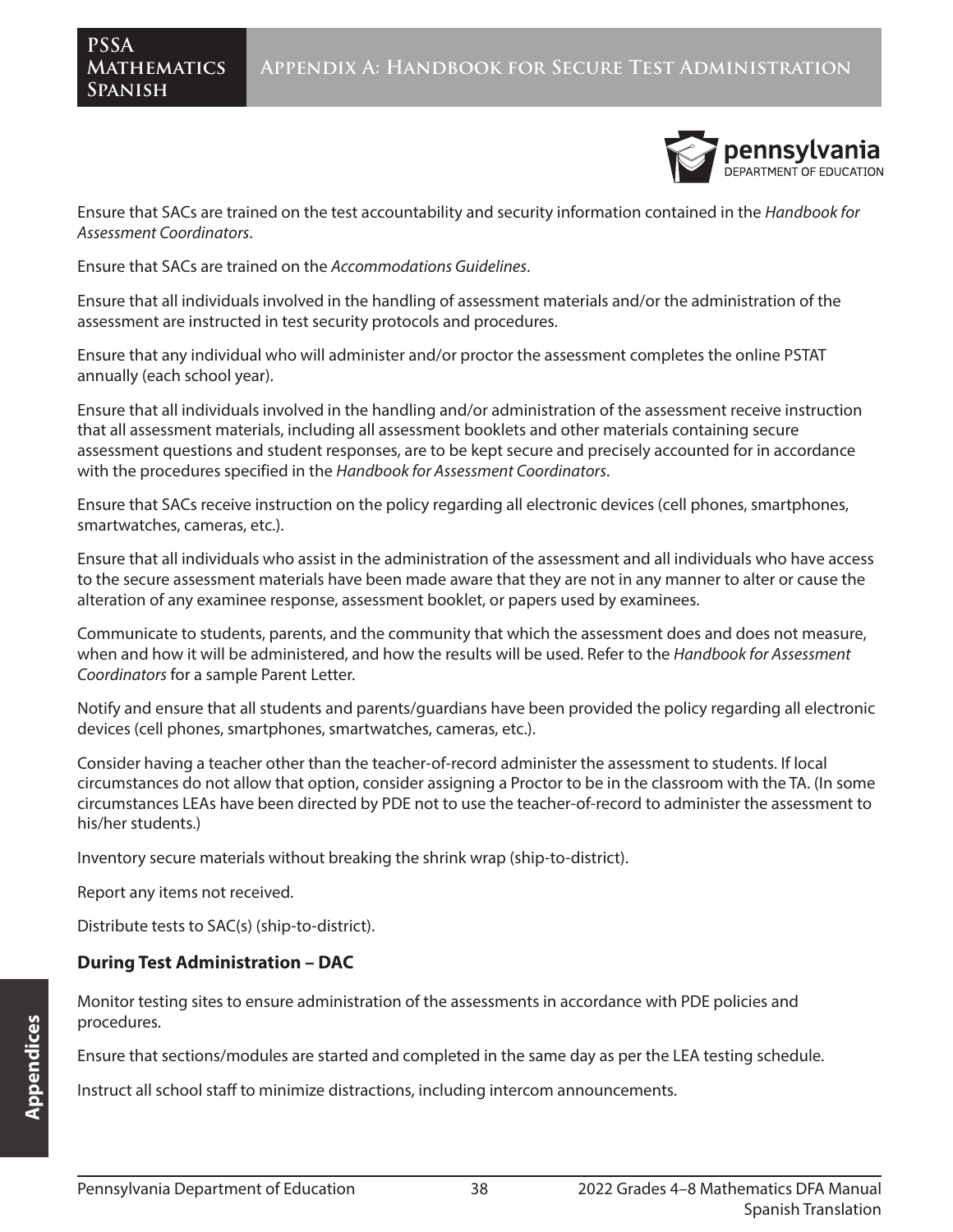

Suspected testing irregularities/security breaches must immediately be reported to the Pennsylvania Department of Education. For the most rapid response, irregularities and/or allegations should be reported to PDE via ra-ed-pssa-keystone@pa.gov. You may also report by phone at 844-418-1651; however, using the telephone may delay the response.

#### **After Test Administration – DAC**

**PSSA** 

**Spanish**

**Mathematics** 

Collect tests from SAC(s) (ship-to-district).

Complete the Materials Accountability Form after inventorying, packaging, and returning the materials to the vendor.

NOTE: DACs should not open or look into answer booklets or test booklets.

Record the UPS Tracking Number for each package, noting the assessment(s) for which it was used and the content of each box. Please keep the number(s) for future reference to document the materials returned to DRC.

Sign the *Test Security Certification* (*District Assessment Coordinator*). The DAC should sign the *Test Security Certification* at the end of each testing window.

Failure to account for and/or return assessment materials constitutes a breach in security, the consequences of which can be severe, up to and including remuneration should it be determined loss of or misappropriation of materials has compromised the integrity of test items.

#### **B. SCHOOL ASSESSMENT COORDINATOR AND/OR BUILDING PRINCIPAL TEST SECURITY GUIDELINES**

General Statement: Maintain the security and integrity of all assessment materials, prevent any dishonest or fraudulent behavior in the administration and handling of the assessment, and promote a fair and equitable testing environment in order to obtain reliable and valid student scores.

#### **Before Test Administration – SAC**

Attend the annual training for SACs provided by the DAC.

Complete the PSTAT training for SACs and for TAs/Proctors annually.

Review DFA's, the *Handbook for Assessment Coordinators*, *Accommodations Guidelines* and *Online User Guides* (if testing online).

Develop a building level master test schedule (including make-ups) that falls within PDE established testing windows for each administration and include it in training. Ensure that the test schedule is developed so that sections are administered in the sequence in which they are printed in the test booklets.

Develop an agenda and train TAs/Proctors and other building level personnel (review the *Handbook for Assessment Coordinators* for more information).

Ensure that all individuals involved in the handling of assessment materials and/or the administration of the assessment receive instruction regarding test security protocols and procedures.

Ensure that all TAs/Proctors receive a copy of the TA/Proctor *Test Security Certification*.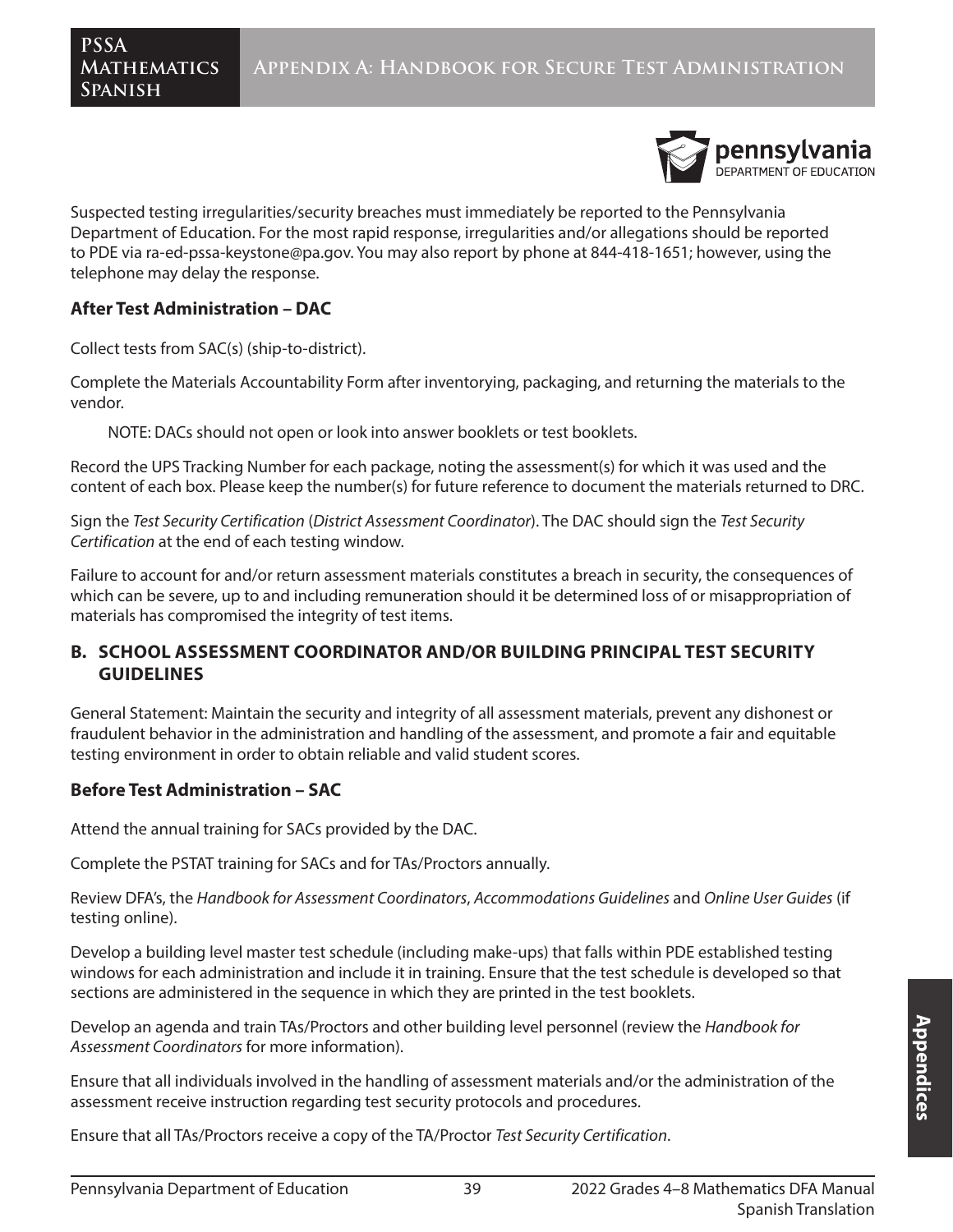#### **PSSA Mathematics Spanish**



Ensure that all individuals who will administer and/or proctor the assessment complete the Pennsylvania State Test Administration Training (PSTAT). Translators, interpreters, and scribes must complete the PSTAT training for TAs/Proctors and must also complete the training offered by the school/district.

Ensure that all individuals involved in the handling and/or administration of the assessment receive instruction that all assessment materials must remain secure. This includes all assessment booklets and other materials containing secure assessment questions and student responses that must be kept secure and precisely accounted for in accordance with the procedures specified in the *Handbook for Assessment Coordinators*.

Ensure that all TAs/Proctors are instructed on the policy regarding electronic devices (cell phones, smartphones, smartwatches, cameras, etc.).

Ensure that all individuals who assist in the administration of the assessment and all individuals who have access to the secure assessment materials are instructed that they are not in any manner to alter or cause the alteration of any examinee response, assessment booklet, or papers used by examinees.

Create and maintain the PAsecureID list (refer to the *Handbook for Assessment Coordinators* for specific instructions).

Ensure all students are scheduled for the appropriate assessment.

Ensure TAs/Proctors understand that each assessment returned will be linked to the TA who administered the assessment. For paper/pencil assessments, TA initials will be collected on the back page of each answer booklet. For online testing, teacher (TA) names must be included with each online test session created. This will link the TA to the online session prior to test tickets being generated.

Ensure that students testing online have prior experience with the online practice test and tools that model the testing mode (online).

Maintain a contingency plan for breaks and for disruptions during testing.

Ensure monitoring software or spyware is disabled or removed from computers, iPads, and Chromebooks to be used for testing.

Ensure all instructional materials that could aid students in answering test items are covered with opaque material or removed from classrooms and hallways.

Make sure the testing environment is secure and educationally appropriate.

Know the required accommodations and those allowable accommodations for each student with an IEP or 504 Service Plan and/or for each English Learner being assessed and communicate this to the appropriate personnel.

Provide the appropriate testing environment for each student requiring an accommodation.

Inventory tests received in "ship to district." If additional materials are needed, notify DRC. In a "ship to school" the SAC should order additional materials, if needed.

Report any shipping or ordering mistakes immediately to DRC.

Create Test Sessions in the DRC INSIGHT portal (if testing online). Make sure to list the correct TA when creating test sessions in the DRC INSIGHT portal.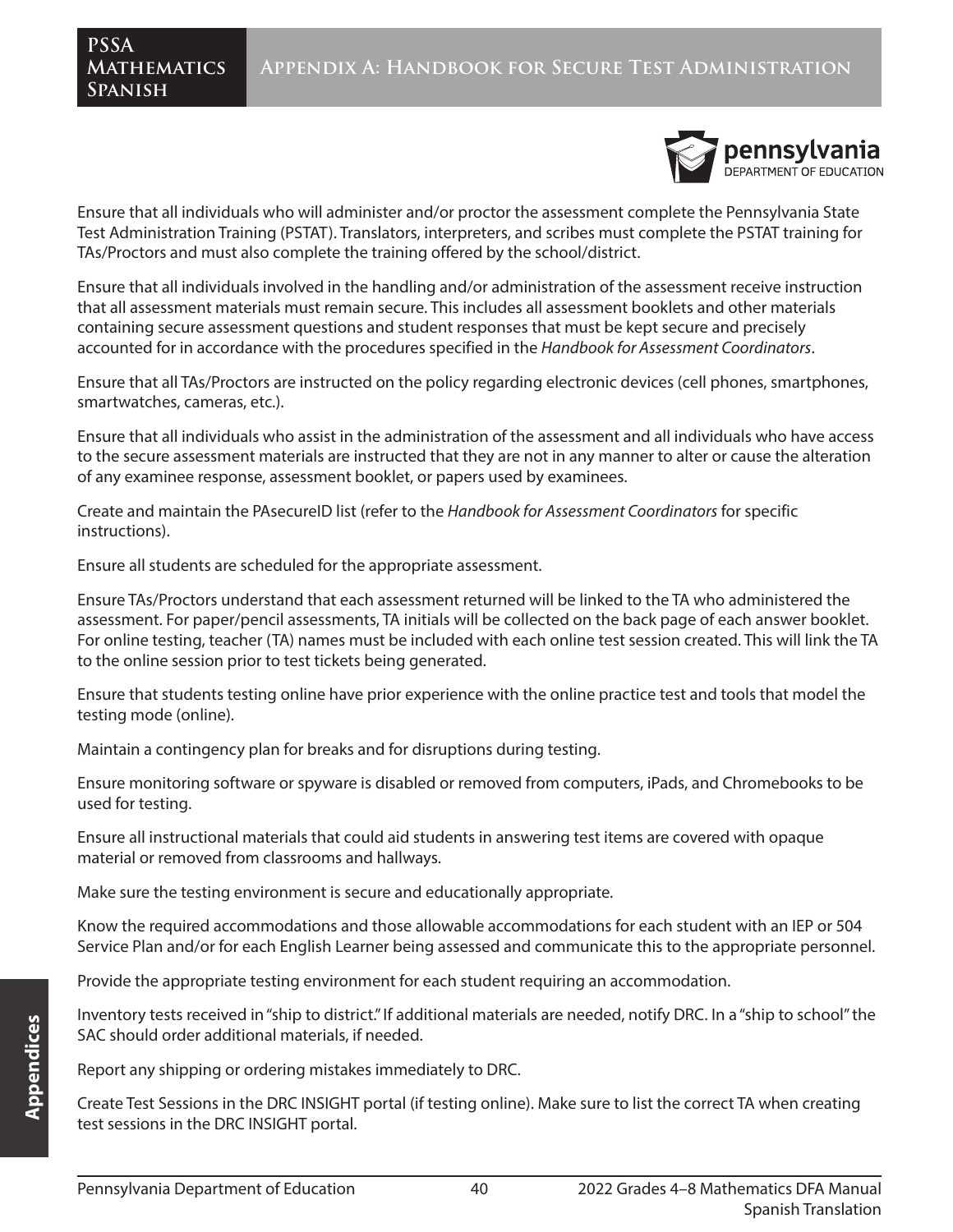

Put labels on answer booklets (Do not open test booklets while labeling).

Place a "Testing—Do Not Disturb" sign on doors where testing is occurring.

#### **During Test Administration – SAC**

Develop and maintain a procedure for distribution and collection of secure test materials to TAs each day utilizing a sign-out/sign-in process. It is recommended that TAs count the test booklets in the presence of the SAC or his/ her designee.

Ensure that TAs are following proper testing protocols.

Make sure students are supervised at all times during testing and all breaks. This supervision requirement includes those students who need additional time to complete any test session.

If there is a disruption (e.g., fire alarm, power outage) ensure the safety of students at all times, and take appropriate precautions concerning the security of the test and answer booklets.

Ensure secure processes and procedures for extended time. Do not allow students to move to an extended time location without a TA and do not allow students to carry materials to an extended time session/location.

Make sure that sections/modules are started and completed in the same day.

Minimize distractions, including intercom announcements.

Ensure tests are stored in a locked area with controlled and limited access.

Report suspected testing irregularities/security breaches to the DAC. If the DAC is unavailable for an extended time or has any involvement in the testing irregularity, PDE must be contacted directly. For the most rapid response, irregularities and/or allegations should be reported to PDE via ra-ed-pssa-keystone@pa.gov. You may also report by phone at 844-418-1651; however, using the telephone may delay the response.

#### **After Each Testing Session – SAC**

Collect all materials from TAs excluding copies of the DFA.

Account for all test booklets and answer booklets daily. It is recommended that the SAC or his/her designee count the test booklets in the presence of the TA.

Store testing materials in a locked, secure location.

Destroy scratch/grid paper, rough drafts and any other paper on which students have written.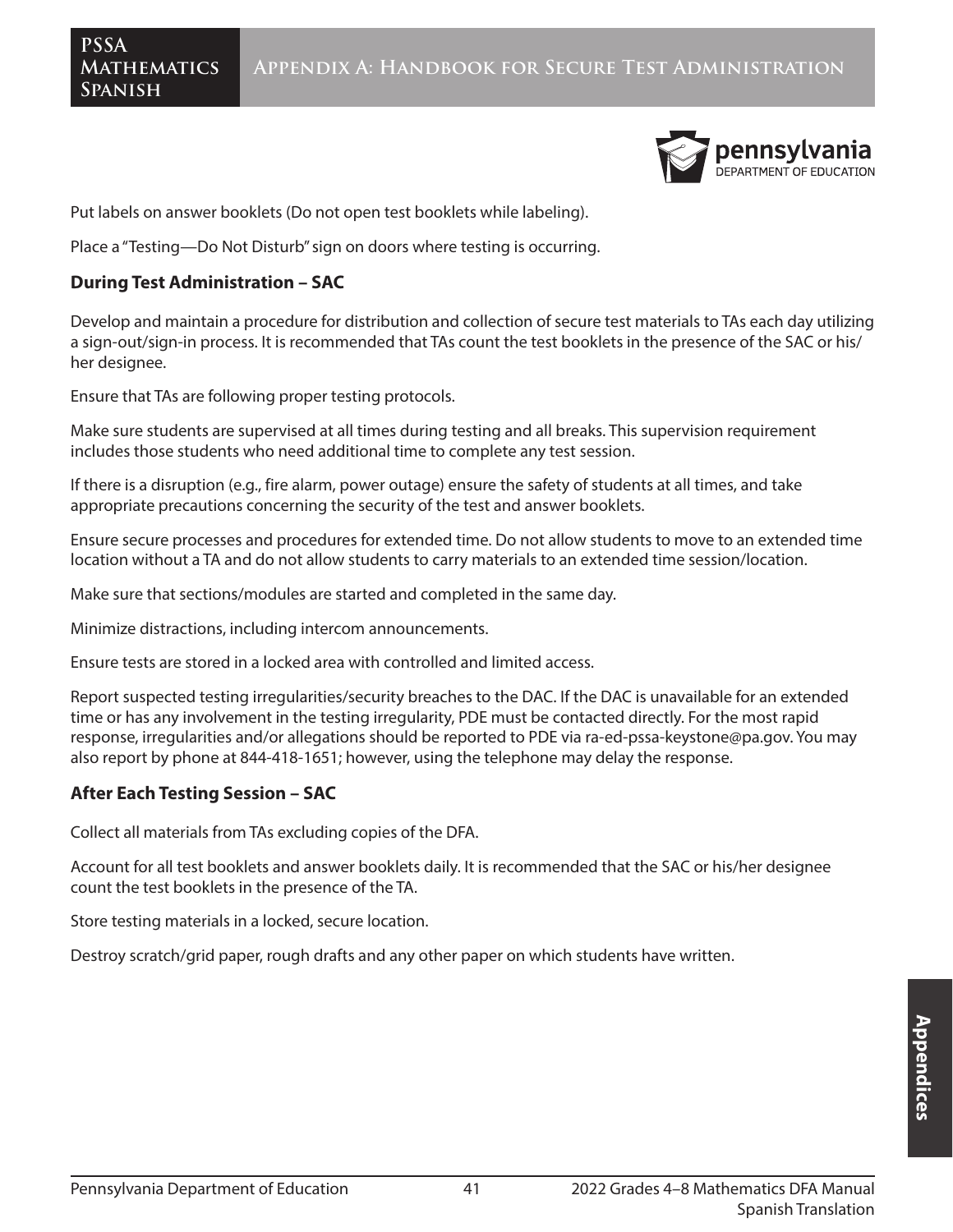

#### **After Test Administration – SAC**

**PSSA** 

**Spanish**

**Mathematics** 

Inventory and return tests to the DAC (ship-to-district) or follow pack and ship procedures to return tests to DRC (ship-to-school).

NOTE: SACs should not open answer booklets or test booklets or review test items.

In ship-to-school LEAs, SACs should record the UPS Tracking Number for each package, noting the assessment(s) for which it was used and the content of each box. Maintain the number(s) for future reference to document that the materials were returned to DRC.

Failure to account for and/or return assessment materials constitutes a breach in security, the consequences of which can be severe; up to and including remuneration should it be determined loss of or misappropriation of materials has compromised the integrity of test items.

Sign the *Test Security Certification* (*School Assessment Coordinator and Principal*). The SAC should sign the *Test Security Certification* at the end of each testing window.

Ensure all TAs, Proctors, Translators, Interpreters, Scribes, and other individuals with access to secure testing materials sign the *Test Security Certification*. If someone cannot or does not sign the *Test Security Certification*, immediately report that fact to the Department of Education. For the most rapid response, allegations should be referred to ra-ed-pssa-keystone@pa.gov or report by phone at 844-418-1651 (using the telephone report may delay the response).

#### **C. TEST ADMINISTRATOR/PROCTOR TEST SECURITY GUIDELINES**

General Statement: Maintain the security and integrity of all assessment materials, prevent any dishonest or fraudulent behavior in the administration and handling of the assessment, and promote a fair and equitable testing environment in order to obtain reliable and valid student scores.

#### **Before Test Administration – TA/Proctor**

Attend the annual training for TAs/proctors provided by the SAC.

Annually (each school year) complete the PSTAT.

Review the *Directions for Administration Manual* for the test to be administered.

Read and understand the *Test Security Certification*.

Know and understand that each assessment returned will be linked to the TA who administered the assessment. For paper/pencil assessments, TA initials will be collected on the back page of each answer booklet. For online testing, teacher (TA) names must be included with each online test session created. This will link the TA to the online session prior to test tickets being generated.

Remove or cover with opaque materials all classroom instructional materials or any other materials that could aid students in answering test items.

Make sure the testing environment is secure and educationally appropriate.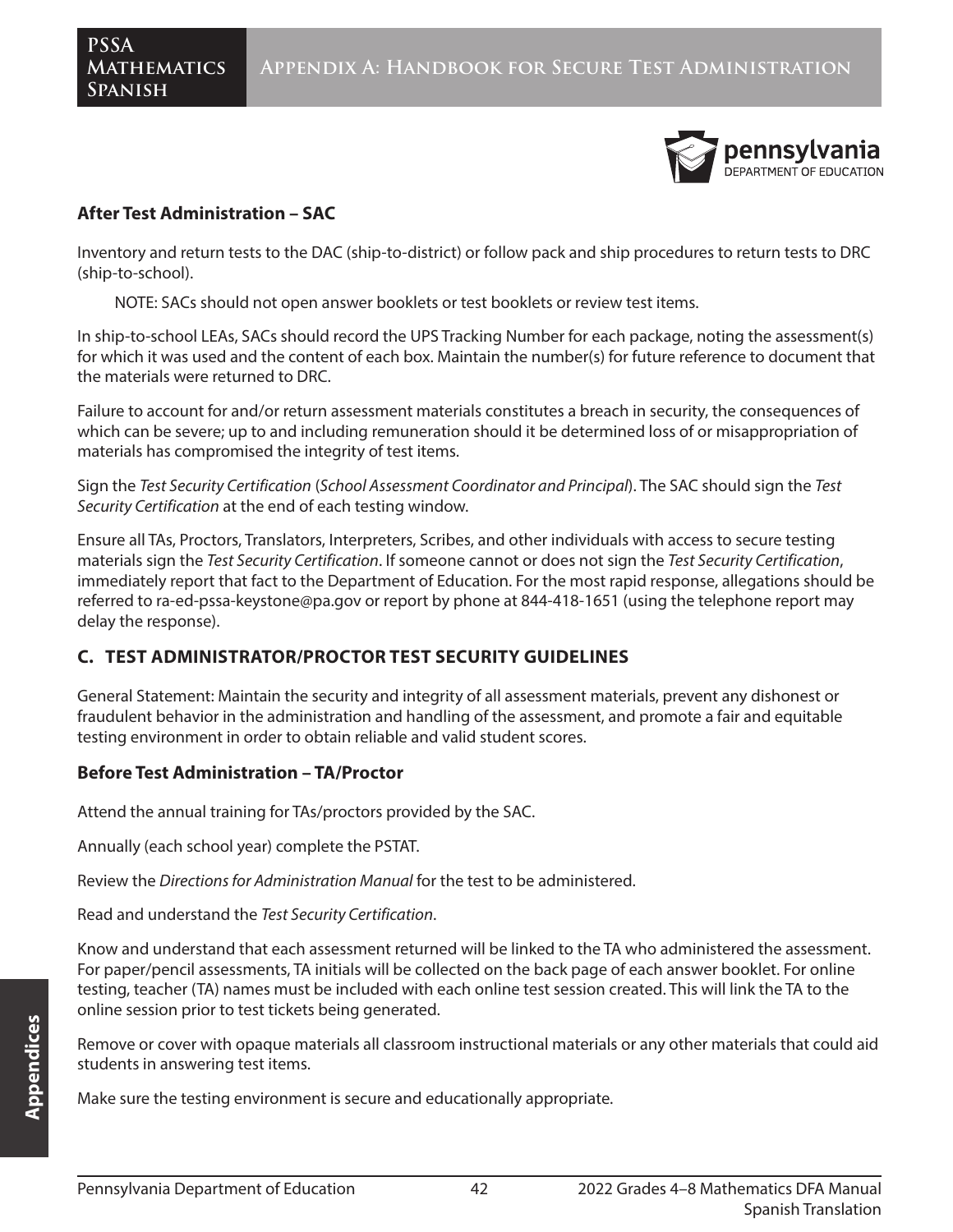

Review the *Code of Conduct for Test Takers* with students prior to the day of testing and respond to all student questions.

Review the *Calculator Policy* and ensure calculators (other than calculators provided within the online testing engine) meet the requirements of the *Calculator Policy*.

Know and prepare to appropriately implement the required accommodations for each student with an IEP or 504 Service Plan and for each English Learner being assessed in your room.

Review with students the possible local sanctions the district will enforce for student misconduct (e.g., cheating and recording test questions).

#### **During Test Administration – TA/Proctor**

Collect cell phones, smartphones, and other unauthorized electronic devices as students enter the testing site.

Ensure students are seated for optimal security and at the assigned workstation (online test).

Appropriately implement required accommodations.

During the administration of the mathematics assessment, collect all used scratch/grid paper and any other paper on which students have written after the non-calculator portion to ensure students have not recorded non-calculator items on scratch/grid paper.

Actively monitor testing. TAs should take positions with the best vantage points and continually move around the testing site to ensure students are adhering to the instructions given and are in the correct session. Ascertain that students are not using inappropriate item elimination strategies or making stray marks in the answer bubbles. TAs/Proctors must not be engaged in off task activities such as working on electronic devices, talking with colleagues, or grading student work.

Make sure students are supervised at all times during testing and all breaks. This supervision requirement includes those students who need additional time to complete any test session.

If there is a disruption (e.g., fire alarm, power outage) ensure the safety of students at all times, and take appropriate precautions concerning the security of the test and answer booklets.

Collect test materials when students are finished testing rather than keeping them closed on the students' desks.

Students who finish early may sit quietly, read for pleasure, or read non-content related materials until all students have finished. Reading for pleasure includes magazines along with fiction text such as novels, short stories, poetry, etc. Reading anything that may include information related to the content area being assessed is not allowed. Written work/drawing/coloring of any kind is prohibited to ensure students are not recording secure test content.

Immediately report suspected testing irregularities/security breaches to the SAC/Building Principal.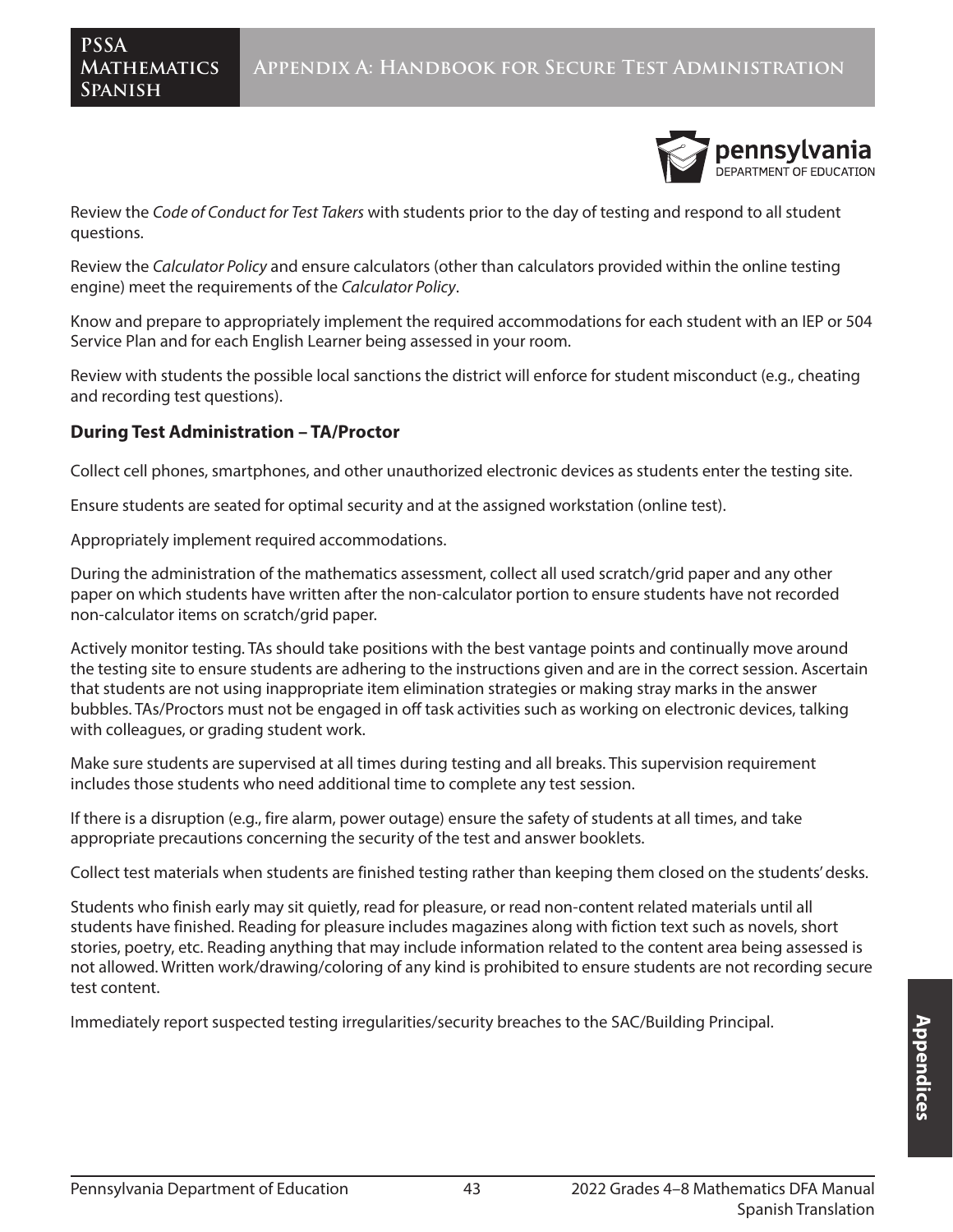

#### **After Each Testing Session – TA/Proctor**

Return all scratch/grid paper, rough drafts or any other paper on which students have written to the SAC to be destroyed.

Account for all test booklets and answer booklets daily and return all secure testing materials to the SAC immediately after the testing session each day. It is recommended that the SAC or his/her designee count the test booklets in the presence of the TA.

Failure to account for and/or return assessment materials constitutes a breach in security, the consequences of which can be severe, up to and including remuneration should it be determined loss of or misappropriation of materials has compromised the integrity of test items.

Clear the memory of calculators before and after each testing session.

#### **After Test Administration – TA/Proctor**

Sign the *Test Security Certification* (*Test Administrator/Proctor*) and return it to the SAC. The TA/Proctor should sign the *Test Security Certification* at the end of each testing window.

#### **D. GENERAL TEST SECURITY GUIDELINES**

The assessments rely on the measurement of individual achievement. Any deviation from assessment procedures is strictly prohibited and will be considered a violation of test security.

School administrators, teachers, and any other education personnel who are involved in the assessment program must maintain the security of all assessment materials at all times.

Because the assessment must remain secure, teachers/TAs should not have assessment materials in their possession at any time other than during the actual assessment administration.

#### **Before Test Administration**

DO NOT:

**Appendices**

**PSSA** 

**Spanish**

**Mathematics** 

Teach students a test-taking technique that would require them to bubble more than one response to a test question and then return and erase all but one response.

Review student test booklets except for purposes as stated in the *Directions for Administration Manual* and any of the accommodations guidelines documents. Knowledge or review of test items is not necessary for valid test administration and is prohibited.

Note: Interpreters may have access to test materials three days prior to test administration to prepare for accurate interpretation of the test.

Reveal any part of copyrighted materials to anyone.

Copy or otherwise reproduce any part of copyrighted materials.

Review and/or provide answers to test items to students. This includes using any of the test items for instructional purposes.

Possess unauthorized copies of state tests.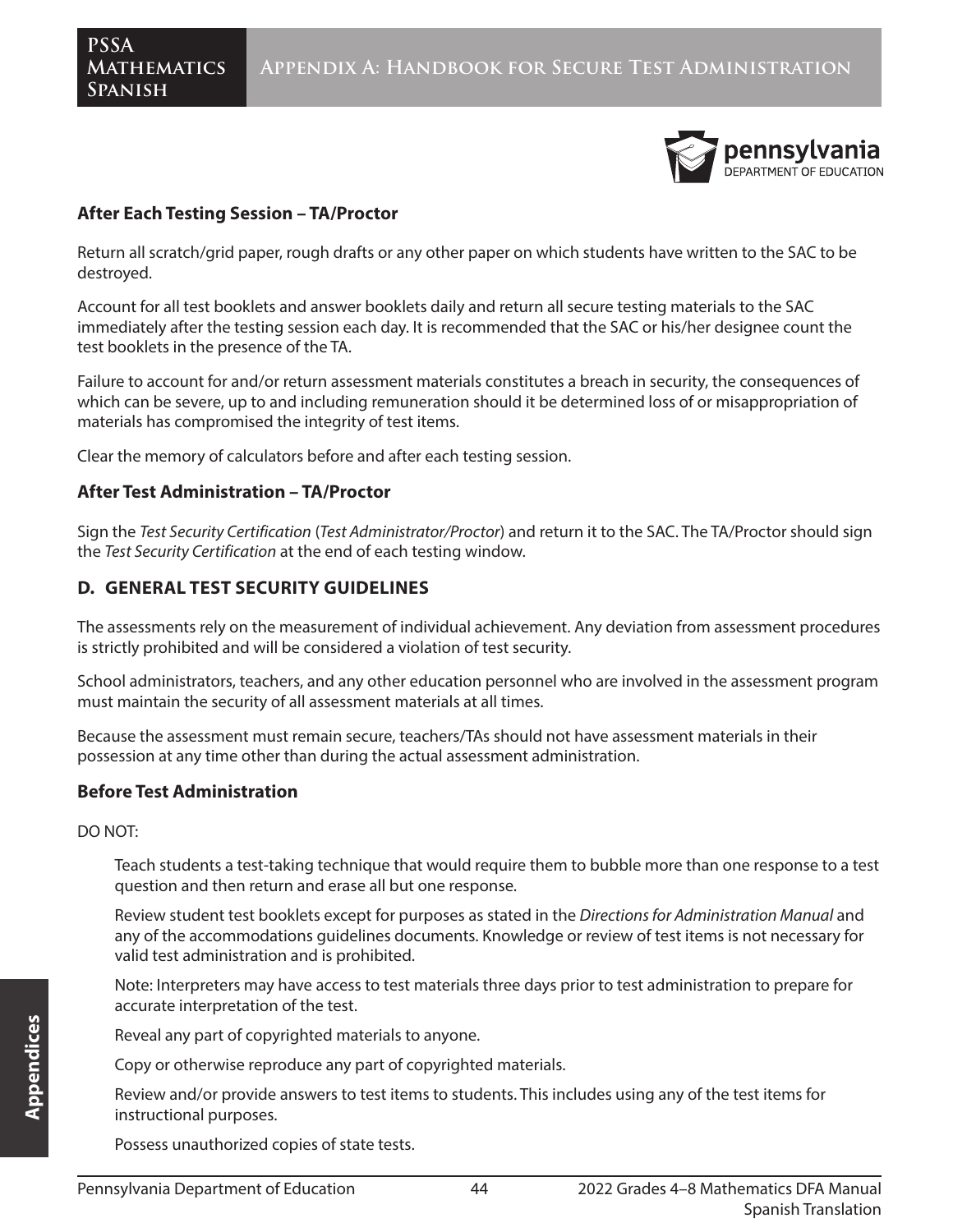

Assist in, direct, aid, counsel, encourage, or fail to report immediately any of the actions prohibited in this document.

#### **During Test Administration**

DO NOT:

Leave students unattended with testing materials or permit any student to leave the testing site with testing materials for any reason.

Permit students to have unauthorized electronic devices in their possession or accessible to them.

Permit students to look ahead to another section or module of the test before being instructed to do so, or allow students to look back in a test booklet once a test section or module has been completed.

Discuss, disseminate, or otherwise reveal contents of the test to anyone.

Possess secure test materials at any time other than during the actual administration of the test. TAs should be given the secure materials immediately prior to the administration of the test, and the materials must be collected and counted by the SAC immediately after the testing session ends each day.

Coach or provide feedback to students (e.g., answer any questions pertaining to the content of the test, review rough drafts, or give students feedback of any kind including indicating items students may not have answered correctly). This prohibition applies to, but is not limited to, Personal Care Aides (PCA), Therapeutic Support Staff (TSS), or any other one-on-one aide who is assigned to a student.

Define or clarify a word in a test item.

Deviate from any of the read-aloud rules for any portion of the assessments. (The *Pennsylvania Read-Aloud and Scribing Guidelines for Operational Assessments* can be found on the PDE website.)

Read aloud any part of the assessments that will cue the correct answer(s) or provide a hint for the test taker.

Read-aloud the parts of the assessment that are not permitted to be read-aloud.

Return a test booklet to any student after it has been turned in to the TA, unless approval is granted by PDE, or for the reasons noted in the following sentence. Test booklets will be returned to students for makeup sessions for absences and for students who go to another testing site for extended time.

Alter, influence, or interfere with a test response in any way; fill in any unanswered item, or instruct the student to do so.

Assist in, direct, aid, counsel, encourage, or fail to report any of the actions prohibited in this document.

Play music while students are taking the test.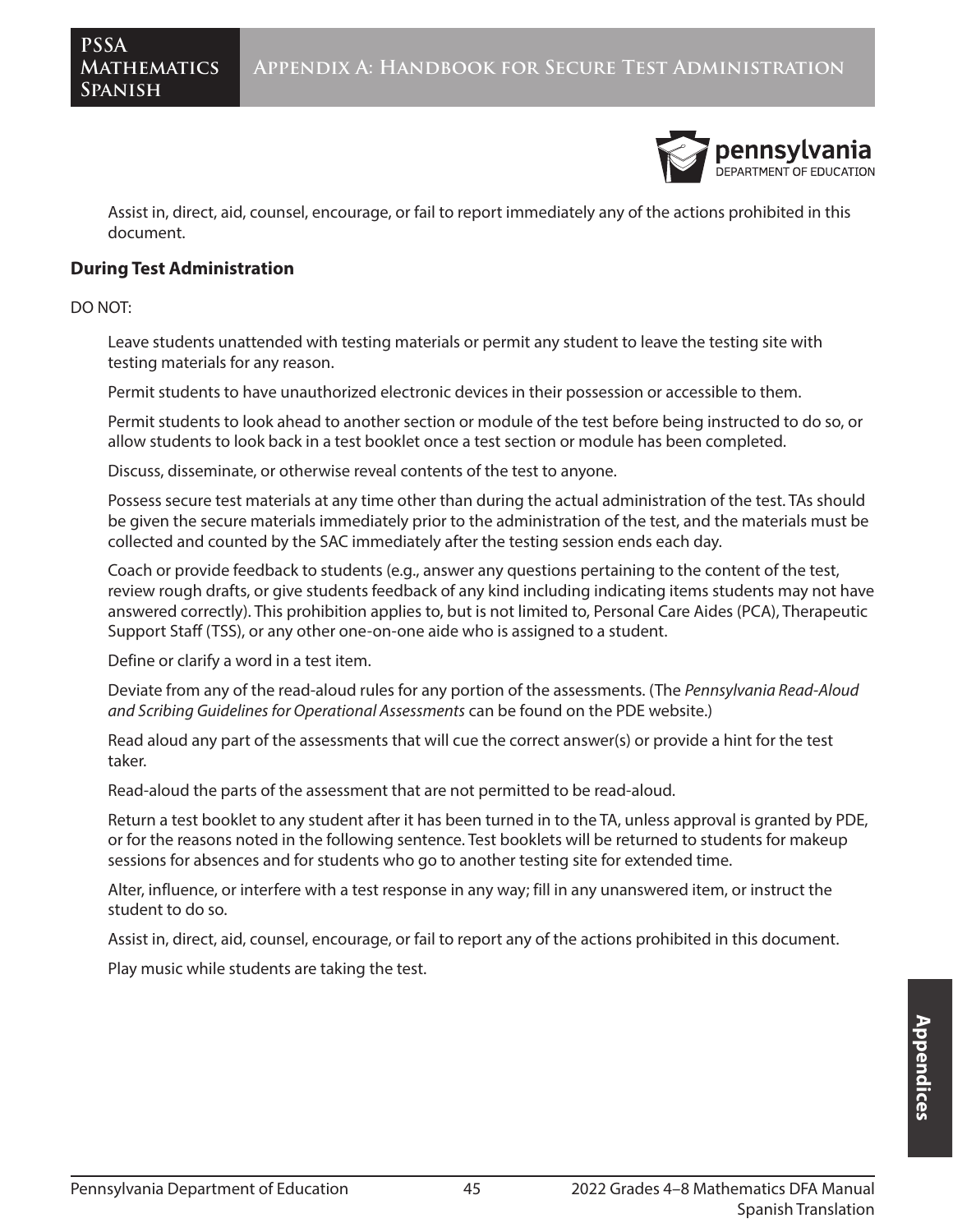

#### **After Test Administration**

DO NOT:

Discuss, disseminate, or otherwise reveal the contents of the test to anyone.

Keep/save, copy, reproduce, or use any test, test item, specific test content, or examinee responses to any item or any section of a secure test in any manner inconsistent with the instructions provided by and through the Pennsylvania Department of Education. This includes using any of the test items for instructional purposes.

Review student responses in the answer booklet.

Read or review test booklets or answer booklets containing the test items.

Alter, influence, or interfere with a test response in any way, fill in any unanswered items, or instruct the student to do so.

Discuss or provide feedback regarding test items.

Copy or reproduce any portion of the secure test materials or prepare/provide answer keys.

Erase or change student answers.

Make false or misleading statements about assessment results, including inappropriate interpretations, inaccurate reports, or unsubstantiated claims.

Erase stray marks or darken bubbles or make any alteration to a student's test.

Assist in, direct, aid, counsel, encourage, or fail to report any of the actions prohibited in this document.

DO:

Immediately report suspected testing irregularities/security breaches. TAs/Proctors should report to the SAC/Building Principal; SACs should report directly to the DAC. In either case if the appropriate coordinator, whether SAC or DAC, is unavailable for an extended time or has any involvement in the testing irregularity, contact PDE directly. For the most rapid response, irregularities and/or allegations should be reported to PDE at ra-ed-pssa-keystone@pa.gov. You may also report by phone at 844-418-1651; however, using the telephone may delay the response.

Sign the *Test Security Certification* (*General*). Those involved with testing should sign the *Test Security Certification* at the end of each testing window.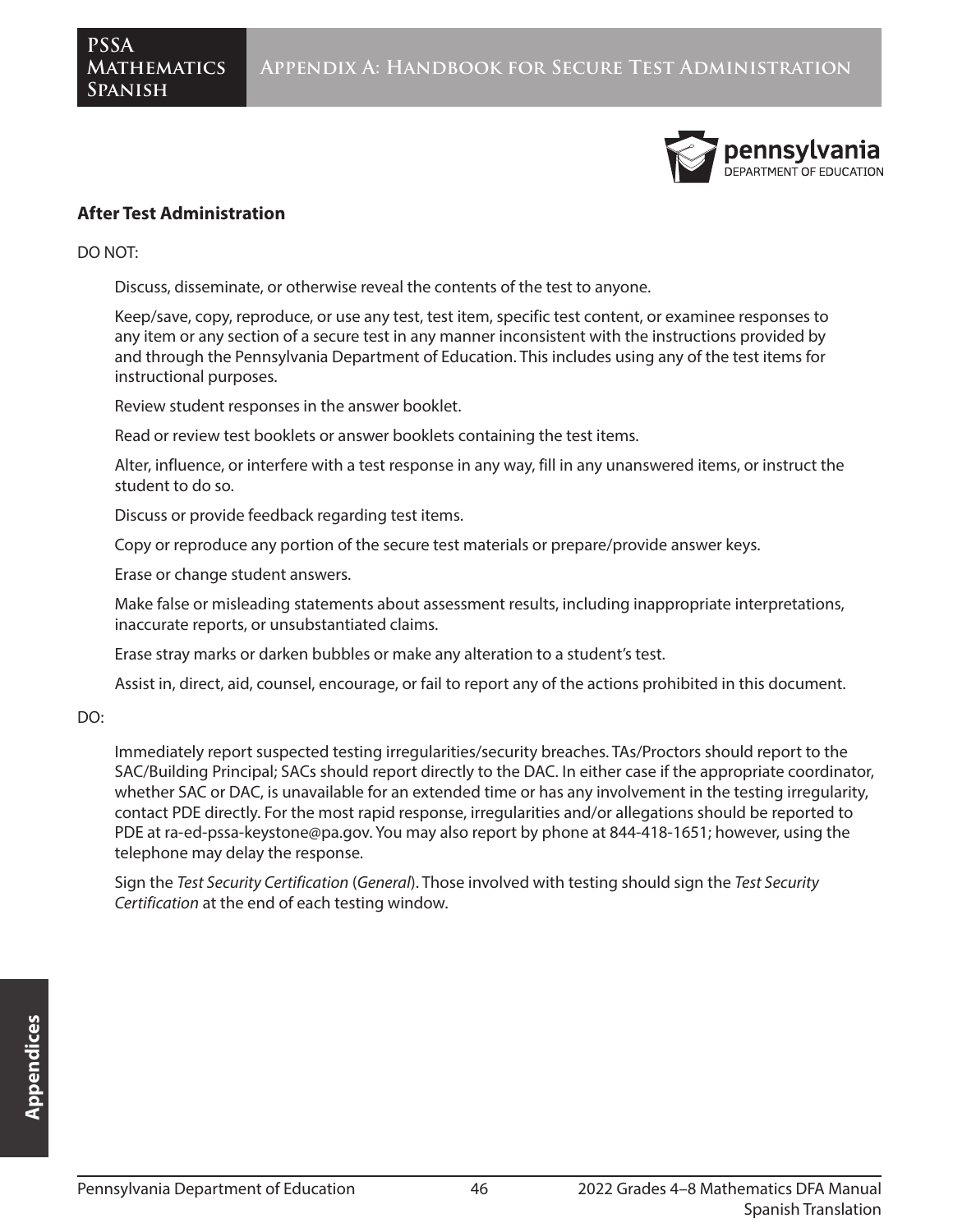# **Appendix B:**

# <span id="page-50-0"></span>**PSSA Test Security Certification**

## **(Test Administrator and Proctor)**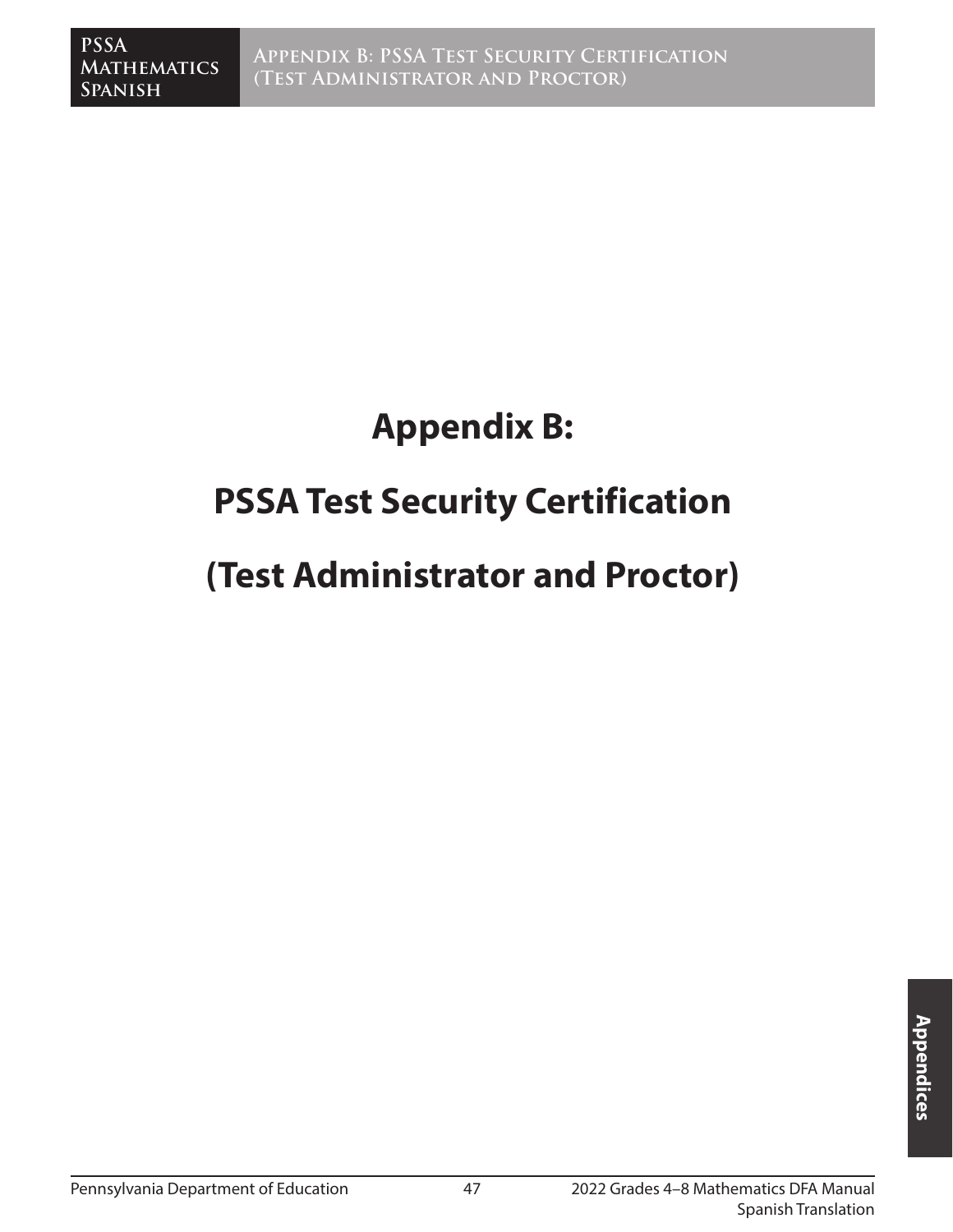

### **2022 PSSA Test Security Certification**

(Test Administrator and Proctor)

District:

School:

AUN:

Maintaining the security and integrity of all assessment materials, preventing any dishonest or fraudulent behavior in the administration and handling of the assessment, and promoting a fair and equitable testing environment are essential in order to obtain reliable and valid student scores. In that regard, I certify the following:

Prior to the administration of the assessment, I completed the Pennsylvania State Test Administration Training, and I understand that the assessment materials are secure, confidential, and proprietary documents owned by the Pennsylvania Department of Education.

I have not reviewed, discussed, disseminated, described, or otherwise revealed the contents of the assessment to anyone. I have not removed any assessment materials from the school building unless I was specifically authorized to administer the assessment to a student on homebound instruction. I have not kept, copied, reproduced, released, or used any assessment, assessment question, specific assessment content, or examinee response to any item or any section of the secure assessment in any manner that is inconsistent with the instructions provided by or through the Pennsylvania Department of Education. I have not provided any examinee with an answer to an assessment question or in any way influenced an examinee's response to any assessment question. I have not in any manner altered or caused the alteration of any examinee response, assessment booklet, or papers used by examinees.

I understand that any breach in assessment security could result in the invalidation of assessment results, professional discipline, and/or criminal prosecution.

I understand that false statements herein are made subject to the penalties of 18 Pa.C.S. § 4904.

Administrator/Proctor Name **Administrator/Proctor Signature** Date of Signature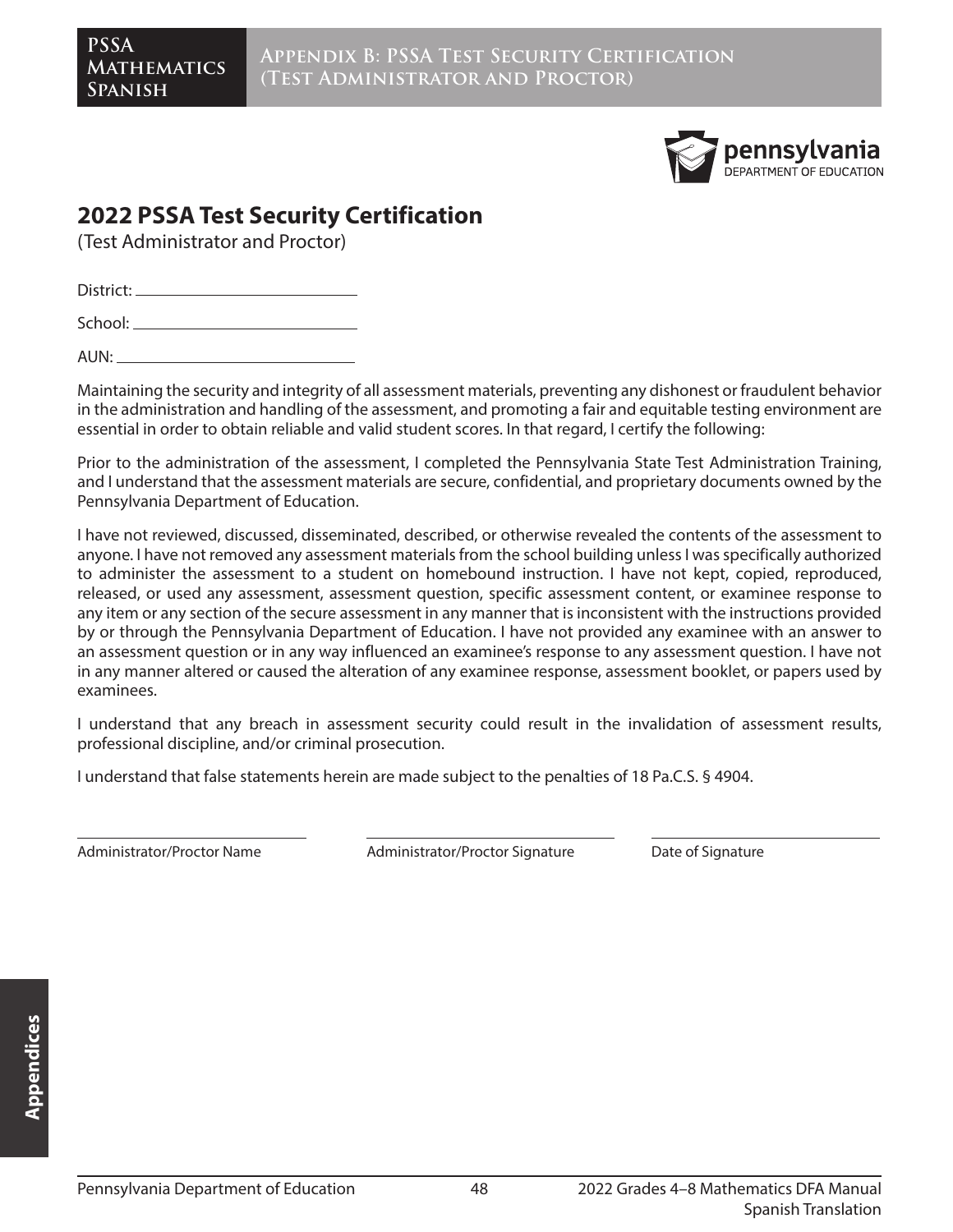# **Appendix C:**

# <span id="page-52-0"></span>**Code of Conduct for Test Takers—**

## **Spanish Translation**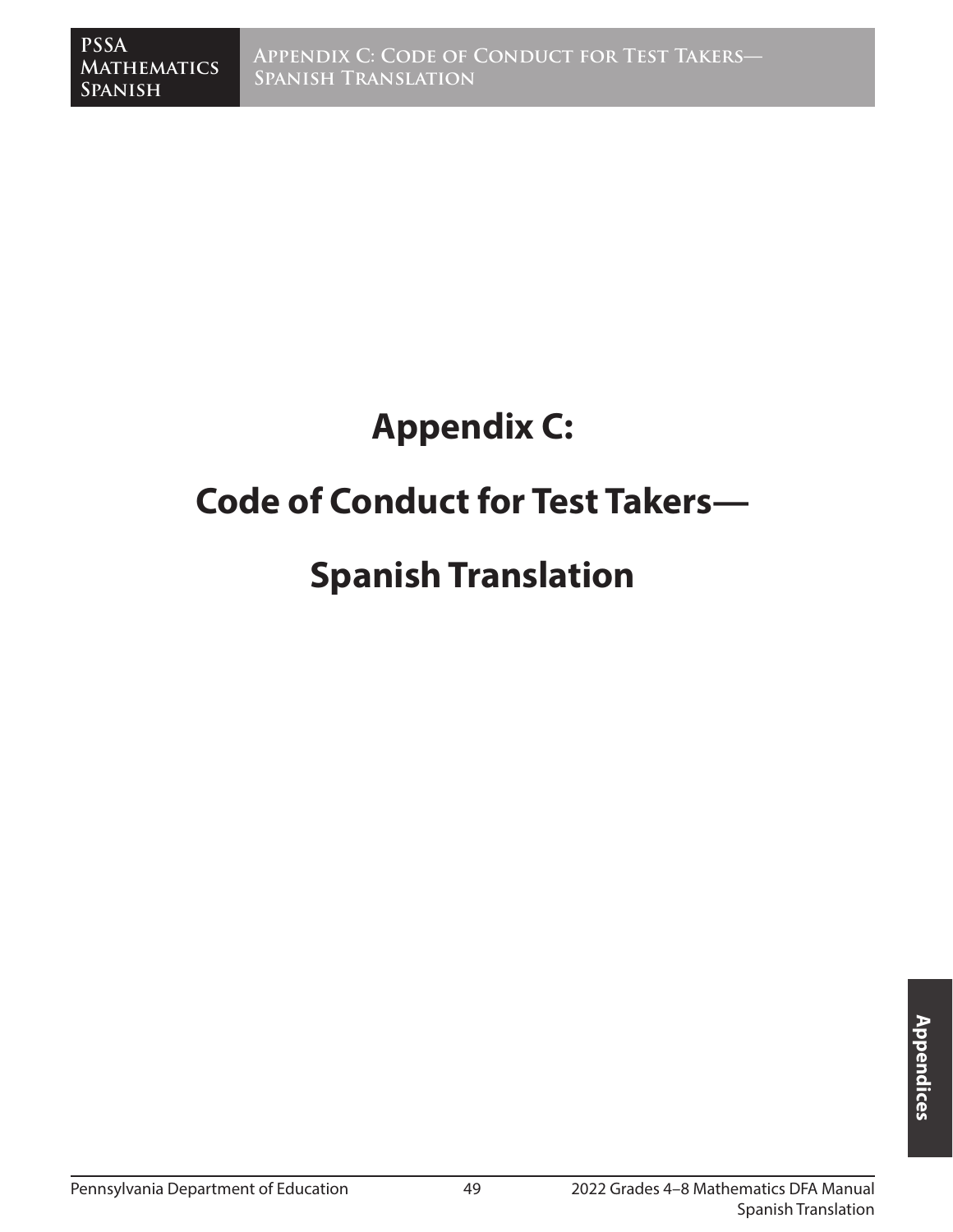

### **CÓDIGO DE CONDUCTA PARA LOS EXAMINADOS**

#### **DEBES…**

- **•** Escuchar, leer y seguir todas las instrucciones que te den.
- Hacer preguntas si no entiendes las instrucciones.
- y Leer cada pregunta con cuidado, especialmente las de opción múltiple que piden "la mejor respuesta". Leer también las preguntas abiertas cuidadosamente antes de contestar.
- Tener cuidado al marcar tus respuestas para que no te saltes espacios ni llenes secciones equivocadas.
- Asegurarte de llenar completamente el círculo correspondiente a la(s) respuesta(s) que escogiste, y borrar completamente cualquier respuesta que quieras cambiar.
- Mantener la vista en tu propia prueba.
- Tratar de contestar cada una de las preguntas.
- y Verificar que hayas contestado todas las preguntas de la sección de la prueba antes de cerrar tu folleto de prueba o de enviar tus respuestas finales por internet.
- y Notificar a tu maestro o al director de la escuela si sospechas que alguien está haciendo trampa.

#### **NO DEBES…**

- Tener apuntes en tu posesión durante la prueba.
- Tener aparatos electrónicos no autorizados (teléfono celular, teléfono inteligente, reloj inteligente, auriculares, etc.) en tu posesión durante la prueba. Tomar en cuenta que puedes tener una calculadora autorizada, si es que se aplica, durante la prueba.
- Compartir la calculadora con los demás.
- y Usar los círculos del folleto de respuestas para eliminar respuestas posiblemente incorrectas o posiblemente correctas. Marcar solamente el círculo de la(s) respuesta(s) correcta(s) que hayas escogido.
- Hablar con los demás sobre las preguntas de la prueba, ya sea durante o después de la prueba. (Debe garantizarse a los estudiantes que pueden hablar con sus padres o tutores sobre el proceso de evaluación o algo que les preocupe).
- Tomar notas acerca de la prueba para compartirlas con otros estudiantes.
- Salir de una sesión de prueba en línea antes de que se termine o antes de que te indiquen que lo hagas.
- Usar las redes sociales para publicar información acerca de la prueba y/o preguntas de la prueba.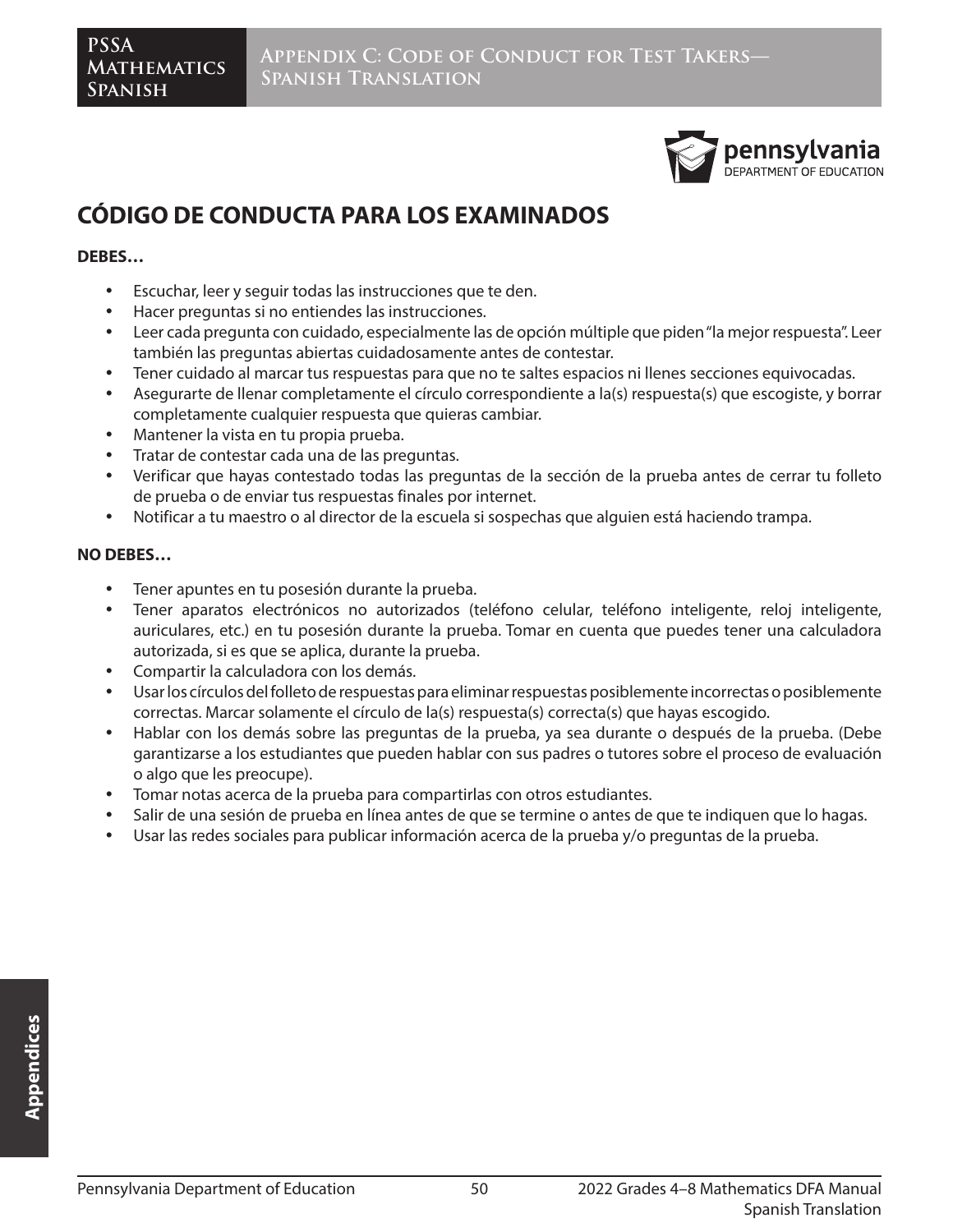

### **CODE OF CONDUCT FOR TEST TAKERS**

#### **DO ...**

- Listen to, read, and follow all directions given.
- Ask questions if you do not understand the directions.
- Read each question carefully, especially multiple-choice items that ask for the "best answer." Also, be sure to read any open-ended items carefully before responding.
- Be careful when marking your answers so that you do not skip spaces or fill in the wrong sections.
- Make sure to completely fill in the bubble for the answer(s) you select and erase completely any answers you change.
- Keep your eyes on your own test.
- Try to answer each test item.
- Check that you have completed all the test items in the test section before closing your test booklet or submitting your final responses online.
- Report any suspected cheating to your teacher or principal.

#### **DO NOT ...**

- Have notes in your possession during the test.
- Have any unapproved electronic devices (cell phones, smartphones, smartwatches, earbuds, etc.) in your possession during the test. Note, you may have approved calculators, if applicable, during the test.
- Share a calculator with others.
- Use the bubbles in the answer booklet to either eliminate possible incorrect answers or possible correct answers by making marks in multiple bubbles and erasing. Mark only the bubble for the correct answer(s) you have chosen.
- Talk with others about questions on the test during or after the test. (Students should be assured that they may discuss the testing process or issues of concern with their parents/guardians.)
- Take notes about the test to share with others.
- Leave an online test session until the session is complete or until instructed to do so.
- Use social media to post information about the test and/or test items.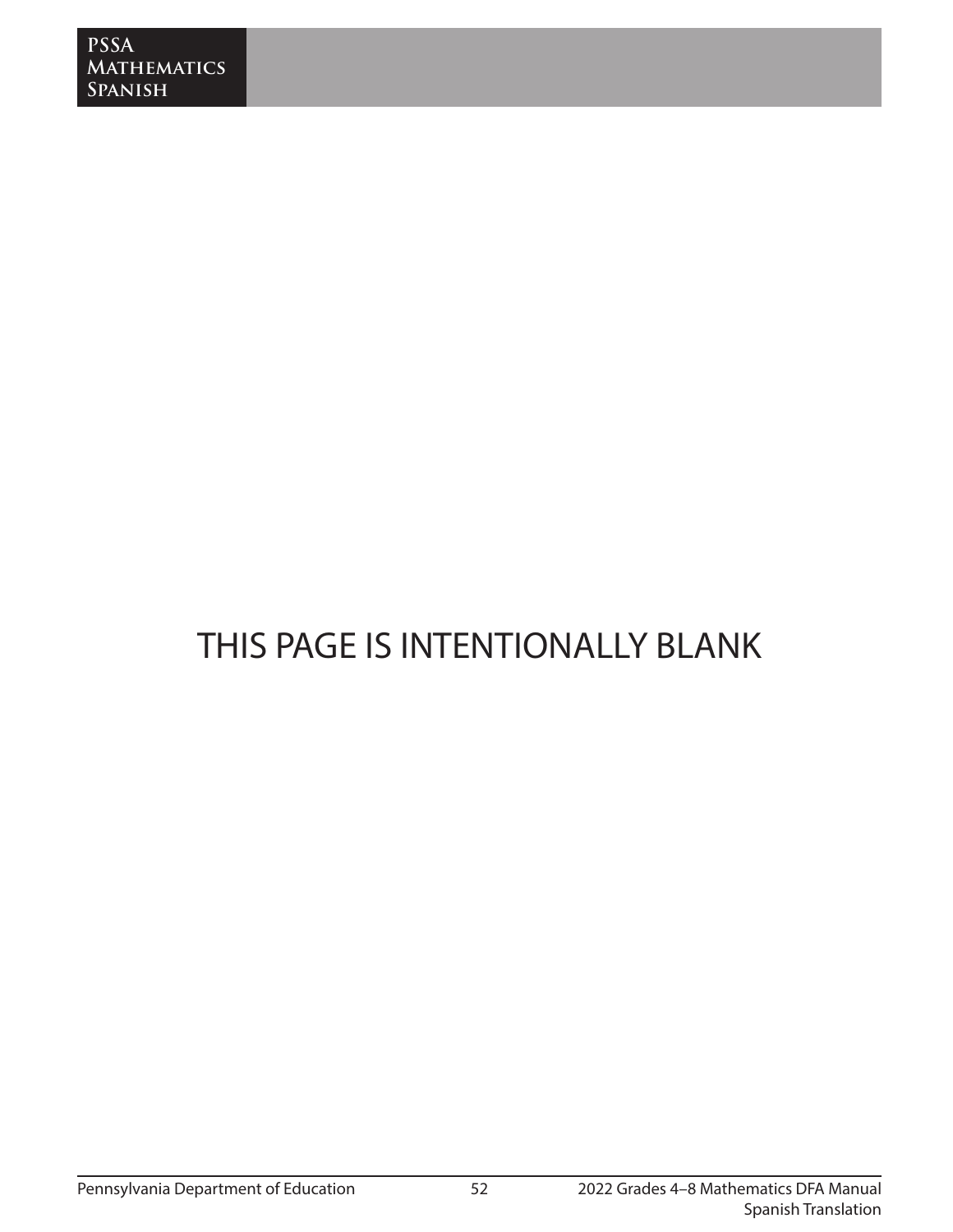# **Appendix D:**

## <span id="page-56-0"></span>**Pennsylvania Calculator Policy—**

## **Spanish Translation**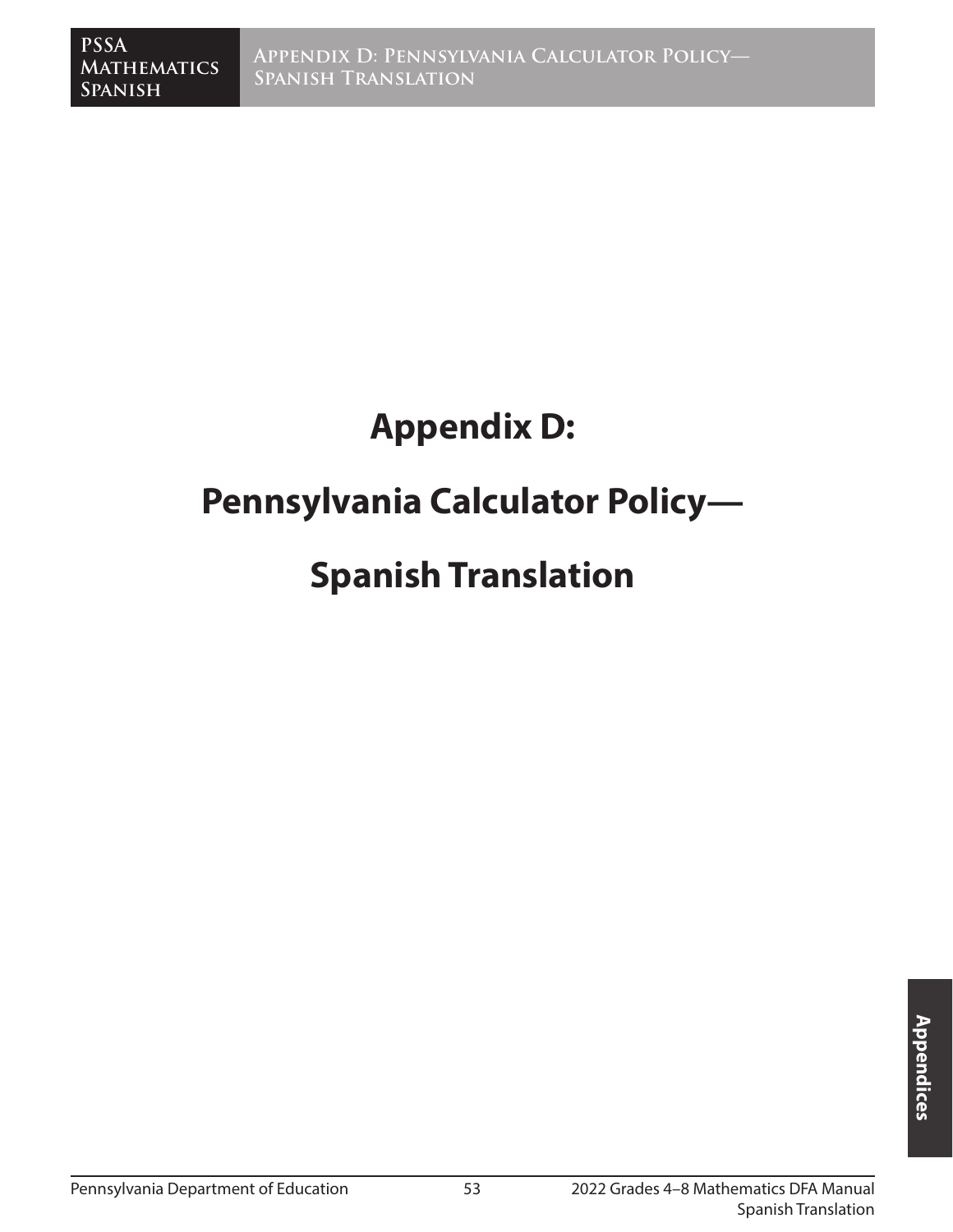

### **GUÍA DE PENNSYLVANIA SOBRE EL USO DE CALCULADORAS**

Si un estudiante decide usar una calculadora que no esté incluida en las opciones en línea para los exámenes de Keystone o PSSA, en las secciones donde se permita usar calculadora, el estudiante debe apegarse a las pautas indicadas abajo. Le corresponde al Coordinador de Exámenes de la Escuela asegurarse que se implementen y cumplan todas las reglas del uso de calculadoras e incluso asegurarse que las calculadoras no tengan programas u otros datos almacenados en su memoria que no sean los instalados de fábrica. Tome en cuenta que si un estudiante quiere restaurar los programas borrados, tendrá que guardar una copia de respaldo antes del examen. Además, se debe vaciar la memoria de la calculadora antes y después de cada sesión del examen.

**No** se permite usar lo siguiente en los exámenes de PSSA o Keystone:

- Dispositivos cuyo propósito principal no es funcionar como calculadoras, tales como teléfonos celulares, teléfonos inteligentes, relojes inteligentes, agendas electrónicas, computadoras portátiles, tabletas, organizadores electrónicos de bolsillo, etc.
- Calculadoras con transmisión por ondas infrarrojas, Wi-Fi, Bluetooth o algún otro medio inalámbrico, a menos que se desactive esta función inalámbrica
- y Calculadoras con Sistema Algebraico Computacional (SAC) integrado
- Calculadoras que hacen ruido, que tienen cinta de papel, que necesitan enchufarse, o que hablan; estas calculadoras específicas pueden usarse solamente como acomodamiento requerido de acuerdo a las Pautas de Acomodamiento
- y Calculadoras compartidas por estudiantes durante una sesión de prueba
- y Ningún programa que no sea de fábrica y ninguna información almacenada en la calculadora

En esta guía sobre el uso de calculadoras se pretende describir de manera general lo que no está permitido. No representa una lista exhaustiva y específica de calculadoras, aparatos o tecnologías que no se pueden usar en los exámenes de PSSA o Keystone. Tome en cuenta que a medida que la tecnología cambie, esta guía también puede cambiar.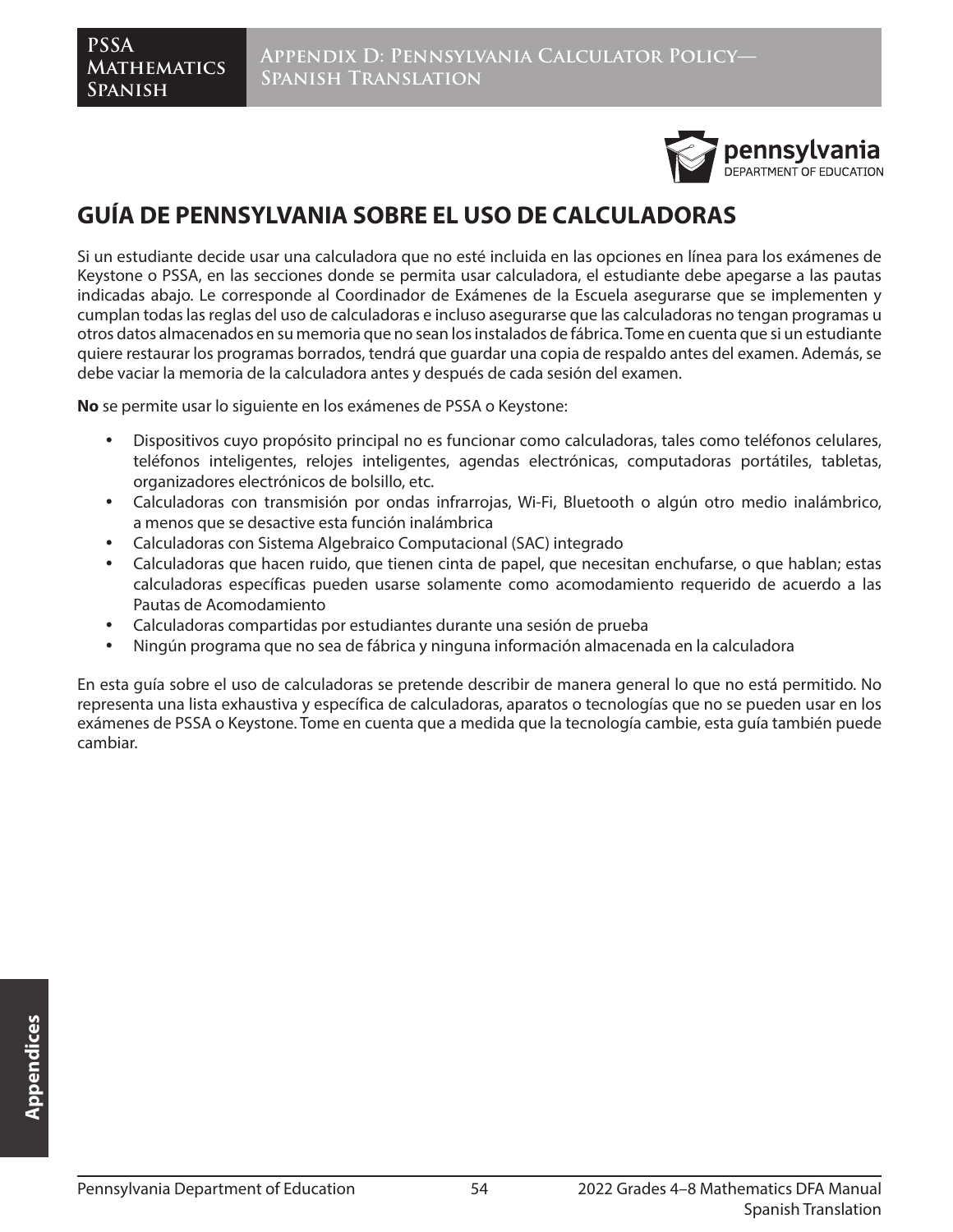

### **PENNSYLVANIA CALCULATOR POLICY**

If a student chooses to use a calculator (other than the online options) on the Keystone Exams or PSSA in sections where the calculator is permitted, the student must adhere to the guidelines listed below. It is incumbent upon the School Assessment Coordinator to ensure that all calculator policies are implemented and followed, including making sure calculators have no programs or other data stored in their memory other than those that are factory installed. Please note that if a student wants to restore the deleted programs, the student will need to back up these programs prior to the assessment. In addition, the memory must be cleared on the calculator prior to and following each test session of the assessment.

The following are **not** permitted for the PSSA or Keystone Exams:

- Devices that have a primary purpose other than functioning as a calculator such as cell phones, smartphones, smartwatches, PDAs, laptops, tablets, pocket organizers, etc.
- Calculators with infrared, Wi-Fi, Bluetooth, or other beaming or wireless capabilities, unless the beaming or wireless capabilities are disabled
- Calculators with built-in Computer Algebra Systems (CAS)
- Calculators that make noise, have paper tape, need to be plugged in, or talk; these specific calculators can only be used as a required accommodation as stated in the Accommodations Guidelines
- Calculators shared by students during a test session
- Any and all non-factory (add-on) programs or information stored in the calculator

This calculator policy is intended to be a general description of what is not allowed. It is not meant to be an exhaustive list of specific calculators, devices, or technologies that must not be used on the PSSA or Keystone Exams. Please note that as technology changes, this policy may also change.